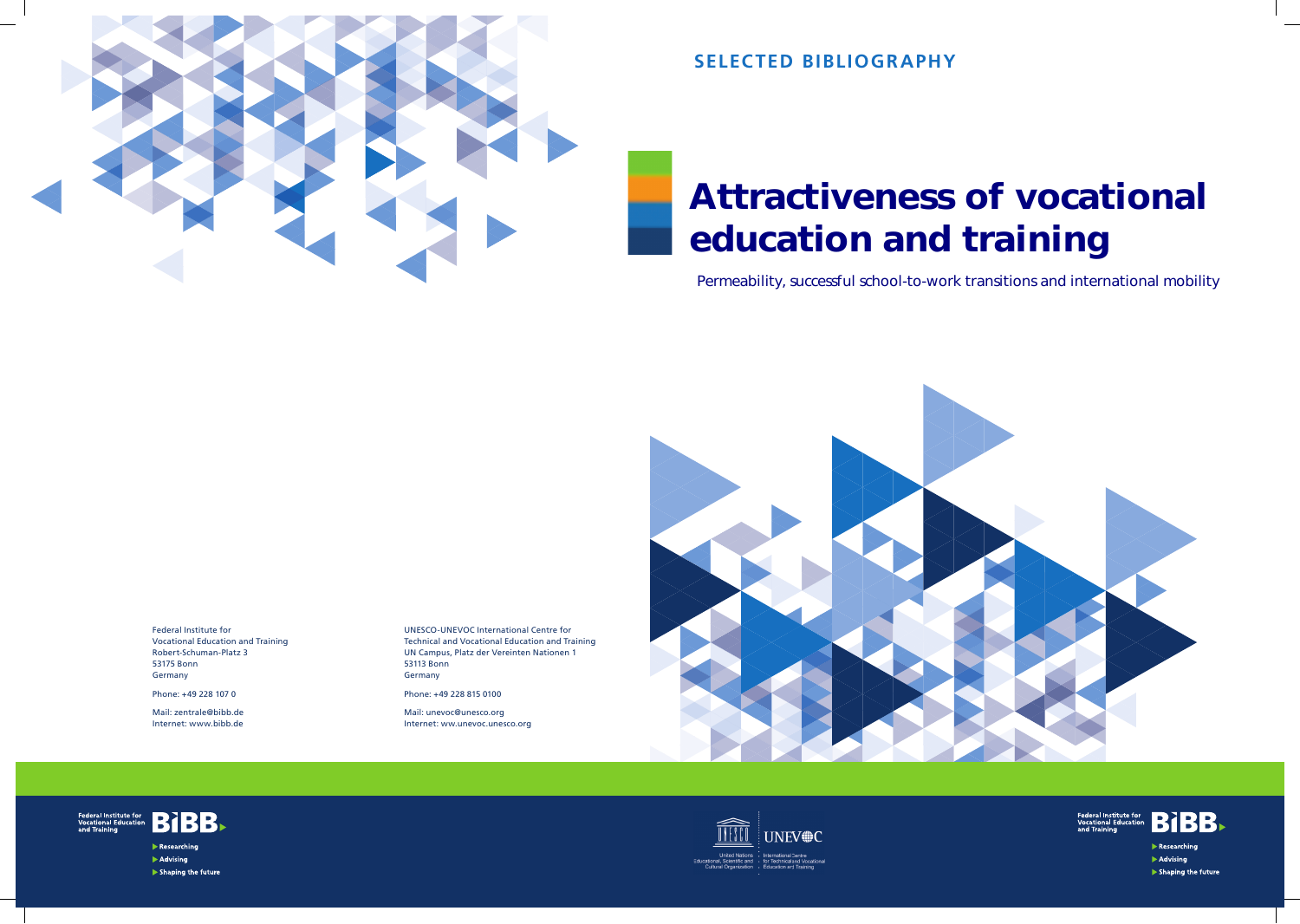**Editors:** 

**Federal Institute for Vocational Education and Training (BIBB)** Robert-Schuman-Platz 3, 53175 Bonn [http://www.bibb.de](http://www.bibb.de/)

**UNESCO-UNEVOC International Centre for Technical and Vocational Education and Training** UN Campus, Platz der Vereinten Nationen 1, 53113 Bonn [http://www.unevoc.unesco.org](http://www.unevoc.unesco.org/)

## **Compiled by:**

Markus Linten, Sabine Prüstel, Christian Woll (BIBB) Uta Roth, Alix Wurdak (UNEVOC)



The content of this work is subject to a Creative Commons Licence (Attribution – [NonCommercial –](https://creativecommons.org/licenses/by-nc-nd/4.0/) NoDerivatives – 4.0 International).

**Bonn, September 2014**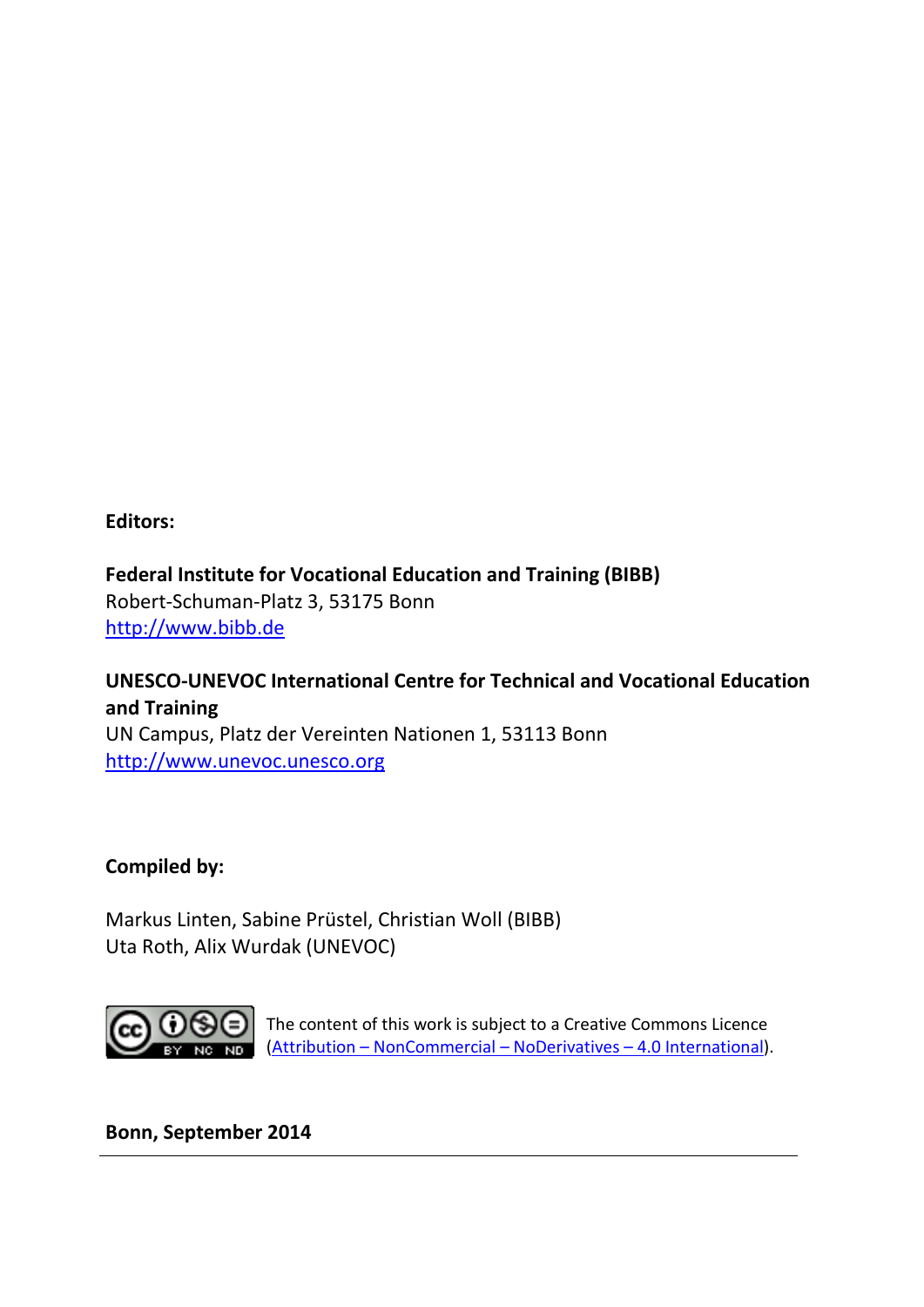# **Table of contents**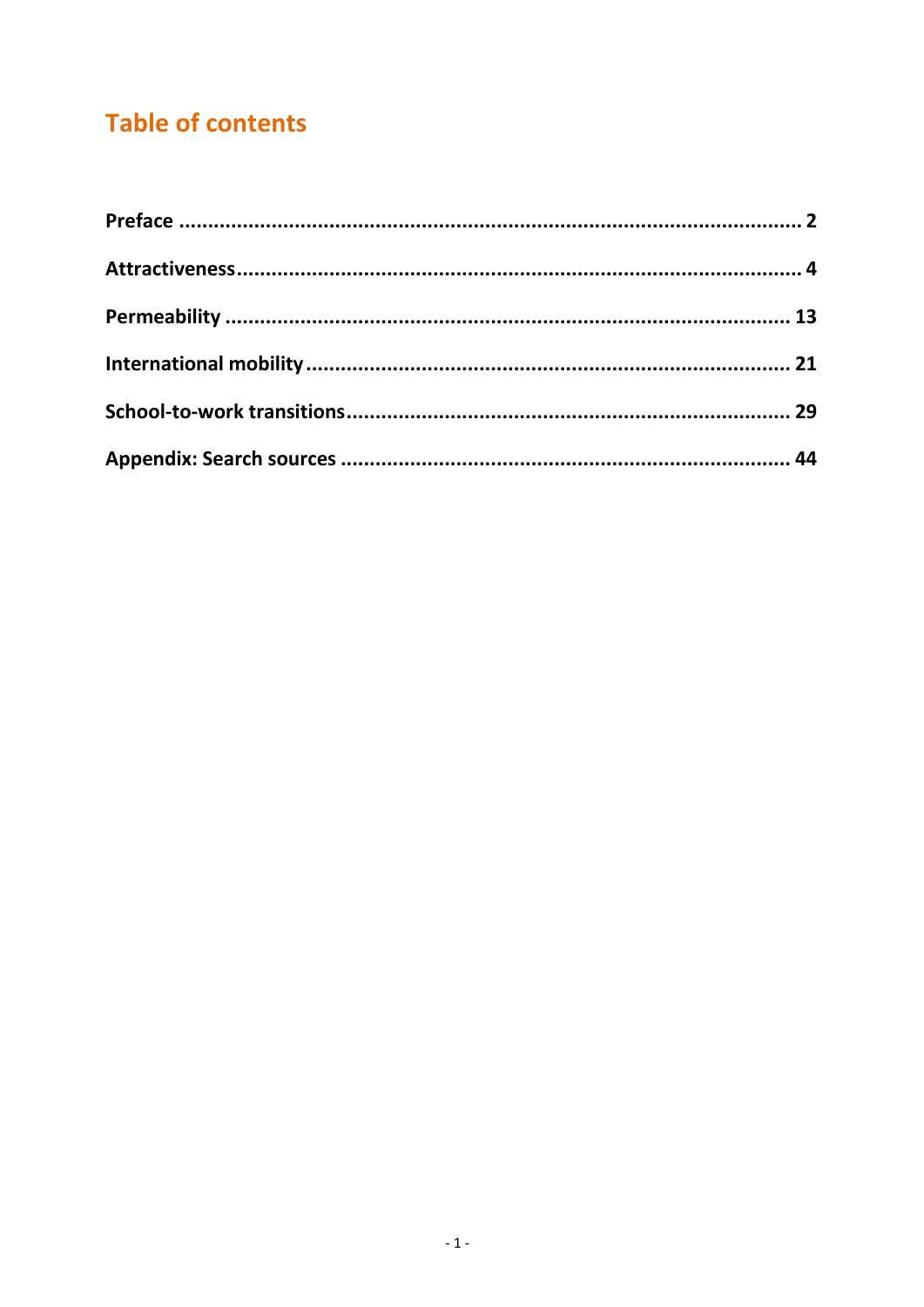# <span id="page-3-0"></span>**Preface**

This bibliography is about movement, about making choices and having a choice. It is about people's decision to move from one country to another, the transition from learning to working, or to move between different educational systems: between apprenticeship, technical college or university. It is about choosing a career in technical and vocational education and training (TVET), not just because there is no other choice, but because it is an attractive entry ticket into the global education and job market.

We have done our best to select interesting and relevant publications from around the world that showcase the different approaches countries have taken to this topic. We hope they will be useful to you.

Because these terms – *attractiveness*, *permeability*, *mobility*, and *transition* – can have different meanings depending on the context in which they are used, we are listing below the definition of what they stand for, using international sources as reference depending on which most closely fits our own interpretation.

**Attractiveness** refers to the "capacity of vocational education and training to encourage individuals to deliberately choose vocational and training education and training, to offer quality qualifications that open up career prospects, and to persuade employers to recruit holders of TVET certificates" [\(Cedefop 2014\)](http://www.cedefop.europa.eu/EN/Files/4117_en.pdf).

**Transferability** (**permeability**) is the "capacity (of skills and competences) to be transferred to and used in a new occupational or educational environment" (UNESCO-UNEVOC/NCVER [2009\)](http://www.unevoc.unesco.org/go.php?q=UNEVOC+Publications&lang=en&akt=id&st=&qs=5484&unevoc=1).

**Mobility** commonly refers to the "movement of members of the labour force between areas or industries." In a globalized context, and for our purpose, international mobility refers to the "ability of an individual to move and adapt to a new occupational environment" (UNESCO 1984), or the "improved access of learners to education and training institutions across countries" (SADC Glossary, 2011).

**School-to-work transition** is "the move from education or training to employment, covering the period between leaving education and entering the labour market" [\(Cedefop 2014\)](http://www.cedefop.europa.eu/EN/Files/4117_en.pdf).

As a centre of excellence for vocational research and for the progressive development of vocational education and training (VET) in Germany, the Federal Institute for Vocational Education and Training (BIBB) became a partner of UNESCO-UNEVOC when it joined the UNEVOC Network in its initial phase in 1994. Since then, a long and unique partnership has developed that is based on mutual learning and close cooperation ties. The UNEVOC Network, which consists of specialized TVET institutions in UNESCO Member States, links TVET institutions and organizations through joint activities and contributes to knowledge building and sharing through collaborative activities such as its online platform and publications programme.

We are publishing this bibliographic reference tool of interesting and relevant works in the context of two events that will cover the topics of international mobility, transfer and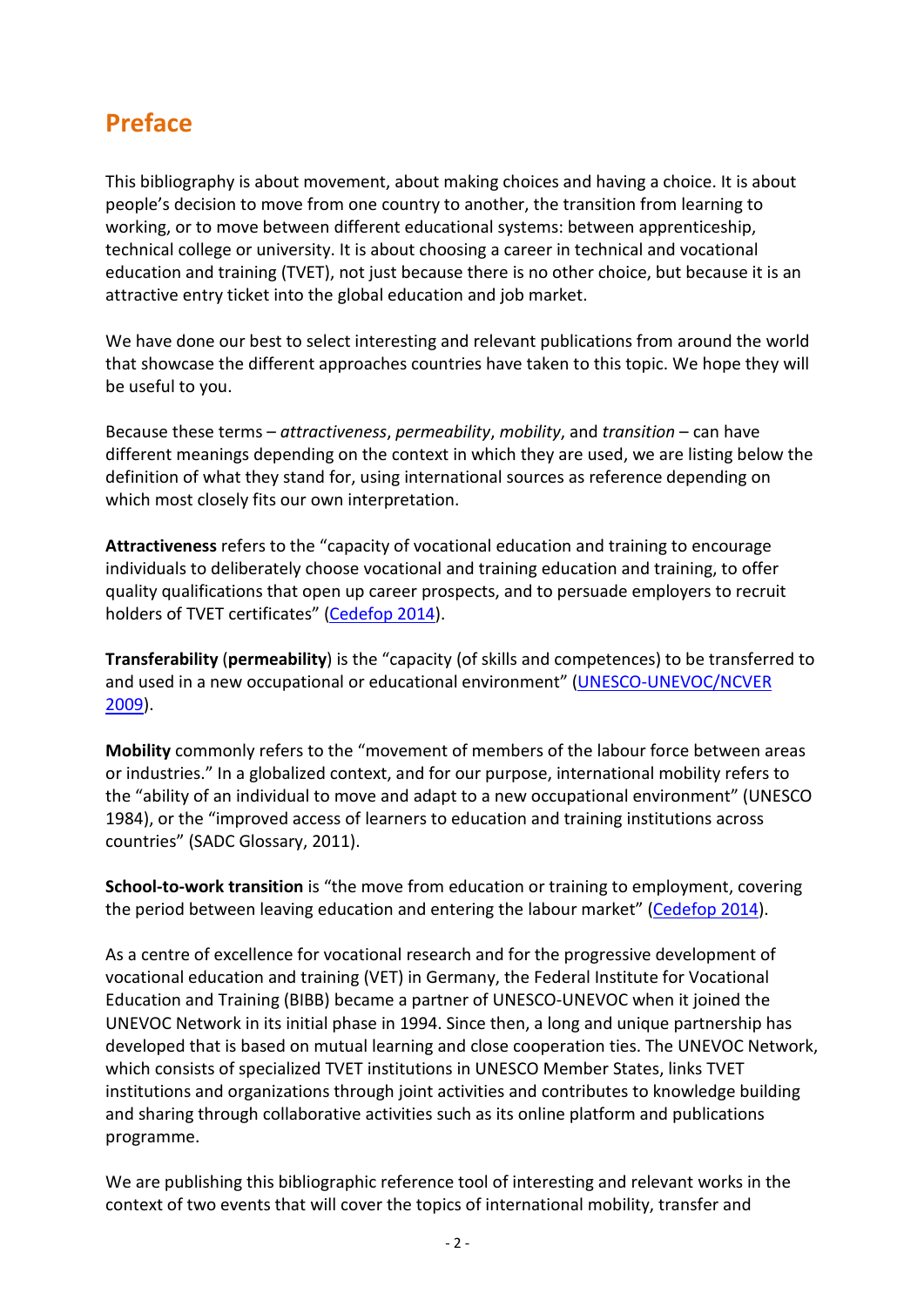transitions in TVET, and their role in increasing its attractiveness. First up is the 2014 BIBB Congress on "Structuring Vocational Education and Training in a More Attractive Way – Facilitating Greater Permeability" which is taking place from 18-19 September in Berlin, and the UNESCO-UNEVOC Global Forum on "Skills for Work and Life Post-2015" from 14-16 October 2014 in Bonn.

One of UNESCO-UNEVOC's mandates is to act as a clearinghouse for TVET and to inform the global debate on skills development. Researchers, policy makers and practitioners working in TVET have a continuing need to keep up to date with latest developments in TVET, current innovations and good practices. To meet this requirement, UNESCO-UNEVOC and BIBB have joined hands to compile an annotated bibliography that showcases worldwide developments in TVET.

This document reflects the range of currently available literature such as articles, books, government reports, UN agency documents, donor community documents, research theses, and other sources. It contains material that has been published in the last five years. All information included in these reviews was obtained through an extensive search of online journals, conferences, databases and archives.

This literature review is not meant as an exhaustive collection, but hopes to serve as a representative sample of the information available in this area of TVET.

**Birgit Thomann, Head of Internationalization and Knowledge Management, BIBB**

**Shyamal Majumdar, Head of UNESCO-UNEVOC**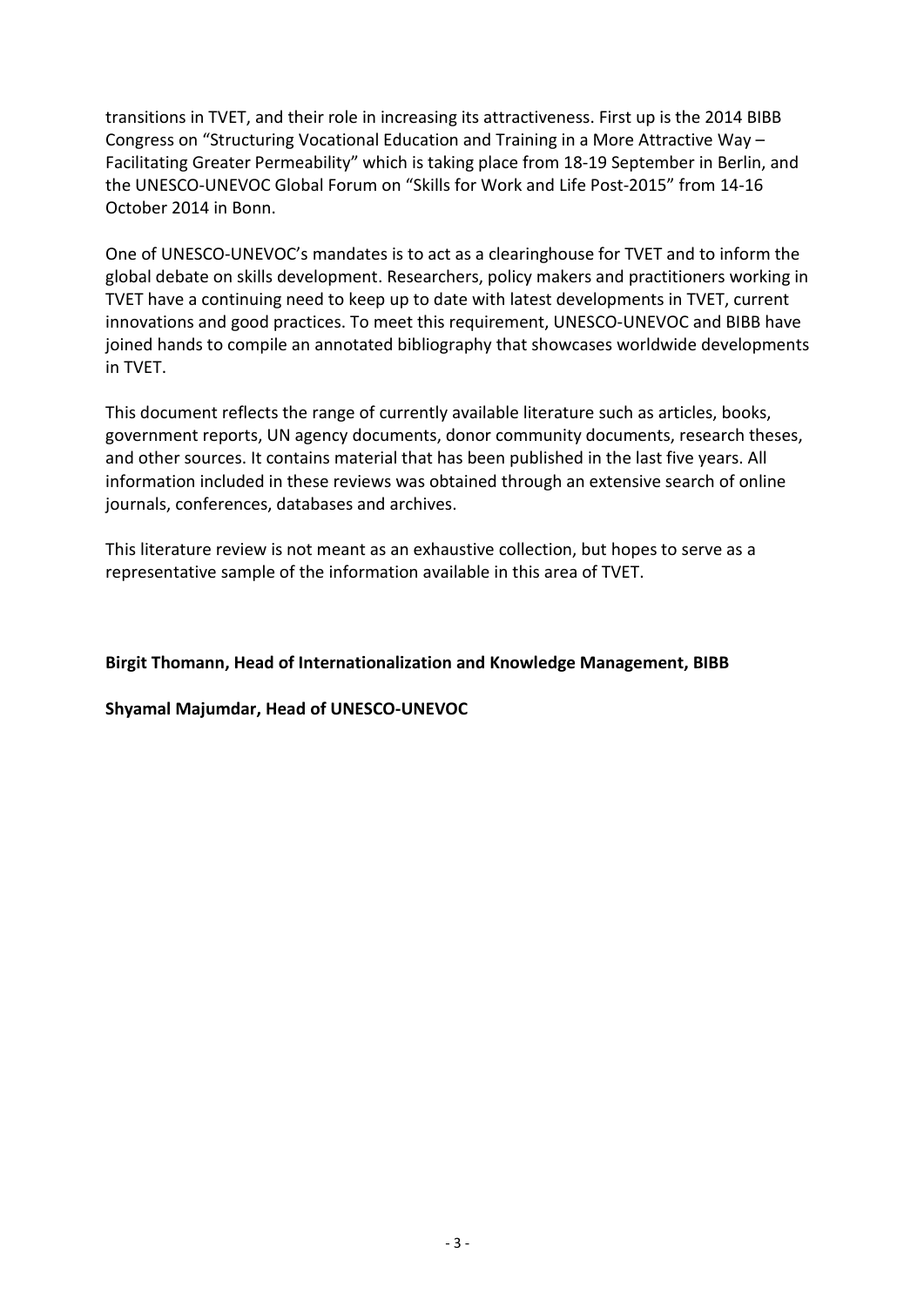# <span id="page-5-0"></span>**Attractiveness**

**Attractiveness of initial vocational education and training : identifying what matters** / European Centre for the Development of Vocational Training [Ed.]. - Luxembourg : Publications Office of the European Union, 2014. - 267 p. - (Research Paper ; 39). - ISBN 978- 92-896-1609-6

[http://www.cedefop.europa.eu/EN/Files/5539\\_en.pdf](http://www.cedefop.europa.eu/EN/Files/5539_en.pdf) [Accessed 5.9.2014]

"This research paper addresses the wish to improve the evidence base for policy decisions and actions at national and European Union (EU) level to increase the attractiveness of initial vocational education and training (IVET). Previous studies on how attractive people find VET as learning path have focused on the influence of specific characteristics of the initial VET system. These include the provision of guidance and counselling, the chances to move on to higher education, the qualifications system, or quality assurance for the training provided. But even though an IVET system produces good outcomes it is not necessarily seen as an attractive learning option. This study reveals other wider issues that might be crucial to understanding what makes initial VET and attractive option to potential students. It shows that the composition and respective strengths of the labour market, expenditure on vocational education, as well as wider factors such as views of family members, perceptions about the quality of VET and the wider educational context all play a role. The study concludes with several insights on how to influence perceptions of VET." The study includes total of 10 case studies of policy initiatives from six countries (Germany, Finland, Ireland, Czech Republic, Denmark, Spain) to see what works, and why, in different national contexts. (Editor, BIBB-Doku)

**Education system reform in Pakistan : Why, when, and how?** / Mehnaz Aziz ; David E. Bloom ; Salal Humair [et al.]. - Bonn : IZA, 2014. - 23 p. - (IZA policy paper ; 76) <http://ftp.iza.org/pp76.pdf> [Accessed 5.9.2014]

"Pakistan's education system faces long-standing problems in access, quality, and equal opportunity at every level: primary and secondary schools, higher education and vocational education. In spite of recent encouraging trends, such as the rapid spread of private schooling and an expansion of higher education opportunities, systemic reform remains stubbornly elusive. The inability of successive governments to reform the system has created severe constraints for Pakistan's economic and societal development. An inability to act now will increase the problems manifold in the future, due to a burgeoning youth population and increasing competitive pressures from other developing countries that are devoting more attention to education. We discuss in this paper the imperative for education system reform in Pakistan, and articulate why a window of opportunity exists at this time for all stakeholders government, civil society and donors to initiate reform. We emphasize, however, some key messages. One, that reform must tackle all sectors of the education system primary/secondary, higher education and vocational education as Pakistan does not have the luxury to delay reform in one sector until the other sectors improve. Two, reform in every sector must be systemic i.e. with well-defined goals, focus on a minimal set of areas such as governance, financing, human resources, and curriculum and address them all together,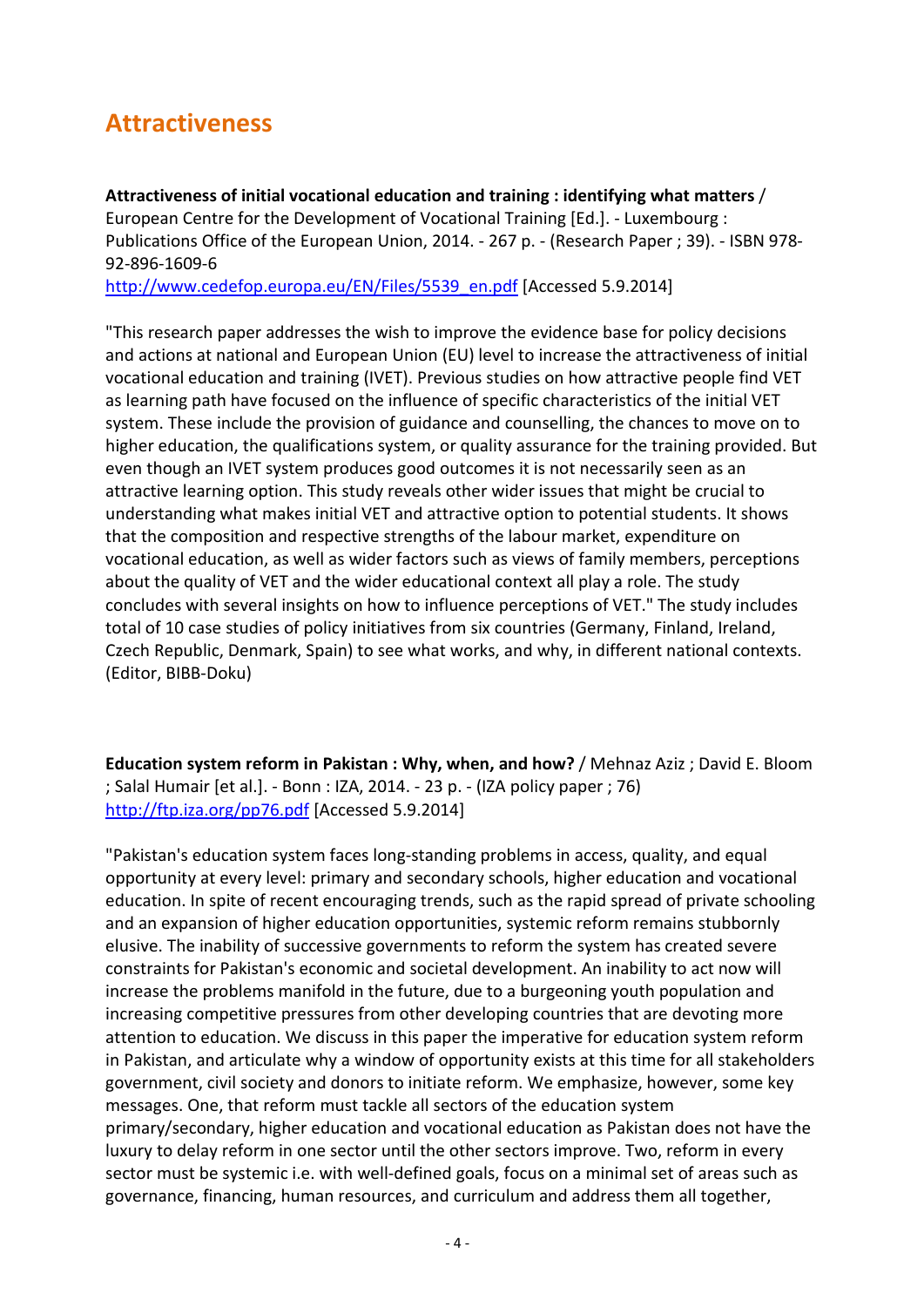rather than piecemeal. Three, implementation is the all-important Achilles' heel, where Pakistan has limited resources and has often foundered on the rocks. But as we discuss, there are important examples demonstrating that success is achievable, if government and civil society have the will to initiate and sustain reform." (Authors' abstract)

**Mapping national and regional TVET initiatives in Southeast Asia and beyond in response to students and labour mobility** / Paryono

In: TVET@Asia (2013) 1, pp 1-8 [http://www.tvet-online.asia/issue1/paryono\\_tvet1.pdf](http://www.tvet-online.asia/issue1/paryono_tvet1.pdf) [Accessed 5.9.2014]

"Most countries in Southeast Asia are positioning Technical and Vocational Education and Training (TVET) in the mainstream of education systems and setting it as a priority in their education agenda in view of the fact that this type of education plays an important role in the socio-economic development of a nation. New national and regional initiatives in TVET have been created in response to various changes in social, political, and technological landscapes. This paper intends to map out salient TVET initiatives especially those that have the potential to have a greater impact not only on the individual country but also on the whole region or beyond. Some of the selected initiatives include addressing TVET quality and qualification frameworks. At a national level, all countries are raising the bar to benchmark their TVET quality. Quality assurance mechanisms via proper guidelines and accreditation have been established in most countries. Many countries in the region have also recently adopted National Qualification Frameworks in response to student and labour mobility as well as to encourage the implementation of life-long learning and the Education For All (EFA) agenda. At regional and global levels, the issue of student and labour mobility are also very prevalent particularly in anticipation of full ASEAN Integration in 2015. In response, there has been progression toward mutual recognition arrangements for education and training certificates and credentials between countries, regional qualification frameworks, and regional quality assurance frameworks." (Publisher, BIBB-Doku)

**A roadmap to vocational education and training around the world** / Werner Eichhorst ; Núria Rodriguez-Planas ; Ricarda Schmidl ; Klaus F. Zimmermann. - June 2014. - Bonn, 2014. - 42 p.

[http://www.iza.org/conference\\_files/worldb2014/1551.pdf](http://www.iza.org/conference_files/worldb2014/1551.pdf) [Accessed 5.9.2014]

"With young people among the biggest losers of the recent financial crisis, vocational education and training (VET) is often seen as the silver bullet to the youth joblessness problem. This paper provides a better understanding of VET around the world, proposing a typology with five types of vocational systems: (i) vocational and technical schools; (ii) vocational training centres; (iii) formal apprenticeships; (iv) dual apprenticeship systems combining school training with a firm-based approach; and (v) informal-based training. We first describe the strengths and challenges of each system. We subsequently review the evidence on the effectiveness of VET versus general education and between the different VET systems. There are clear indications that VET is a valued alternative beyond the core of general education, while various forms of apprenticeships combined with institutional learning tend to be more effective than school-based VET. Informal training is effective,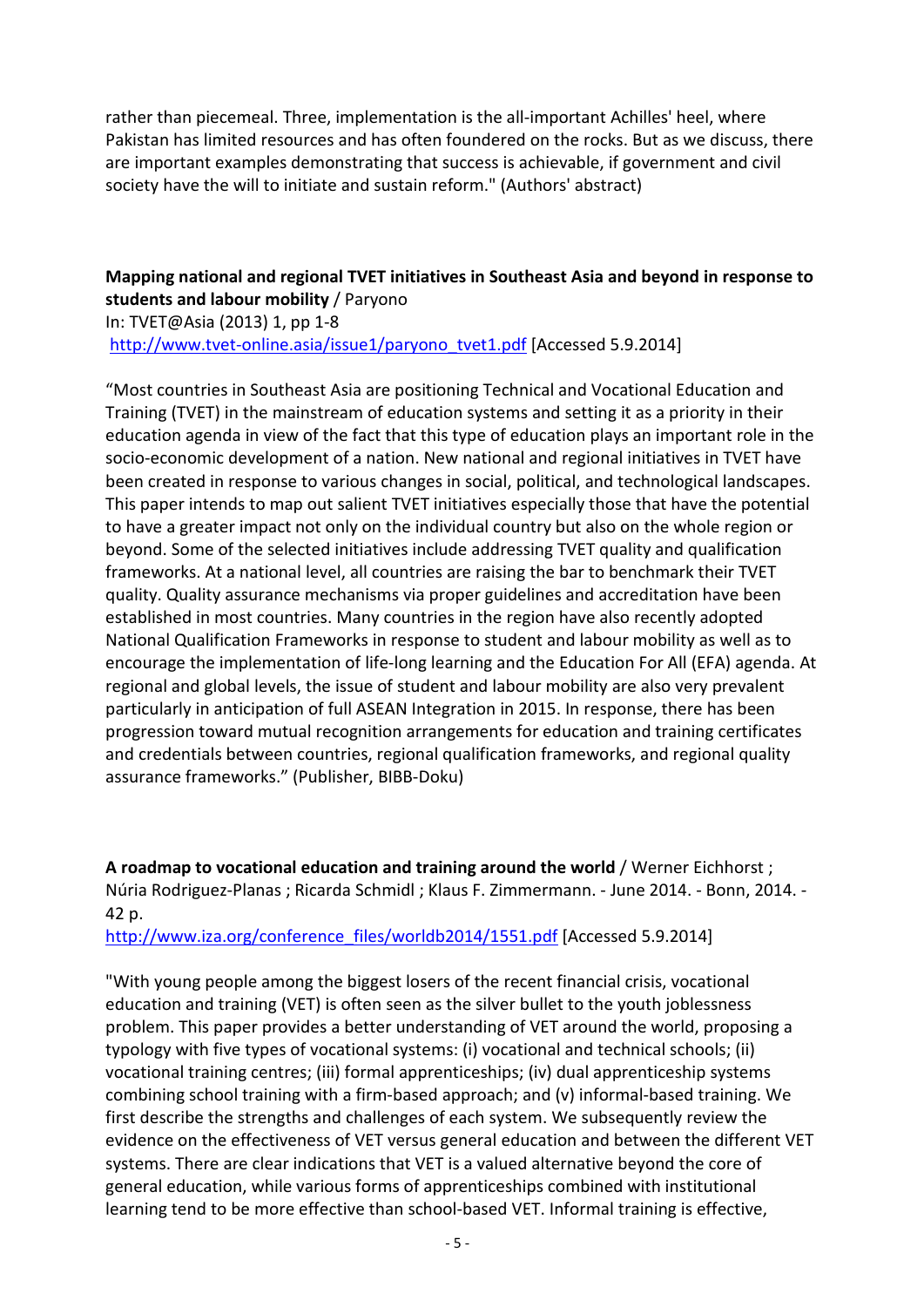however relatively little is known of its relative strengths compared with other forms of vocational education." (Author's abstract, BIBB-Doku)

**Success factors for the Dual VET System : possibilities for know-how-transfer** / Wolfgang Bliem ; Kurt Schmid ; Alexander Petanovitsch. - Wien : Institut für Bildungsforschung der Wirtschaft, 2014. - 166 p. - (ibw-Forschungsbericht ; 177). - ISBN 978-3-902742-80-3 [http://www.ibw.at/components/com\\_redshop/assets/document/product/1404280103\\_fb17](http://www.ibw.at/components/com_redshop/assets/document/product/1404280103_fb177_en.pdf) [7\\_en.pdf](http://www.ibw.at/components/com_redshop/assets/document/product/1404280103_fb177_en.pdf) [Accessed 5.9.2014]

"Due to high youth unemployment, dual VET is moving into the focus of interest in many countries. But it does not appear to be too promising to pursue the strategy of copying existing systems such as those of Austria, Germany or Switzerland. Education systems, institutional framework conditions and traditions in the possible target countries differ too much. Therefore WIFI International commissioned this study as part of a cross-border cooperation between Austria and Slovakia, which was conducted as part of the SmartNet project. Based on established apprenticeship training systems it was attempted to identify factors that appear to be vital for the success of a dual VET system. This forms the basis for analysing how the framework conditions and bases for these success factors can be created in Slovakia and other possible target countries. Consequently the study forms a research-based starting point for discussions on related know-how transfer processes." (Editor, BIBB-Doku)

**The (un)attractiveness of vocational and technical education : theoretical background** / Miha Lovsin. - Ljubljana, Slovenia: Center for Educational Policy Studies, 2014 In: CEPS Journal 4 (2014) 1, pp 101-120 [http://www.cepsj.si/pdfs/cepsj\\_4\\_1/CEPS\\_Journal\\_4-1\\_2014.pdf#page=103](http://www.cepsj.si/pdfs/cepsj_4_1/CEPS_Journal_4-1_2014.pdf#page=103) [Accessed 5.9.2014]

"This paper considers the problem of the lack of attractiveness of vocational and technical education via a review of legislation on counselling practices, implementing documents, and the social factors by means of which the education system can influence the individual's decision. It is apparent that legislation regulating the organisation and content of career counselling services in [the] educational sector is inadequate. The organisation of career counselling at the level of implementation is also inadequate. Counsellors advise individuals on the basis of their academic results and the results of aptitude tests. Counselling practices deriving from theories that place career planning and management skills in the foreground are more rarely represented. Theories that treat career decisions as a social process show that at the level of the student population the choice of the type of school is a rational decision based primarily on the economic position and level of education to which a specific educational pathway is generally supposed to lead. The lower attractiveness of vocational and technical education coincides with the fact that representatives of lower social classes have a weaker economic position and more frequently have vocational and technical education qualifications than representatives of higher social classes. Nevertheless, the trend of high unemployment among young people with academic qualifications, which [is the] opposite of the traditional situation, indicates that it will be necessary to include career planning and management skills in the educational contents of institutionalised and formal education as a whole." (Authors' abstract)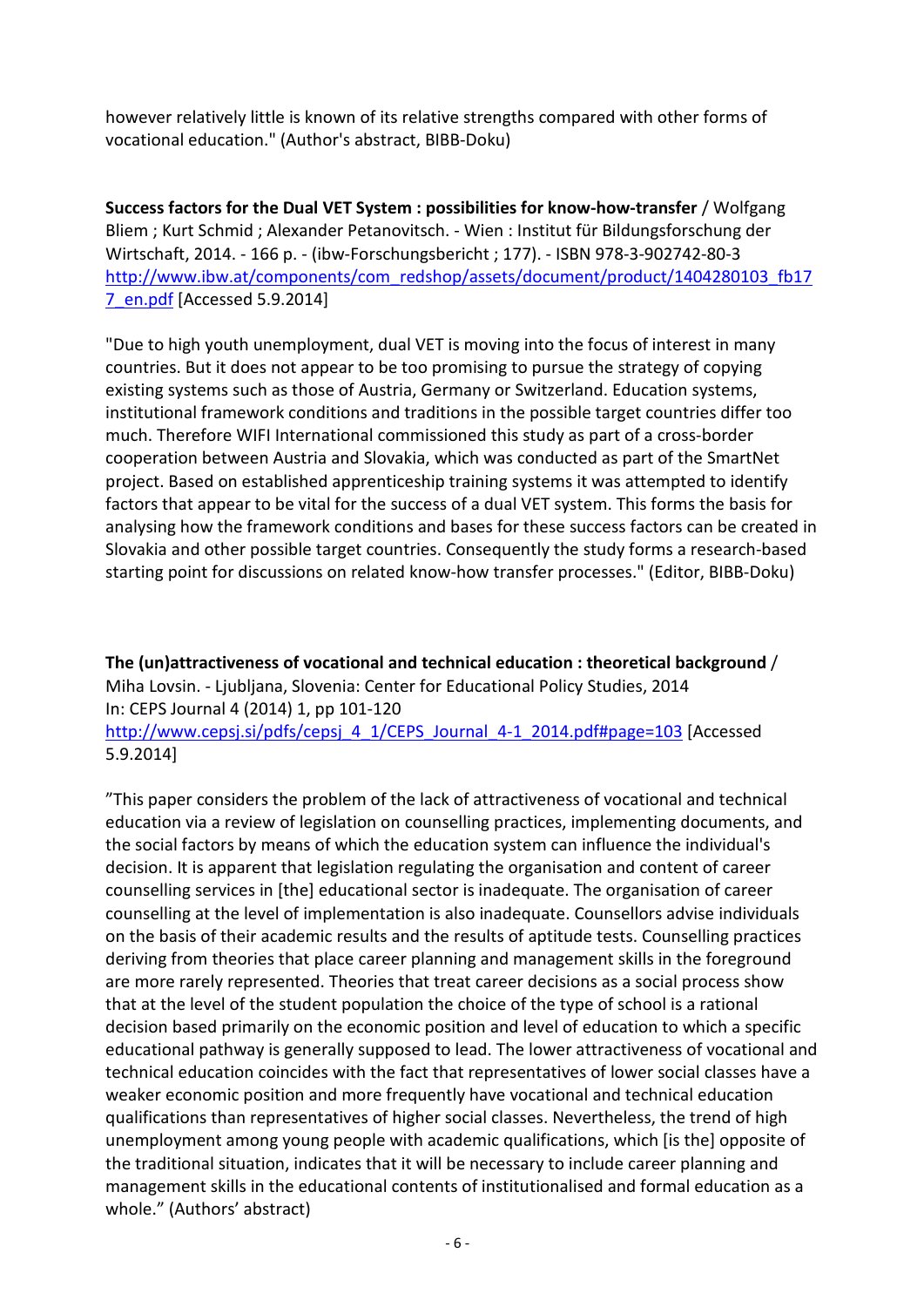**Vocational education and training reform in India : business needs in India and lessons to be learned from Germany. Working paper** / Santosh Mehrotra ; Ravi Raman ; Neha Kumra ; Kalaiyarasan ; Daniela Röß. - Gütersloh : Bertelsmann Stiftung, 2014. - 60 p. [http://www.bertelsmann-stiftung.de/bst/de/media/xcms\\_bst\\_dms\\_39337\\_39338\\_2.pdf](http://www.bertelsmann-stiftung.de/bst/de/media/xcms_bst_dms_39337_39338_2.pdf) [Accessed 5.9.2014]

"India is among the countries with the lowest proportion of trained youth in the world. Moreover, Vocational Education carried out in secondary schools (since the mid-1980s) has received very limited funding in recent times; it has remained non-aspirational, of poor quality and involves little industry collaboration. In contrast, the Vocational Education and Training (VET) system in Germany is characterized by much higher proportion of youth participation, intensity of private sector participation and a basis in legislation. In this context, this study seeks to understand the experience of Germany's Dual System of education and training as it has been historically cited as a successful model. The study involved a primary survey of 44 firms, mostly large, all in the organized sector, and most in manufacturing. It attempted to identify the skills gaps experienced by German, Indian and joint-venture firms in India. The study asserts the need to restructure and re-orient the Indian Technical Vocational Education and Training (TVET) system to address current and prospective challenges by taking on board major social partners: the corporate sector, the state and students/parents." (Editor, BIBB-Doku)

#### **2013**

**Developing skills in Central Asia through better vocational education and training systems** / Magnus Bjarnason; Mike Sykes; Claire Burgio; Esther Somfalvy. - Paris : OECD. - (2013). -102 p. <http://www.oecd.org/investment/psd/VocationalEducation.pdf> [Accessed 5.9.2014]

"This policy handbook offers country-specific recommendations on how to improve human capital and close the skills gap by supporting vocational education and training (VET) systems and making them relevant to national labour markets. The handbook is the outcome of work conducted by the seven countries participating in the OECD Central Asia Initiative (Afghanistan, Kazakhstan, Kyrgyz Republic, Mongolia, Tajikistan, Turkmenistan and Uzbekistan) and the OECD Eurasia Competitiveness Programme." (VOCEDplus)

**Enhancing the image and attractiveness of TVET /** I Wayan Ratnata. - In: TVET@Asia (2013) 1, pp 1-13 [http://www.tvet-online.asia/issue1/ratnata\\_tvet1.pdf](http://www.tvet-online.asia/issue1/ratnata_tvet1.pdf) [Accessed 5.9.2014]

"The image and attractiveness of technical and vocational education and training (TVET) constitutes an interesting topic that needs to be discussed. The issues related to this not only exist in developing countries but also in developed countries. In many countries to the present day TVET is rated second class education. Parents who can afford it rarely send their son and/or their daughter to a vocational school. They predominantly prefer general education. This paper gives some insight into the issues of the image and attractiveness of TVET in Indonesia and in the efforts and measures to increase them. Data from China, India, South Korea and Russia show, that these countries have similar problems and apply similar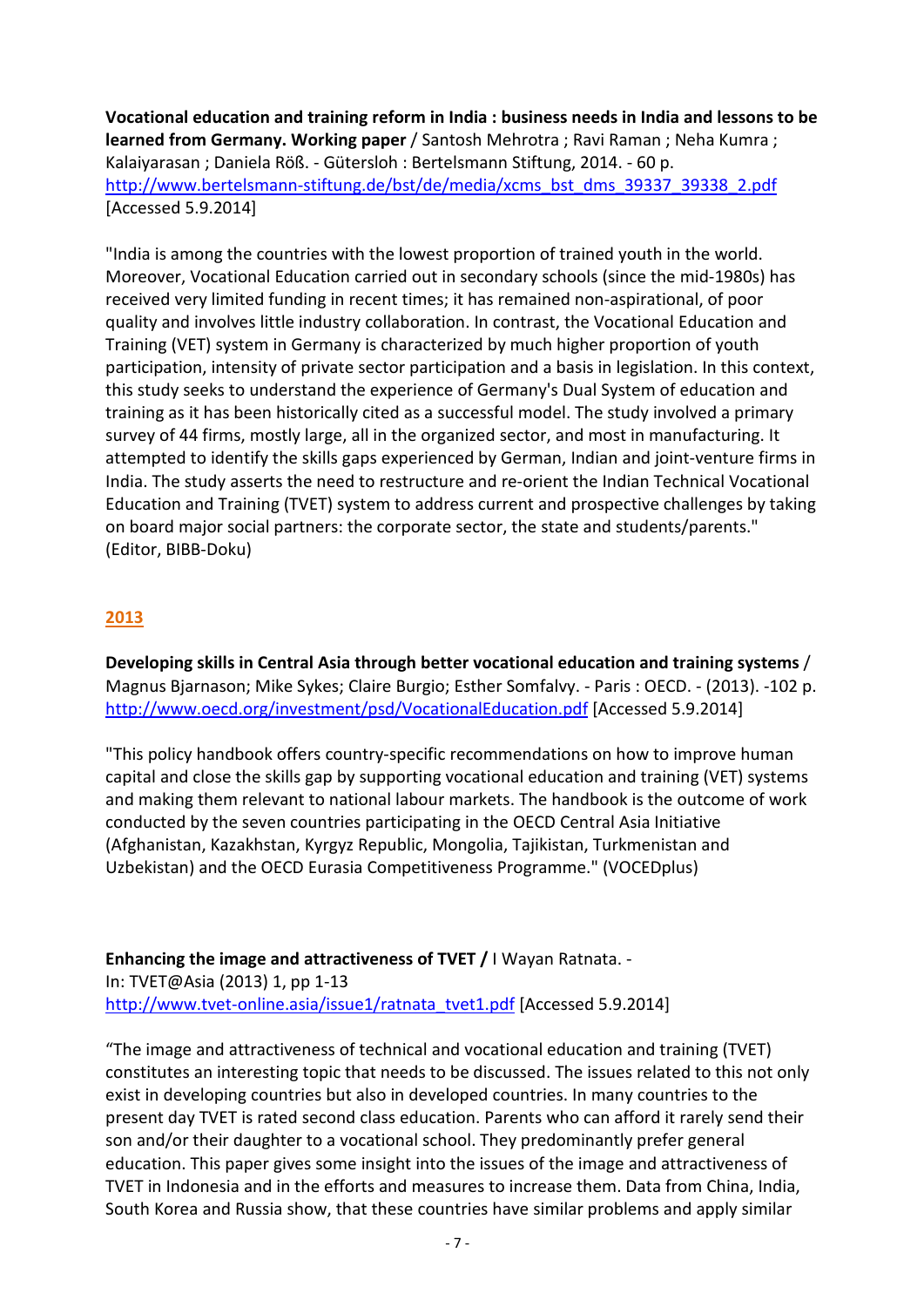strategies to overcome them. In most societies TVET graduates are not considered to be ready for work. This is due to many factors, among others: lack of facilities for practice, lack of linkages between schools and companies, a poor educational system, lack of teachers' qualifications, etc. Indonesia has made some breakthroughs in enhancing the image and attractiveness of TVET, among others, by increasing the share of vocational education and training with a target ratio between TVET and general high school education of 70% to 30% in 2025. Another step for enhancing the image and attractiveness of VET is establishing more higher education within vocational fields as has been done in China, or increasing the permeability from TVET to higher education as has been done in South Korea or India." (Author's abstract, BIBB-Doku)

**Good practice principles in apprenticeship systems: An international study** / Erica Smith ; Roslin Brennan Kemmis. In: TVET Asia (2013) 1, pp 1-12 [http://www.tvet-online.asia/issue1/smith\\_brennan-kemmis\\_tvet1.pdf](http://www.tvet-online.asia/issue1/smith_brennan-kemmis_tvet1.pdf) [Accessed 5.9.2014]

"Apprenticeships can be seen as the ultimate in co-operation between TVET providers and industry as they are based on a combination of work and study. They provide appropriate skills for companies and also all-round occupational and generic skills, as well as providing a tried and tested means of moving young people into the full-time labour market. However there are many different actual and potential models of apprenticeship, which can be confusing for countries looking to begin or re-develop an apprenticeship system. This paper uses part of the work undertaken for a project funded by the International Labour Organization and the World Bank to compare and contrast apprenticeship systems in 11 countries, for the purpose of drawing out some principles of good practice. The project was undertaken to provide suggestions for the process of reform of the Indian apprenticeship system. Experiences of other countries, both in the developed and the developing world, indicate that apprenticeship systems cannot be transplanted among countries; however, key features of countries' systems can be identified and sensitively developed in other countries. The paper explains how an international comparative study arrived at principles for good practice." (Author's abstract, BIBB-Doku)

**Possible futures for the Indian apprenticeship system : options paper for India** - New Delhi: ILO, 2013. - 72 p. - ISBN: 9789221279204 [http://www.ilo.org/wcmsp5/groups/public/---asia/---ro-bangkok/---sro](http://www.ilo.org/wcmsp5/groups/public/---asia/---ro-bangkok/---sro-new_delhi/documents/publication/wcms_234727.pdf)[new\\_delhi/documents/publication/wcms\\_234727.pdf](http://www.ilo.org/wcmsp5/groups/public/---asia/---ro-bangkok/---sro-new_delhi/documents/publication/wcms_234727.pdf) [Accessed 5.9.2014]

"The ILO and World Bank have jointly conducted a study to review international good practice in apprenticeships and workplace learning, and recommend options for future development of the Indian apprenticeship system. This work involved two distinct stages: the first saw an international review of eleven national apprenticeship systems, including India, and development of a model apprenticeship framework. The second stage developed an options paper for future reform of the Indian system which took into account of the model framework in the particular context of India." (Editor)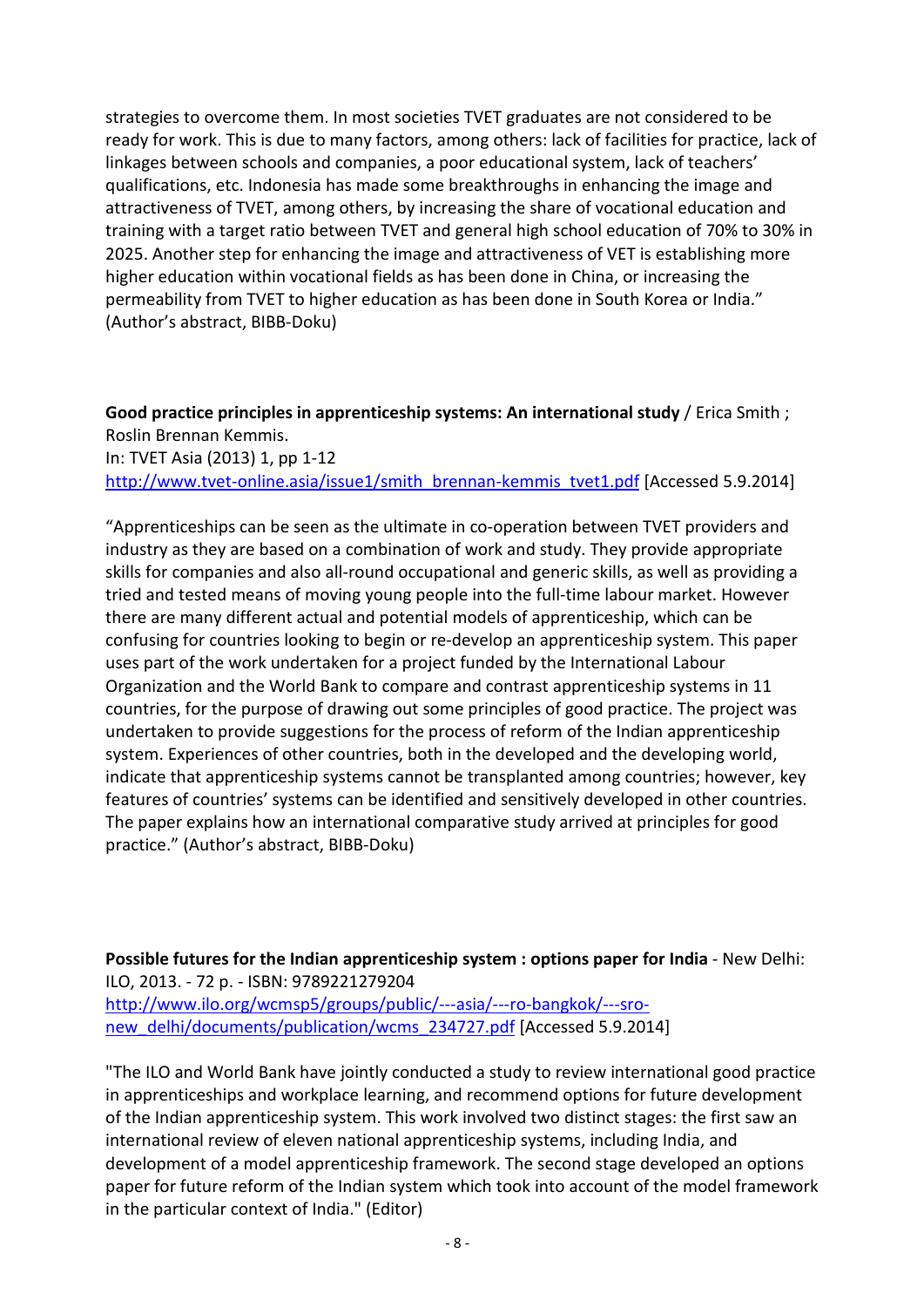**Skill development in middle level occupations : the role of apprenticeship training** / Robert I. Lerman. - Bonn: Forschungsinstitut zur Zukunft der Arbeit, 2013, 36 p. - (IZA policy paper ;

61)

<http://ftp.iza.org/pp61.pdf> [Accessed 5.9.2014]

"Concerns about the polarization of the labor market are widespread. However, countries vary widely in strategies for strengthening jobs at intermediate levels of skill. This paper examines the diversity of approaches to apprenticeship and related training for middle-level occupations. We begin by defining and describing middle-skills occupations, largely in terms of education and experience. The next step is to describe skill requirements and alternative approaches to preparing and upgrading the skills of individuals for these occupations. Programs of academic education and apprenticeship programs emphasizing work-based learning have often competed for the same space but the full picture reveals significant numbers of complementarities. Third, we consider the evidence on the costs and effectiveness of apprenticeship training in several countries. The final section highlights empirical and policy research results concerning the advantages of apprenticeship training for intermediate level skills, jobs, and careers." (Authors' abstract)

**Towards a model apprenticeship framework: a comparative analysis of national apprenticeship systems**/ Erica Smith; Ros Brennan Kemmis. - New Delhi: ILO, 2013. - 160 p. - ISBN: 9789221279228 [http://www.ilo.org/wcmsp5/groups/public/---asia/---ro-bangkok/---sro](http://www.ilo.org/wcmsp5/groups/public/---asia/---ro-bangkok/---sro-new_delhi/documents/publication/wcms_234728.pdf)[new\\_delhi/documents/publication/wcms\\_234728.pdf](http://www.ilo.org/wcmsp5/groups/public/---asia/---ro-bangkok/---sro-new_delhi/documents/publication/wcms_234728.pdf) [Accessed 5.9.2014]

"This report is based on eleven country case studies of national apprenticeship systems. The purpose of the country case studies was – first, to obtain accurate and current information about countries' apprenticeship systems. The second purpose was to obtain targeted information about key features and trends that could be used to develop a model apprenticeship system." (Editor)

**Vocational education and training programs (VET) : An Asian perspective /** Tushar Agrawal. In: Asia-Pacific Journal of Cooperative Education 14 (2013) 1, pp 15-26 [http://www.apjce.org/files/APJCE\\_14\\_1\\_15\\_26.pdf](http://www.apjce.org/files/APJCE_14_1_15_26.pdf) [Accessed 5.9.2014]

"This paper makes an attempt to provide a review on challenges, outcomes and present situation in vocational education and training (VET) programs in some Asian countries. Various country-specific studies indicate that the VET system has not responded very well in the South Asian region. The VET stream is quite small. Despite there being a growing demand for a skilled labor force, the labor market outcomes of those who have followed the vocational path are not good. However, the governments are giving full attention to making the VET system robust in these countries. Various new policy initiatives have been undertaken by the governments in recent years." (Author's abstract, BIBB-Doku)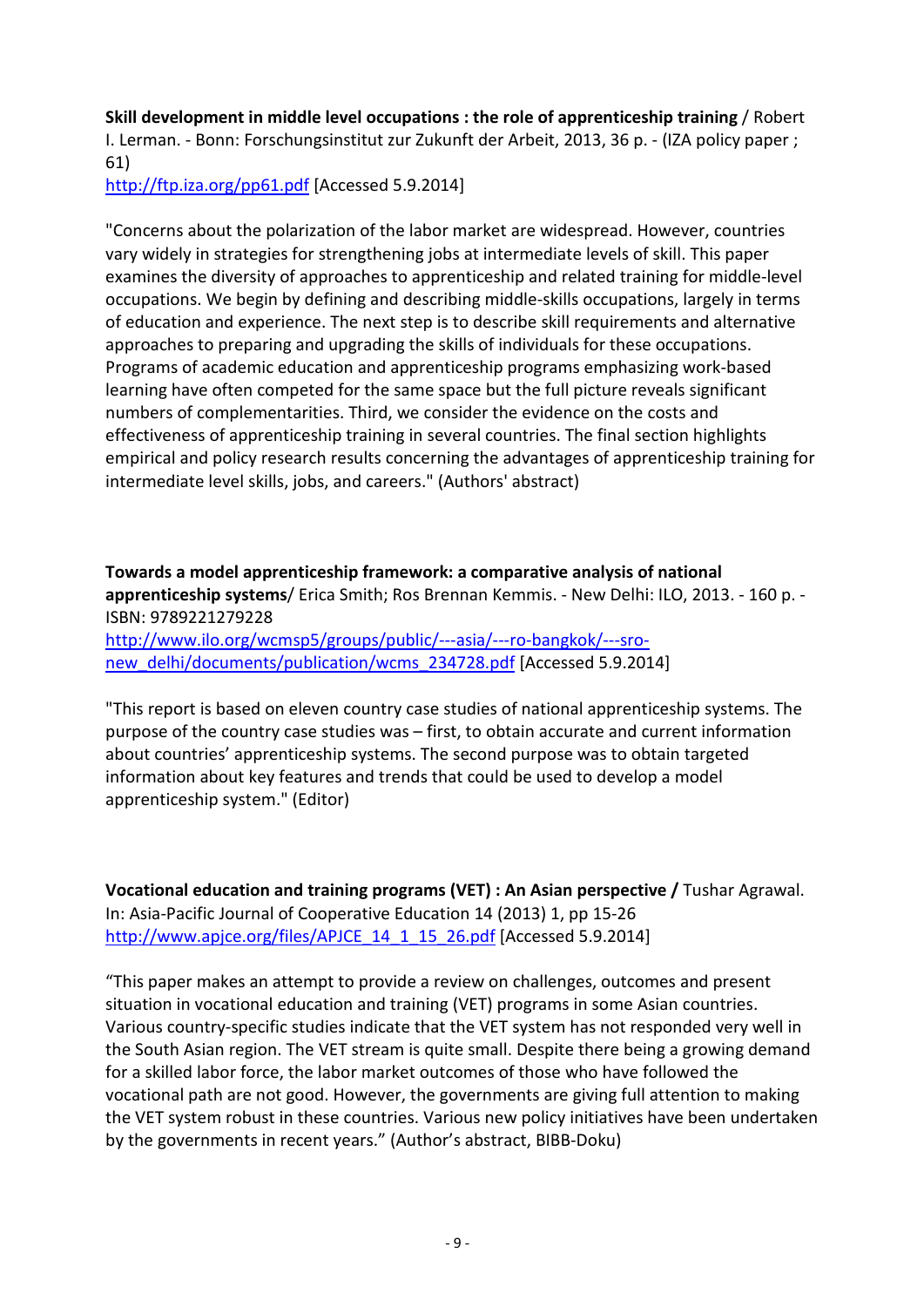#### **2012**

**The future of vocational education and training in a changing world** / Matthias Pilz [Ed.]. - Wiesbaden : VS Verl. für Sozialwissenschaften, 2012. - XV, 592 p. : Literaturangaben, ISBN 978-3-531-18527-9

"Around the world, vocational education and training (VET) is characterised by a number of common trends, including the increasing use of technology, the growing importance of information and communications systems, and changes to national demographics. Situated at the interface between the education and training system and employment, VET has a role in meeting these changes and contributing to the transition from education to employment, and providing the next generation with skills relevant to employment and the economic situation. This volume contains 30 chapters that represent a comprehensive overview of the current situation in VET, its strengths and weaknesses, and its prospects. Contributors from Canada, the USA, India, China, Japan and Korea, as well as from a number of European countries, focus on their national context and how it fits in to the bigger picture. The contributions combine theoretical discussions from various strands of VET research with evidence from country case studies and examples from current practice." (Publisher, BIBB-Doku)

**Revisiting global trends in TVET : reflections on theory and practice**. - Bonn : UNEVOC, 2012. - X, 342 p. : ISBN 978-92-95071-57-5 [http://www.unevoc.unesco.org/fileadmin/up/2013\\_epub\\_revisiting\\_global\\_trends\\_in\\_tvet\\_b](http://www.unevoc.unesco.org/fileadmin/up/2013_epub_revisiting_global_trends_in_tvet_book.pdf) [ook.pdf](http://www.unevoc.unesco.org/fileadmin/up/2013_epub_revisiting_global_trends_in_tvet_book.pdf) [Accessed 5.9.2014]

The essays presented in this publication cover a wide range of current practices, ideas and debates in the field of technical and vocational education and training (TVET). The Third International Congress on TVET that took place in Shanghai in May 2012 played an important role in further enhancing the debate on the role of TVET in the 21st century, providing a forum for discussion on the challenges faced by the TVET systems and the appropriate responses to them. One of its important outcomes was the production of a set of key recommendations to governments and other TVET stakeholders in UNESCO Member States, presented under seven strands in the Shanghai Consensus. One of the aims of this publication is to provide some assistance in the implementation of these recommendations, through the fostering of reflection and sharing of knowledge, ideas and experience. The volume covers the following nine chapters: (1) Reconceptualizing TVET and development: a human capability and social justice approach; (2) Vocationalization of secondary and higher education: pathways to the world of work; (3) The attractiveness of TVET; (4) Learning through practice: beyond informal and towards a framework for learning through practice; (5) Work-based learning: Why? How?; (6) Why improved formal teaching and learning are important in technical and vocational education and training (TVET); (7) Career guidance and orientation; (8) TVET and entrepreneurship skills; (9) Technical and vocational education and training, and skills development for rural transformation. (Editor, BIBB-Doku)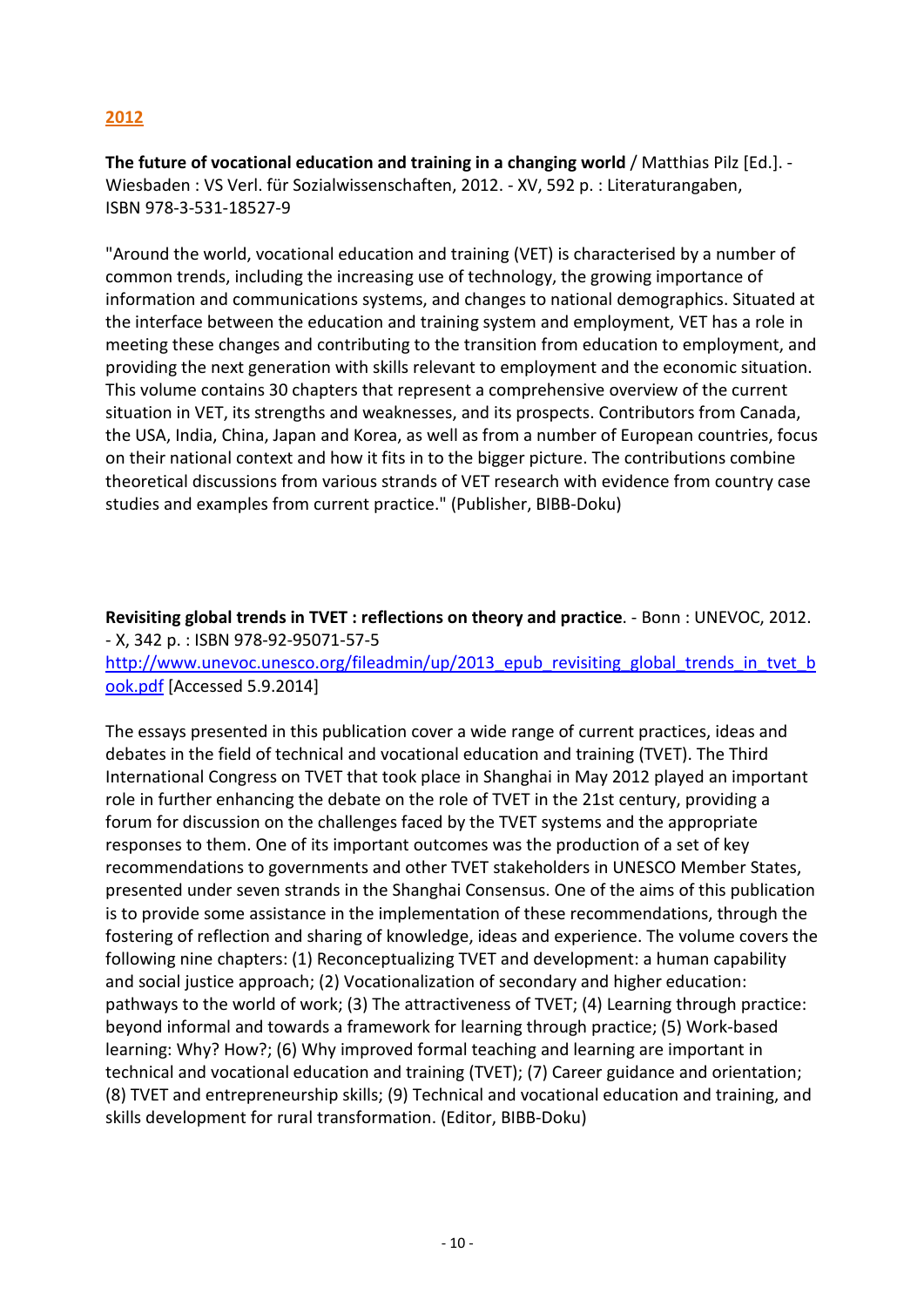#### **2010**

**Education and happiness in the school-to-work transition** / Alfred Michael Dockery. - National Centre for Vocational Education Research (NCVER), 2010. - 46 p. <http://files.eric.ed.gov/fulltext/ED509308.pdf> [Accessed 5.9.2014]

"Education is generally seen as enhancing people's lives. However, previous research has reported an inverse relationship between education and happiness or satisfaction with life: as education level goes up, happiness goes down. Using data from the Longitudinal Surveys of Australian Youth (LSAY), this report examines the relationship between education and happiness. The impact of factors such as family circumstances and personality traits are also considered. The report finds that undertaking vocational qualifications such as an apprenticeship has a positive impact on happiness both during the training period and after completion. For university graduates, however, happiness declines following completion of their study." (VOCEDplus)

#### **2009**

**Work, learning and sustainable development : opportunities and challenges** / John Fien [Ed.] ; Rupert Maclean [Ed.] ; Man-Gon Park [Ed.]. - Dordrecht : Springer Science + Business Media, 2009. - XXXVI, 516 p. - (Technical and vocational education and training: issues, concerns and prospects ; 08). - ISBN 978-1-4020-8193-4

"This book is the first that provides a comprehensive overview of the way countries, education systems and institutions have responded to the call for an integration of learning for work, citizenship and sustainability at the Second International Conference on Technical and Vocational Education which was held in Seoul in 1999. Discussions on the central theme of the Seoul Conference - lifelong learning and training for all, a bridge to the future - led to the conclusion that a new paradigm of both development and Technical and Vocational Education (TVET) was needed. This book showcases the wide range of international initiatives that have sought to put such exhortations into practice. It includes: case studies of national TVET policy reforms, reoriented curricula, sustainable campus management programs, and examples of innovative approaches to integrating learning in TVET with on-the-job training and in community service. It also focuses on the issues and challenges being faced and ways of moving forward. Case studies feature initiatives in a wide range of world regions and countries, and include authors from: UK, Germany, Finland, Canada, USA, Australia, South Africa, China, Republic of Korea, India, Pakistan and the Philippines." (Publisher, BIBB-Doku)

**Monitoring VET Systems of Major EU Competitor Countries : the cases of China, India, Russia and Korea** / Klaus Ruth ; Philipp Grollmann. - January 2009. - Bremen, 2009. - 85 p. : (ITB-Forschungsberichte ; 39) <http://elib.suub.uni-bremen.de/ip/docs/00010414.pdf>[Accessed 5.9.2014]

"The study on VET systems of major EU competitor countries is based on the objective of the (revised) Lisbon agenda to become the most competitive region of the world based on a knowledge driven production and social cohesion. Building on experts opinion and literature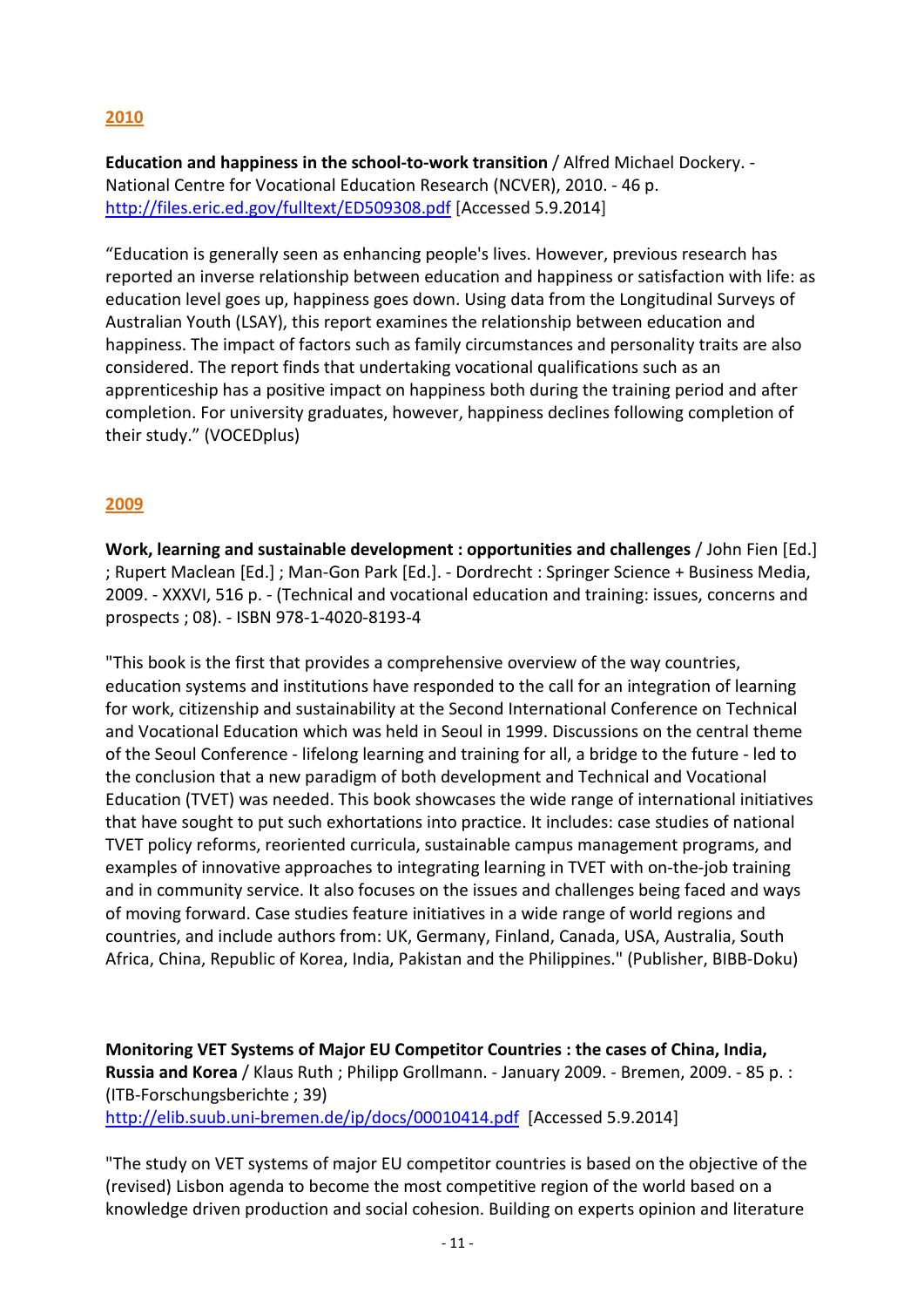research this study aims at monitoring VET policies in China, India, Russia and South Korea. With these countries a set of recently evolved top-performers in the global economy is under observation. The study analyses five themes which are assumed to be of outstanding importance for understanding the current performance and the developing potentials of VET systems. The addressed thematic fields are: background and structure of the education systems, current general policies in VET, image and attractiveness, financing of VET, early skills recognition. The study ends up with a set of conclusions emphasising possible recommendations that might be formulated for European countries and the European Union in order to support their struggle for achieving the Lisbon goals, i.e. achieving a good position in the global economy, innovation with more and better jobs and social cohesion during the coming decades." (Authors' abstract, BIBB-Doku)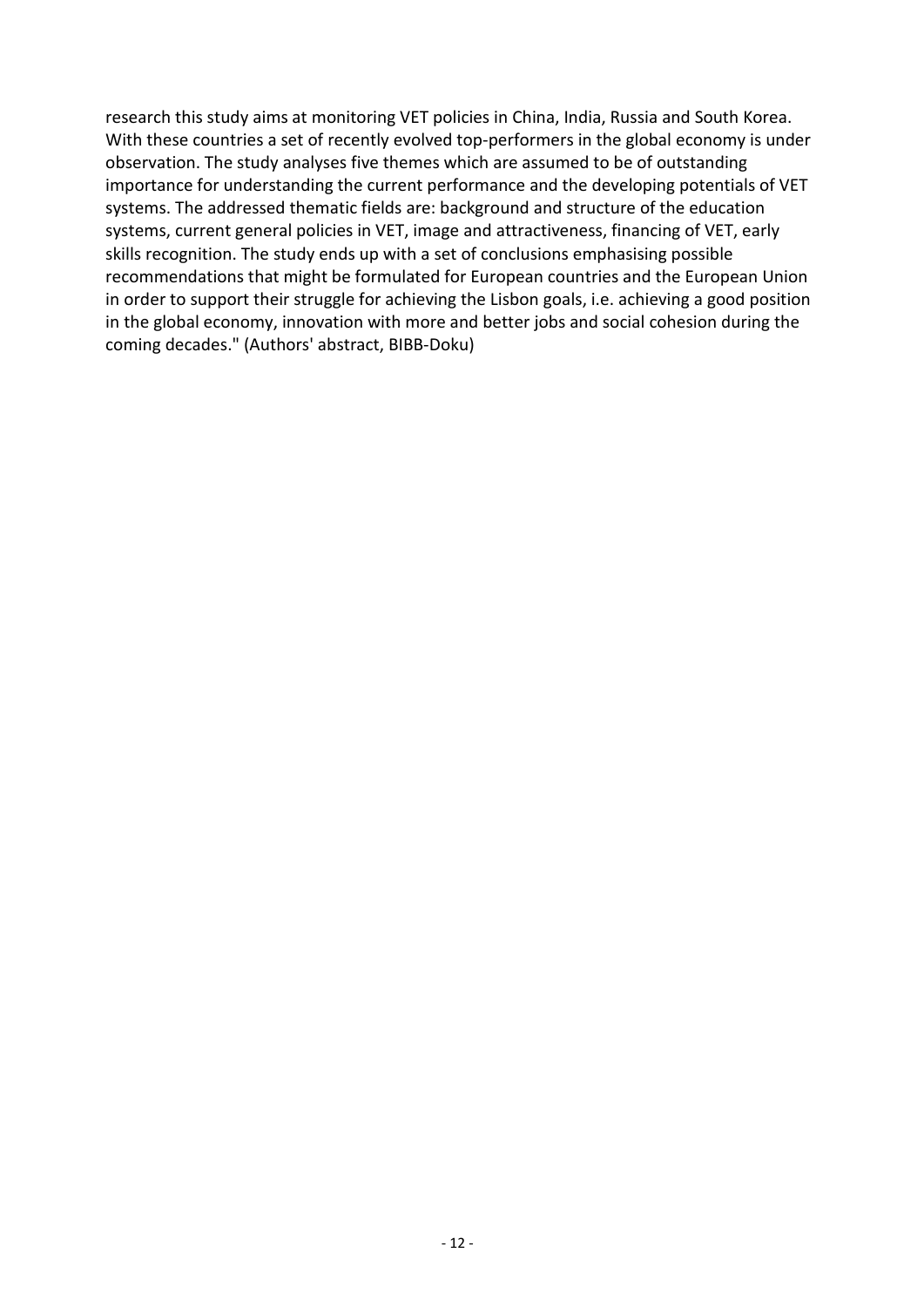# <span id="page-14-0"></span>**Permeability**

#### **2014**

**Pathways enabling educational success for vulnerable immigrants in Switzerland, Canada and France** / Christian Imdorf ; Maarten Koomen ; Thomas Meyer ; Canisius Kamanzi ; Jake Murdoch ; Christine Guégnard..

In: Réussite scolaire, réussite professionnelle, l'apport des données longitudinales : XXIes journées d'étude sur les données longitudinales dans l'analyse du marché du travail, Dijon, 19-20 juin 2014 / Gérard Boudesseul [Ed.] ; Thomas Couppie [Ed.] ; Cécile Détang-Dessendre [Ed.] ; u. a. - Marseille. - (2014), pp. 67-77 ISBN 978-2-11-138817-8

<http://www.cereq.fr/index.php/content/download/11326/93292/file/Relief48.pdf> [Accessed 5.9.2014]

This paper analyses the causes for educational success of students from vulnerable immigrant groups in France, Switzerland and Canada. It defines educational success as getting enrolled in a higher education program after completion of upper secondary education. The main research question is which educational pathways enable educational success for first and second generation immigrants in France, Switzerland and Canada, and what the underlying mechanisms are. Using statistical analysis (multinomial logistic regressions), three models are used to explain the different educational pathways to higher education in the three countries: immigrant status (model 1), early individual school characteristics (e.g. grades, reading skills, competence levels, etc., depending on country specific education system and available variables, model 2), and social background, gender, and aspirations (model 3). (BIBB-Doku)

**Qualifications at level 5: progressing in a career or to higher education** / European Centre for the Development of Vocational Training [Ed.]. - Luxembourg : Publications Office of the European Union, 2014. - 179 p. - (Cedefop working paper ; 23) [.http://www.cedefop.europa.eu/EN/Files/6123\\_en.pdf](http://www.cedefop.europa.eu/EN/Files/6123_en.pdf) [Accessed 5.9.2014]

"This study addresses qualifications at level 5 of the European qualifications framework (EQF) in 15 countries (Belgium (Flanders), the Czech Republic, Denmark, Estonia, Ireland, France, Croatia, Latvia, Lithuania, Luxembourg, Malta, the Netherlands, Austria, Portugal, the United Kingdom (EWNI and Scotland) that had linked their national qualification levels to the EQF by June 2012. EQF level 5 qualifications play an important role in providing access to employment and career advancement as well as enabling further learning and progression to higher education. This double function makes them attractive to learners and employers. Although the extent to which countries use qualifications at EQF level 5 differs, their importance is growing in all countries investigated for several reasons." The study reveals "much greater complexity, diversity and dynamism than previously assumed. But where they fit within the spectrum of education and training is not always clear. Typical level 5 qualifications are provided by short-cycle higher education programmes; yet the study finds that half of learning outcomes at this level are vocational education and training or outside the formal system. The more accurate picture of level 5 qualifications provided by the study demonstrates how policy-makers can use the EQF to identify gaps in their education and training systems." (Editor, BIBB-Doku)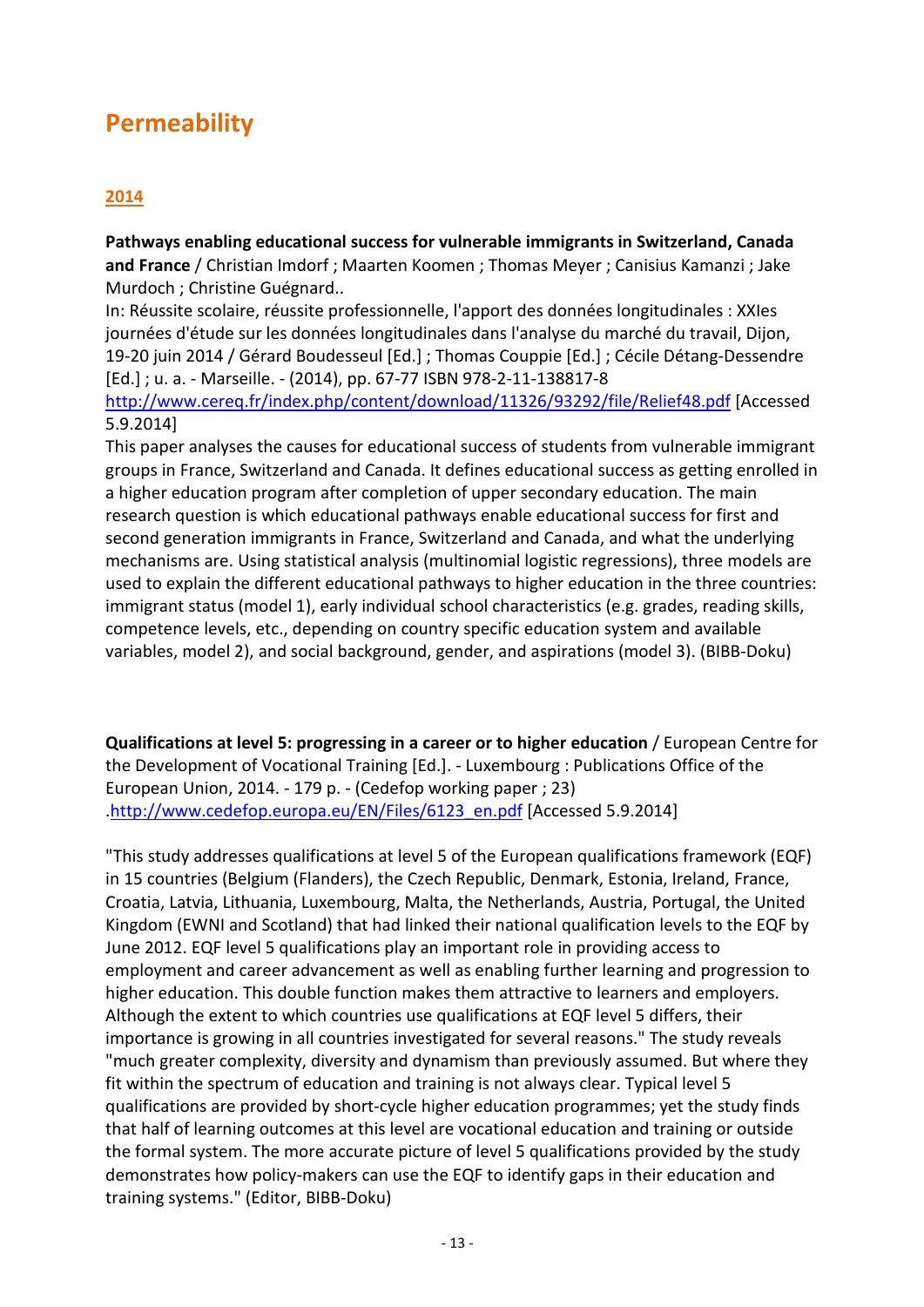**Workplace-based competence measurement : developing innovative assessment systems for tomorrow's VET programmes** / Frank Achtenhagen ; Esther Winther. . In: Journal of Vocational Education and Training 66 (2014) 3, pp 281-295

"As a consequence of the large-scale assessment studies (TIMMS; PISA) in compulsory schooling, attention is now being given to the modelling and measurement of competencies in initial vocational education and training. This new output-led perspective of teaching/training and learning/working processes demands new approaches to research. Using the concept of the curriculum–instruction–assessment triad this paper argues that competencies in the fields of business and commerce education can be determined and compared internationally via a large-scale assessment. Empirical results are presented that demonstrate the possibilities of running such an international study in VET." (Publisher, BIBB-Doku)

## **2013**

**Global national qualifications framework inventory:** / European Training Foundation ; European Centre for the Development of Vocational Training ; UNESCO Institute for Lifelong Learning ; Section for TVET at UNESCO Headquarters (Eds.). - Turin, 2013. - 556 p. [http://www.cedefop.europa.eu/EN/Files/2211\\_en.pdf](http://www.cedefop.europa.eu/EN/Files/2211_en.pdf)

"This publication is a global, country-by-country, inventory of National Qualifications Frameworks. It is a co-publication, prepared by two EU agencies, the European Training Foundation (ETF) and the Centre for the Development of Vocational Training (Cedefop); and UNESCO's Institute for Lifelong Learning (UIL) and the Section for TVET at UNESCO headquarters. It has been produced at the request of the Asia-Europe Meeting (ASEM) Ministers of Education as a contribution to the fourth ASEM Ministers' conference in Kuala Lumpur in May 2013, also called ASEMME 4. This survey addresses the various types of framework in operation - national qualifications frameworks (NQFs), which compare recognized qualifications within a country; transnational and regional qualifications frameworks (TQFs), which compare and link qualifications systems and or qualifications between countries; and sectoral qualifications frameworks, which link and compare qualifications within one economic sector or subsector of the education system (e.g. higher education qualifications). The second section of this inventory is a series of country chapters, each of which is a summary of a National Qualifications Framework, its origins, aims, structure and implementation arrangements." (Excerpt from text)

**Is the German Qualifications Framework an instrument that contributes to permeability and progression within the VET system?: An international perspective** / Thomas Deißinger. In: From Diagnostics to Learning Success / Klaus Beck and Olga Zlatkin-Troitschanskaia (Eds.). Rotterdam, Netherlands: Sense Publishers, 2013

"Germany's NQF (National Qualifications Framework), under development for five years now, requires a re-definition of borders, pathways, levels and transition options between (a) [vocational education and training] VET and other educational sub-systems, but also (b) between sub-systems within the VET architecture, such as full-time VET, vocational preparation or foundation courses, or further training. This paper focuses on open issues and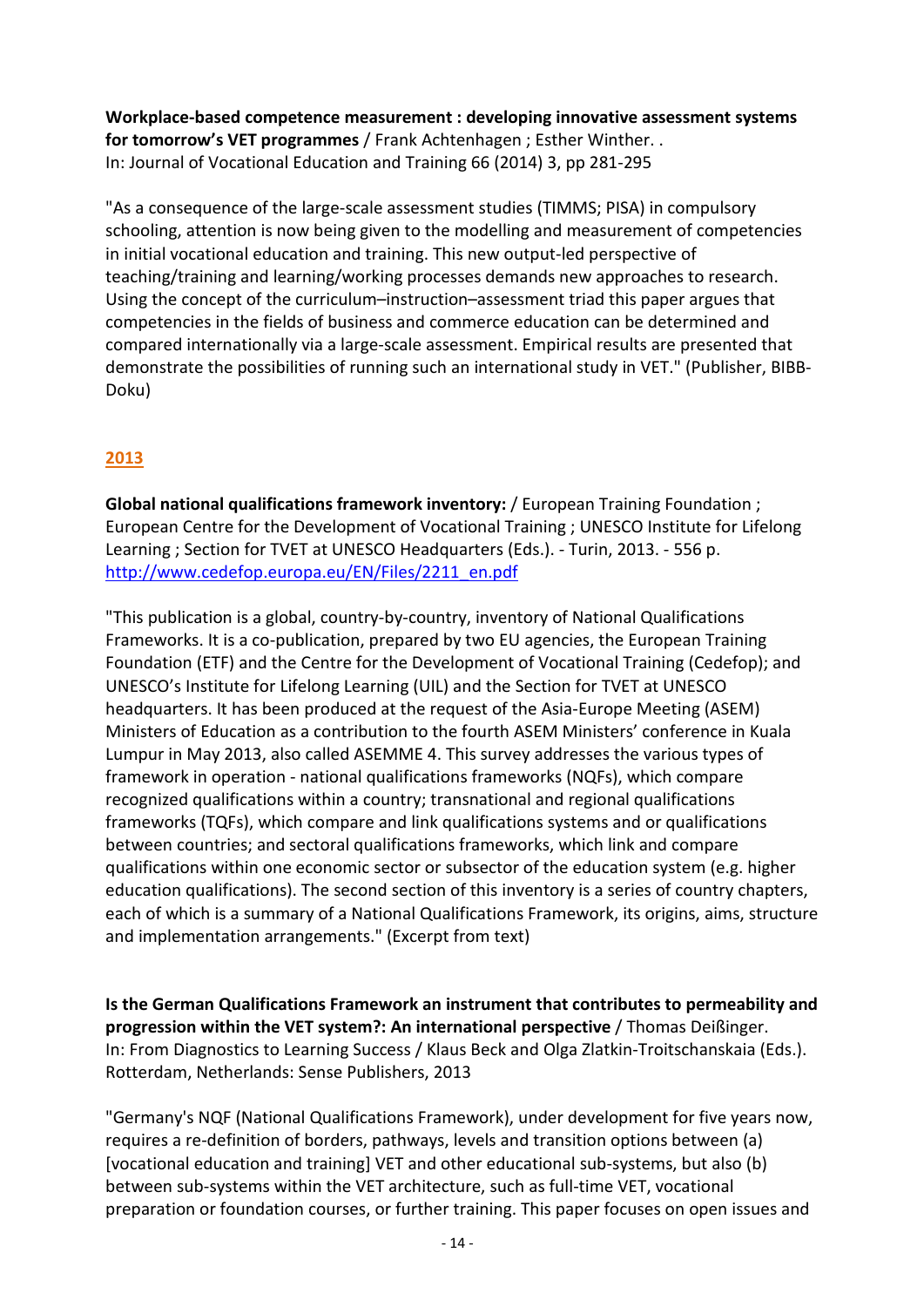obvious areas of tension associated with the [European Qualifications Framework] EQF/NQF paradigm, and picks up those limitations of the German VET system which are responsible for profound differences between the German learning culture, which is basically an 'apprentice culture', and the English case. Tensions arise if this means not just to comply with European concepts in a formal way, but when it comes to questioning established structures which are barriers - also from a national perspective - for progression and permeability within the education system." (Excerpt from text)

**The hybridization of vocational training and higher education in Austria, Germany, and Switzerland** / Lukas Graf. - Opladen : Budrich UniPress, 2013. - 302 p. - ISBN 978-3-86388- 043-9

[http://www.pedocs.de/volltexte/2013/8290/pdf/Graf\\_2013\\_Vocational\\_Training\\_and\\_Highe](http://www.pedocs.de/volltexte/2013/8290/pdf/Graf_2013_Vocational_Training_and_Higher_Education.pdf) [r\\_Education.pdf](http://www.pedocs.de/volltexte/2013/8290/pdf/Graf_2013_Vocational_Training_and_Higher_Education.pdf) [Accessed 5.9.2014]

"Austria, Germany, and Switzerland are increasingly relying on hybridization at the nexus of vocational training and higher education to increase permeability and reform their highly praised systems of collective skill formation. This historical and organizational institutionalist study compares these countries to trace the evolution of their skill regimes from the 1960s to today's era of Europeanization, focusing especially on the impact of the Bologna and Copenhagen processes." The key finding is that all three countries rely in part on "hybridization" - a specific combination of organizational and institutional elements from the two organizational fields of vocational education and training (VET) and higher education (HE) - to introduce gradual institutional reforms within their long-established skill formation systems. (Publisher, BIBB-Doku)

#### **2012**

**An architecture for modern Apprenticeships : Standards for Structure, Organisation and Governance: memorandum**.- Bremen : INAP, 2012. 23 p.

[http://www.inap.uni](javascript:open_window(%22http://libserver.cedefop.europa.eu:80/F/SUTITSG5GVBD3DQN9SHRRK424SX6JQRYSTUB9LBC8FB4GFGMKQ-11854?func=service&doc_library=CED01&doc_number=000082919&line_number=0001&func_code=WEB-FULL&service_type=MEDIA%22);)[bremen.de/dl/memorandum\\_inap\\_commission\\_architecture\\_apprenticeship\\_2012.pdf](javascript:open_window(%22http://libserver.cedefop.europa.eu:80/F/SUTITSG5GVBD3DQN9SHRRK424SX6JQRYSTUB9LBC8FB4GFGMKQ-11854?func=service&doc_library=CED01&doc_number=000082919&line_number=0001&func_code=WEB-FULL&service_type=MEDIA%22);) [Accessed 5.9.2014]

The International Network on Innovative Apprenticeship (INAP) is an association of researchers and research institutions in vocational education and training that has been founded in 2006. It aims to improve apprenticeship systems and practices through research into, and dissemination of, instances of good practice. This memorandum reflects "on the criteria of a modern dual vocational education and training system building on the apprenticeship tradition, the management and governance of dual VET systems and the standards and procedures for developing occupational curricula. The key questions that were taken into consideration for evaluating the operation of dual VET systems and for the formulation of standards were the following: How can the coordination between the vocational education and training (VET) systems and employment systems be improved? What are the conditions for promoting employment opportunities for young people, thus facilitating the transition from school to work? What are the effects on the competitiveness of companies? How can rewarding careers be made accessible for a large segment of the population?" (Editor)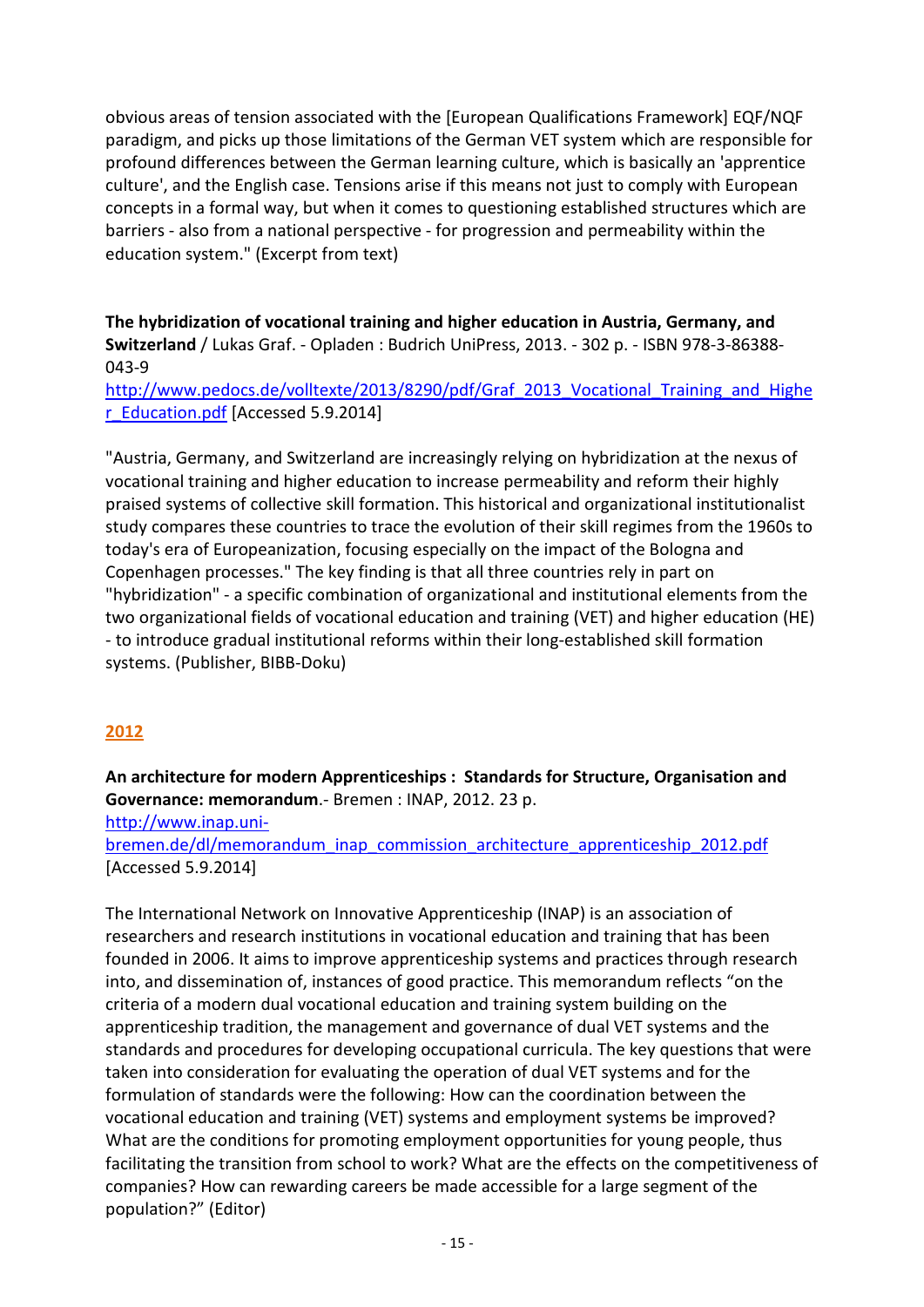## **L'enseignement professionnel initial dans le supérieur** / Mohamed Harfi. - Paris :Centre d'analyse stratégique, 2012

In: La note d'analyse No 260 (Janvier 2012), 12 p.

"Pour répondre au besoin croissant d'une main d'oeuvre plus qualifiée, les pays de l'OCDE mobilisent de plus en plus leurs systèmes éducatifs. C'est un défi majeur, notamment en France, où une loi de 2005 fixe pour objectif de conduire 50 % de l'ensemble d'une classe d'âge à un diplôme de l'enseignement supérieur. C'est en concentrant les efforts sur la réussite des étudiants, en particulier au niveau Licence à l'Université, que ce but peutêtre atteint. En effet, les taux de réussite au baccalauréat sont désormais élevés. La réforme de la filière professionnelle a conduit à augmenter les flux de bachelier sis sus de cette filière, mais leur taux de poursuite dans le supérieur est faible et leur taux d'échec reste élevé. Les établissements d'enseignement supérieur ont aujourd'hui un double objectif : augmenter la proportion de diplômés du supérieur et améliorer leur insertion professionnelle. Analyse dans quelle mesure le développement de l'offre de formation professionnelle, en particulier dans les universités, pourra y contribuer. Même si les propositions sont centrées sur les universités, c'est l'ensemble des établissements du supérieur qui est concerné. Elles visent à développer, tout en la rationalisant, l'offre de formation professionnelle, et à adapter les rythmes et les modes de formation dans les filières générales, pour une ouverture plus large de celles-ci à la professionnalisation. Une annexe à cette Note d'analyse, détaille les tendances de développement des formations supérieures professionnelles dans les régions françaises." (Authors' abstract)

**Picking up the Pieces: Themes in Macedonian Midcareer Transitions** / Paul Sudnik. In: International Journal for Educational and Vocational Guidance, 12 (2012) 2, pp 123-139 <http://link.springer.com/article/10.1007%2Fs10775-011-9214-3> [Accessed 5.9.2014]

**"**Addressing midcareer transition in post-socialist Macedonia, this work sought to provide practical help to participants through a range of techniques. Four themes are identified as important options for transitioners. Enthusiasm for 'entrepreneurship' is tempered by a lack of funds and 'portfolio careers' are also viewed with caution. 'Employment in a small firm' provides participants with cause for optimism, although the link between lifelong learning and 'employability' is not clear to them. Career support for Macedonians experiencing midcareer transition is valued." (Authors' abstract)

**Post-secondary vocational education and training : pathways and partnerships** / Jaana Puukka (Ed.). - Paris: OECD 2012. 183 p. - (Higher Education in Regional and City Development). - ISBN 978-92-64-09755-1

"Rapid growth of tertiary education is partly due to the expansion of post-secondary vocational education and training (PSV). A well developed post-secondary PSV system and links between universities and VET institutions improve skills and employment opportunities. What is post-secondary PSV and how does it relate to other components of the education system? How do the labour market and globalisation trends impact post-secondary PSV? How do OECD countries address the issues of transition, pathways and collaboration in tertiary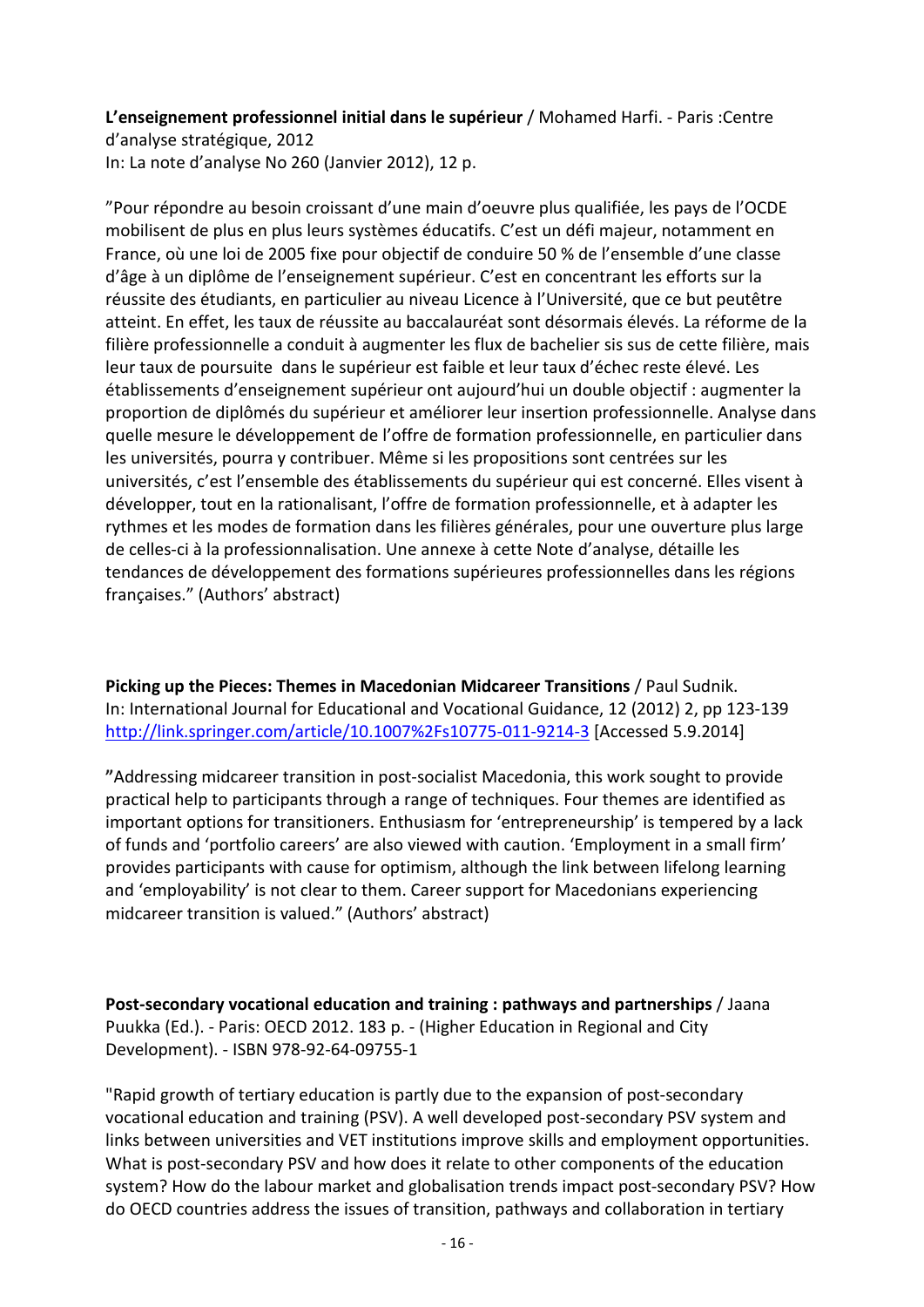education? This report is part of the OECD work on Higher Education in Regional and City Development. In the course of the reviews of more than 30 cities and regions, this work identified VET-university linkages as one of the common issues that impact the engagement of tertiary education in socio-economic development across countries." (Editor)

**Why is it important for higher education to connect with the VET sector?** / Anne Langworthy; Susan Johns In: Research and Development in Higher Education 35 (2012), pp. 118-128 [http://www.herdsa.org.au/wp-content/uploads/HERDSA\\_2012\\_Langworthy.pdf](http://www.herdsa.org.au/wp-content/uploads/HERDSA_2012_Langworthy.pdf) [Accessed 5.9.2014]

"This paper examines the value to students of connections between the vocational education and training (VET) and higher education sectors. It presents findings from research at the University of Tasmania which shows that students admitted to higher education on the basis of previous VET perform as well if not better than all other student populations. The paper challenges some commonly held myths about VET students' academic ability and about the perceived differential status of VET and higher education, and suggests that higher education can learn valuable lessons from VET regarding practice based learning. However, there is only limited uptake of direct pathways from VET to higher education in Tasmania, and the reasons for this are examined. The paper concludes that connections between VET and higher education need to be strengthened to deliver successful outcomes for students. Future directions are likely to include development and co-delivery of a bridging program from VET to higher education, better and more transparent credit transfer processes, and development of concurrent or embedded awards in skill priority areas, resulting in both a VET and a higher education qualification." (VOCEDplus)

#### **2011**

## **Combining vocational and higher education studies to provide dual parallel qualifications** / Patricia McLaughlin; Anthony Mills

In: Journal of further and higher education 35 (2011) 2, pp. 233-245

"Developing academic relationships between vocational colleges and universities in Australia has been problematic, with exchanges between the two sectors limited to linear articulation and prescribed credit transfer. Whilst some very good examples of collaboration exist, in general the two sectors operate independently of each other. The isolation of the sectors has meant frustration for students and employers who want a flexible, collaborative model to meet changing industry needs. This article reports upon a pilot project in construction management at a Melbourne university that attempted to address these needs. It demonstrates how over a five-year period, higher education students completed electives in practical units within the vocational education and training (VET) sector. The overwhelming success of the project meant that practical electives were firmly embedded in the construction management programme in 2007, and this article reports on the third, final phase of the project in 2009/10 which saw construction management students graduate with a dual qualification - both a vocational qualification and a university (HE) degree. The case studies of this final phase reveal that students and industry want the benefits of a practical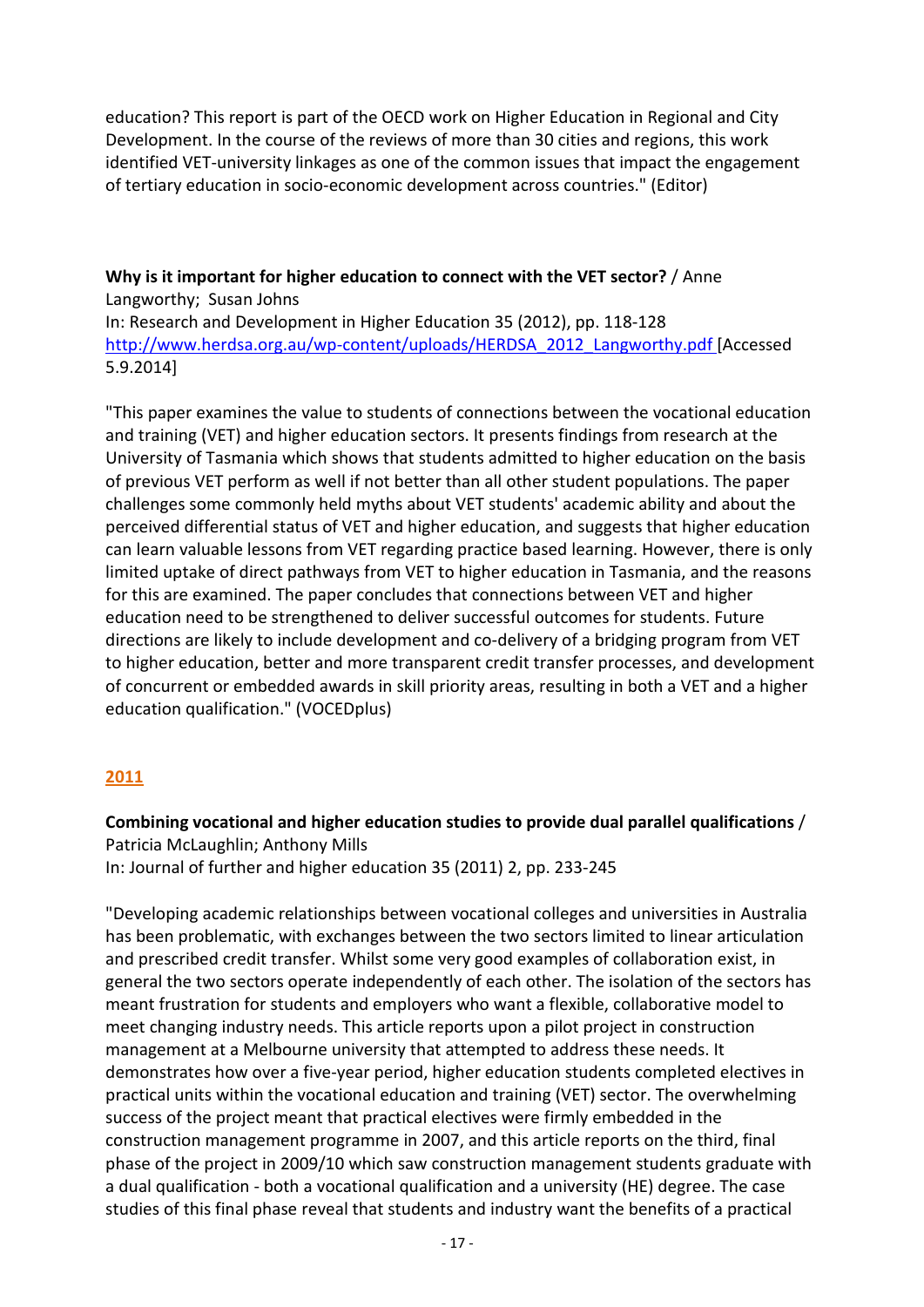and theoretical qualification. The data raise critical questions about educational pathways and suggest long-term implications for construction and tertiary education in Australia and internationally." (Authors' abstract)

**Where to now for vocational education and training in Africa?** / Simon McGrath. In: International Journal of Training Research 9 (2011) 1-2, pp 35–48. <http://pubs.e-contentmanagement.com/doi/abs/10.5172/ijtr.9.1-2.35> [Accessed 5.9.2014]

"Vocational education and training (VET) has returned to the list of policy priorities for education in Africa after an absence of a quarter of a century, yet there has been no new research that overturns the existing orthodox position that such provision, whether during or after schooling, is inefficient and ineffective. This paper addresses this apparent contradiction. It revisits the existing arguments against African VET to consider whether they have continued salience. It suggests that what is needed is a new approach to thinking about VET in Africa that takes account of innovations in theory, policy and practice about VET in other regions and in the wider field of African development theory. It offers a discussion of three areas in which a new approach might develop: reviewing the international evidence on VET reform; reimagining the purpose of VET; and revisiting the head-hand division and its implications for vocationalism in schools." (Authors' abstract)

#### **2010**

**Analyzing the nexus of higher education and vocational training in Europe : a comparativeinstitutional framework** / Justin J. W. Powel, Heike Solga In: Studies in Higher Education 35 (2010) 6, pp 705-721

"Given ongoing economic, political and social transformation, skill formation systems are under pressure to change. This is acknowledged in European declarations - Bologna for higher education and Copenhagen for vocational training - and various national reform processes. The omnipresent convergence hypothesis is that these international pressures will result in national skill formation systems becoming more similar. However, if these systems throughout Europe are to match the dominant anglophone models, which value general higher education more than specific vocational training, those countries with strong apprenticeship traditions are especially challenged. Due to countries' differential starting points, the convergence hypothesis needs to be tested, taking the shifting complementary and competitive relationship between the two organizational fields of higher education and vocational training into account. Ideational internationalization, and normative and regulative Europeanization, as manifest in the Bologna and Copenhagen processes, require analysis as factors driving institutional change in post-secondary higher and vocational educational systems. Key questions are: will common trends and challenges lead to cross-national convergence of skill formation systems? Or do national responses instead indicate that adaptations are mainly consistent with specific cultural and structural characteristics? This article discusses why, in order to answer such questions adequately, in-depth comparative research should overcome the persistent division in research on these two sectors by examining the nexus of higher education and vocational training." (Authors' abstract)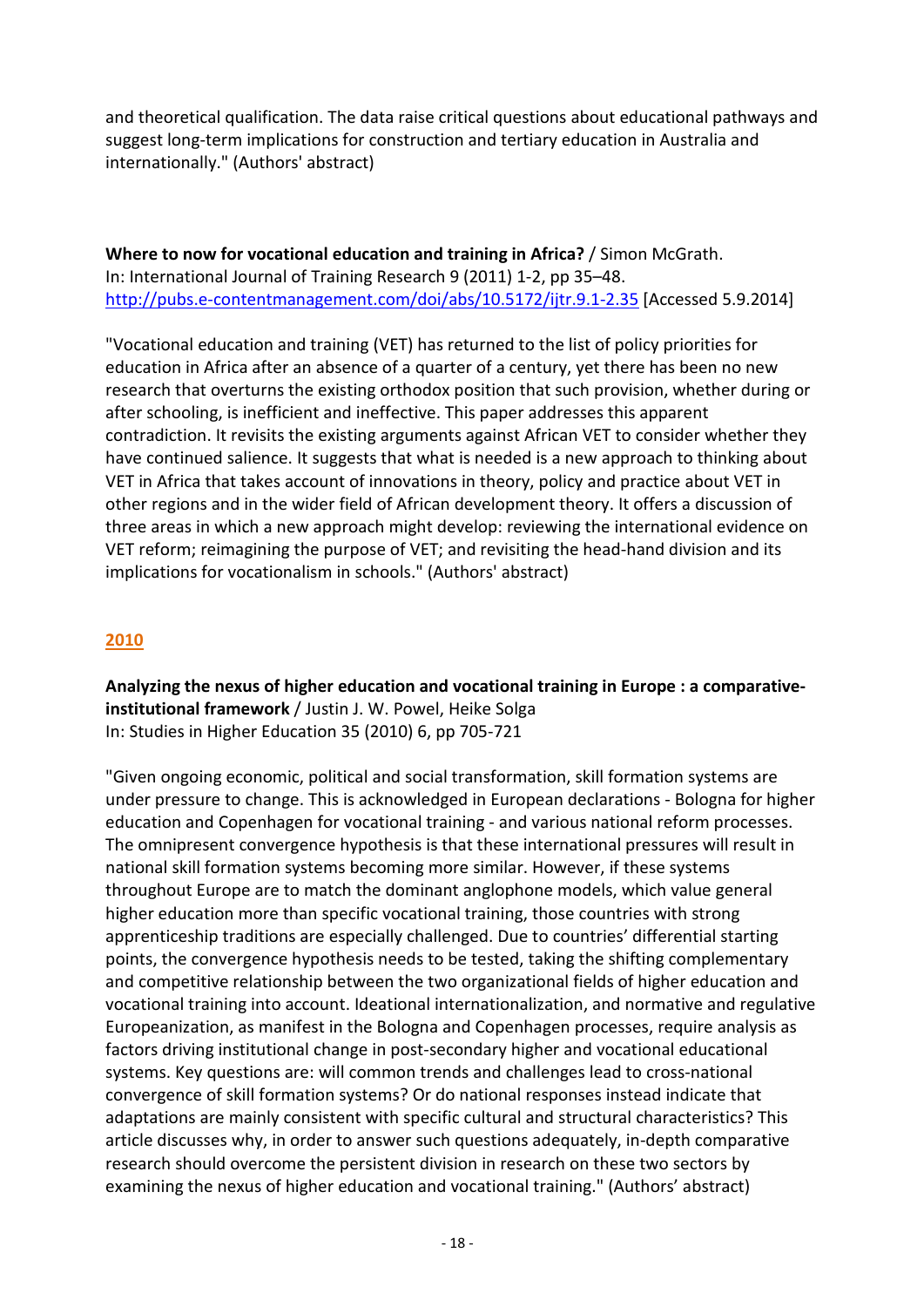**The Move toward Convergence--Developments in the Higher Education System in Israel /**  Nitza Davidovitch; Dan Soen In: Higher Education Policy 23 (2010) 3, pp 412-435 <http://www.palgrave-journals.com/hep/journal/v23/n3/full/hep201016a.html> [Accessed 5.9.2014]

"The paper deals with the unique relationship evolving between the two major categories of higher learning institutions in Israel: the country's universities and the colleges that were established in their shadow. Following an introduction to the history of higher education in Israel, stressing the initial dominance of the research universities, the paper traces developments of the unique dialogue that has developed in recent decades between universities and colleges in Israel by discussing the changes in goals, curricula, orientation to vocational education, organizational structure and development, and academic independence. The changing relations between these two types of institutions highlight the system's flexibility, the power of the institutions' own interpretation of their roles, and the system-wide resistance to a binary system imposed in a top-down policymaking process. Following a review of these changes, the authors offer the case of the Academic College of Judea and Samaria as a point in case, exploring the permeability of the boundaries between university and college institutions in Israel. The paper concludes that the initial intention of the Council for Higher Education to establish a dual system of research universities and popular colleges is gradually converging into a monistic system following the research university concept and model." (Authors' abstract)

#### **2009**

**Accreditation of Vocational Learning Outcomes : European Approaches to Enhance Permeability between Vocational and Higher Education** / Roland Tutschner [Ed.] ; Wolfgang Wittig [Ed.] ; Justin Rami [Ed.]. - Bonn : Bundesinstitut für Berufsbildung, 2009. - 120 p. - (impuls ; 38). - ISBN 978-3-88555-865-1

[https://www.na-bibb.de/uploads/tx\\_ttproducts/datasheet/impuls\\_38.pdf](https://www.na-bibb.de/uploads/tx_ttproducts/datasheet/impuls_38.pdf) [Accessed 5.9.2014]

The improvement of education and training is a key priority within the EU's Lisbon strategy (2000), and the implementation of this goal in the domain of vocational education has been specified by the Copenhagen declaration of 2002. Its primary objectives are the establishment of a European Qualifications Framework (EQF) and a European Credit Transfer System for VET (ECVET) as well as common principles for the accreditation of non-formal and informal learning. With regard to vocational education and training this leads to the question of how vocational learning outcomes (that is, knowledge, skills and competences acquired in VET and other learning settings related to occupations and skilled work) can be accredited for higher education. The LEONARDO DA VINCI Transfer of Innovation project CREDIVOC ("Transparency and Mobility through Accreditation of Vocational Learning Outcomes") has examined the systems, strategies and instruments of accreditation in Austria, Finland, France, Germany and Ireland with the aim to identify and test innovative instruments and examples of good practice. The national in-depth case studies presented in this volume focus on selected instruments and practices of accreditation in the partner countries. These include the method of equivalence check by means of the Module Level Indicator (MLI) in Germany, the accreditation practices between VET colleges and universities of applied science in Austria,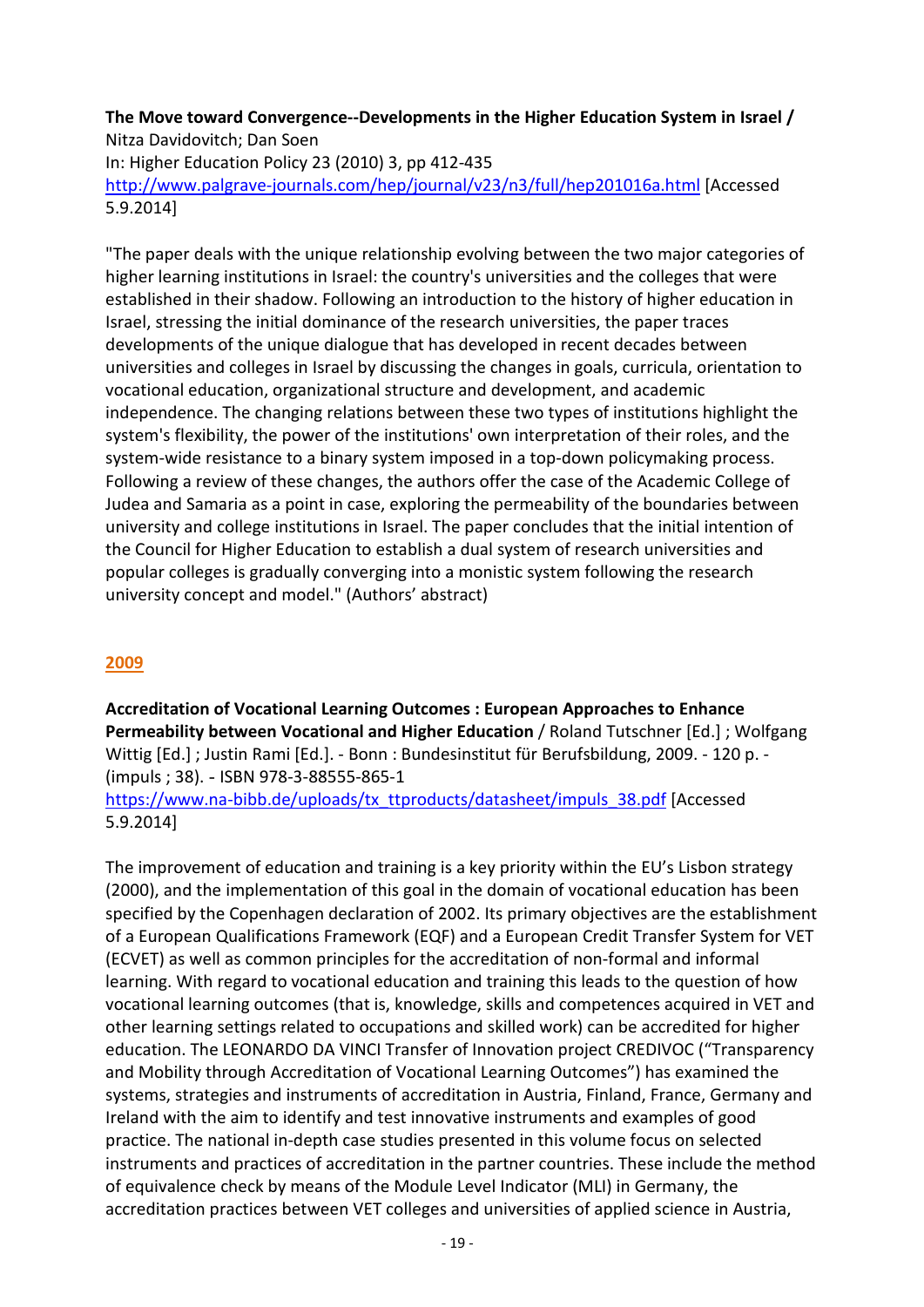the Validation of Acquired Experience (VAE) in France, the individualisation in Finnish adult education and the recognition and accreditation of prior learning in the engineering sector in Ireland. (BIBB-Doku)

**Vocational education and training and higher education in the transition countries** / Jean-Raymond Masson In: European journal of vocational training (2009) 46, pp. 89-113 [http://www.cedefop.europa.eu/etv/Upload/Information\\_resources/Bookshop/570/46\\_en\\_M](http://www.cedefop.europa.eu/etv/Upload/Information_resources/Bookshop/570/46_en_Masson.pdf) [asson.pdf](http://www.cedefop.europa.eu/etv/Upload/Information_resources/Bookshop/570/46_en_Masson.pdf) [Accessed 5.9.2014]

"This article considers the contrasting developments in the new Member States, namely the declining student participation in vocational training, and the marked increase in participation in higher education, as demonstrated by the latest Eurostat statistics. The reforms of the educational systems which are under way have led to an increase in the numbers undertaking general and higher education and to improvements in overall performances in secondary education. Nevertheless, the substantive reform of initial vocational training remains problematical, while shortages of skilled workers are being felt. However, the differentials in terms of earnings and job markets are such that they continue to encourage the rejection of vocational training and a flight to higher education. At the same time, developments in higher education primarily relate to courses of long duration and are accompanied by an increase in failure at school and graduate unemployment, while significant changes are taking place at post-secondary level calling for substantial development of short higher education courses. In this context, the messages of the World Bank proposing that vocational training should be moved to post-secondary level, and of the European Union calling for a relaunch of vocational education primarily through a closer link with higher education seem to be contradictory. Further reflection is called for, with a greater understanding of the diversity of the situations, in the context of implementation of the Copenhagen and Bologna processes." (Authors' abstract, BIBB-Doku)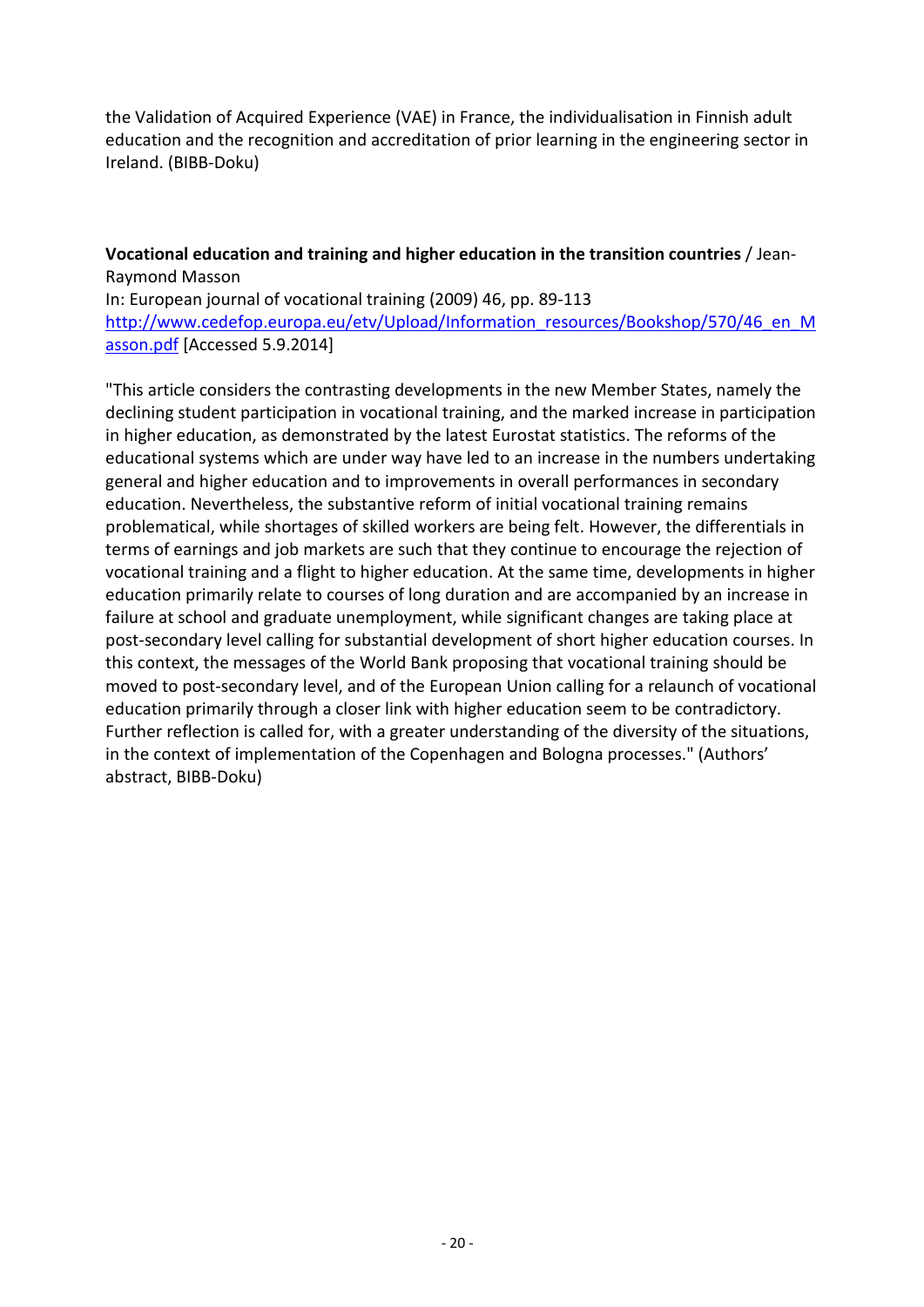# <span id="page-22-0"></span>**International mobility**

#### **2014**

**Labor migration, skills and student mobility in Asia** / Yuqing Xing; Jean-Christophe Dumont; Nilim Baruah; Philippe Herve; Thomas Liebig; Jonathan Chaloff. - Tokyo: Asian Development Bank Institute, 2014. - ISBN 978-4-89974-040-7 [http://www.adb.org/sites/default/files/pub/2014/2014.02.25.book\\_.labor\\_.migration.skills.st](http://www.adb.org/sites/default/files/pub/2014/2014.02.25.book_.labor_.migration.skills.stud_.mobility.asia_.pdf) ud .mobility.asia .pdf [Accessed 5.9.2014]

"This report is a summary of the major policy issues raised at discussions among experts and practitioners from various international organisations and several Asian countries at the 'Third roundtable on labor migration: assessing labor market requirements for foreign workers and policies for regional skills mobility'. The event was co-organised by the Asian Development Bank Institute, the Organisation for Economic Co-operation and Development, and the International Labour Organization in Bangkok from 23 to 25 January 2013. The report highlights the trends and outlook for labor migration in Asia and assesses the labor market requirements for foreign workers. It also focuses on building a mobility area for skills to help create a 'free flow of skilled labor' among the Association of Southeast Asian Nations [ASEAN] member states, gaining from skills portability and links between education and migration, as well as managing low-skilled migration and promoting decent work opportunities for labor migrants. The contents are: Trends and outlook for labor migration in Asia; The international mobility of students and its links with labor migration; Skilled labor mobility in Asia; Managing low-skilled labor migration and fostering decent work in Asia. The annex of the report includes a compilation of updated data on the international migration flows within and from Asia to provide a better understanding of the labor migration trends in the region." (Editor)

**Monitoring ECVET implementation strategies in Europe in 2013** / European Centre for the Development of Vocational Training [Ed.]. - Luxembourg : Publications Office of the European Union, 2014. - 168 p. (Cedefop working paper ; 22). - ISBN 978-92-896-1614-0 [http://www.cedefop.europa.eu/EN/Files/6122\\_en.pdf](http://www.cedefop.europa.eu/EN/Files/6122_en.pdf) [Accessed 5.9.2014]

This fourth annual report on European credit systems for vocational education and training (ECVET) "covers 38 countries/regions and the most important forms of formal VET provision, mainly falling under the responsibility of the national authorities (Ministry of Education, national agencies, national boards of education) involved in the survey. It reviews developments up to September 2013 and may encompass relevant developments dating 2009 or before. The main focus is on what stage ECVET has reached in relation to national qualification systems. It asks what countries/regions have decided to keep ECVET on hold, to test it on qualifications, or have a policy commitment to apply ECVET to qualifications. A cluster analysis provides insights into current developments and key challenges." (Editor, BIBB-Doku)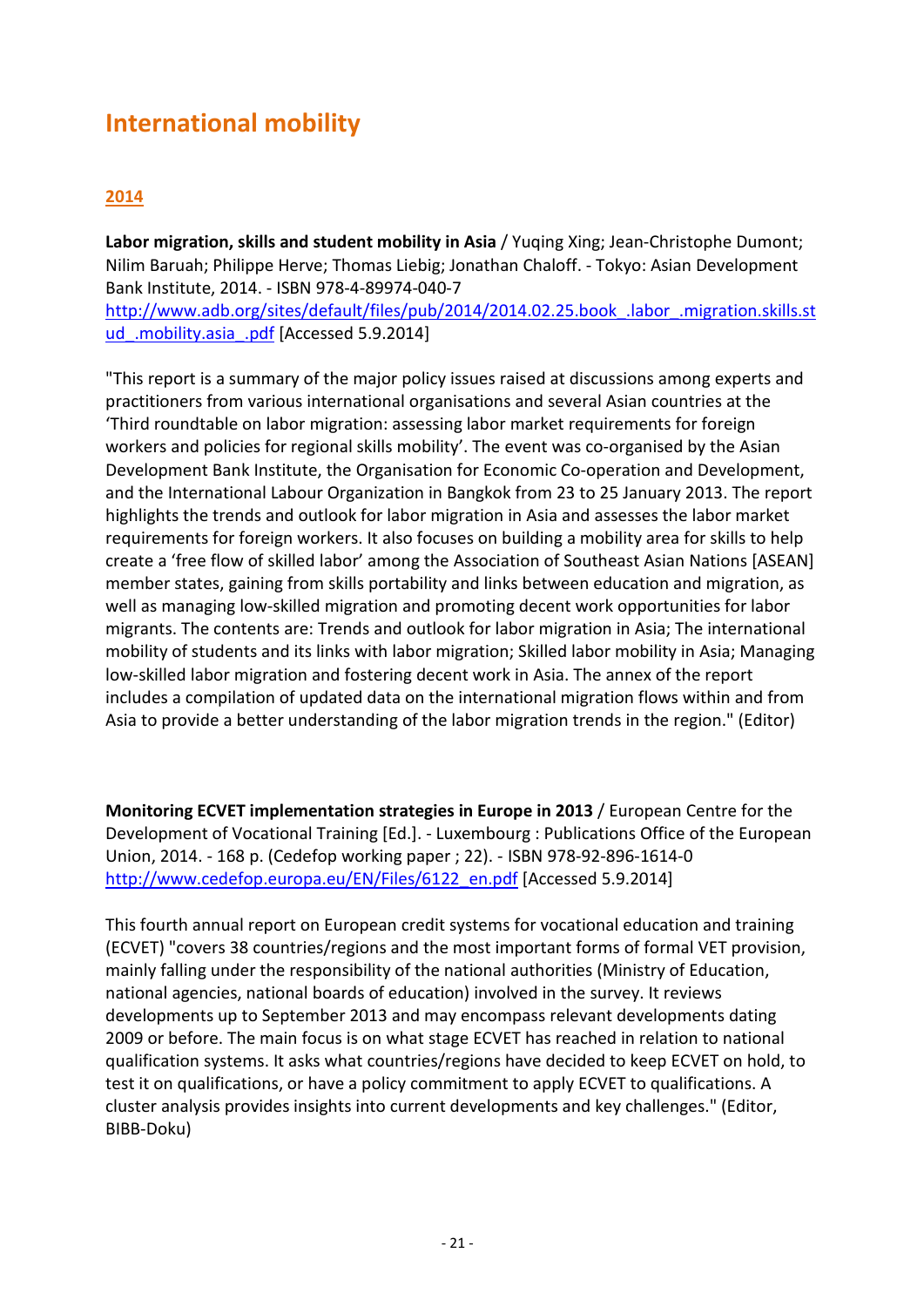#### **2013**

**African brain drain and its impact on source countries : what do we know and what do we need to know?** / Stella Capuano; Marfouk Abdeslam In: Journal of Comparative Policy Analysis 15 (2013) 4, pp 297-314

"While there appears to be deep and growing concern for the brain drain from Africa, lack of adequate data has so far prevented a comprehensive analysis of its magnitude and its impact on source countries. Using original datasets on international migration, this paper addresses both issues. It shows that many African economies lost a considerable part of their highly skilled labor force due to migration to developed countries. The article also highlights that significant effort is still needed, in terms of data collection and empirical analysis, before drawing clear conclusions on the effects of the brain drain on Africa." (Author's abstract, IAB-Doku)

**Competency-Based Training, Global Skills Mobility and the Teaching of International Students in Vocational Education and Training** / Ly-Thi Tran; Chris Nyland In: Journal of Vocational Education and Training 65 (2013) 1, pp 143-157 2013

"In Australia, all vocational education and training (VET) qualifications must be based on competency-based training (CBT) and training packages. Yet, since 2005, there has been a major expansion in the number of VET international students in Australia, 85% of whom are from Asia. Given this development, the teaching and learning contexts in which competencybased training and training packages are located are becoming increasingly diverse and no longer reflect the traditional training characteristics and boundaries that apply for domestic students. This paper examines the relevance of training packages and CBT for teaching international students in the Australian VET sector. It draws on interviews with teachers and international students from 25 public and private training providers in Australia. The discussion of the findings aims to assist the VET sector create a curriculum framework that supports flexibility, adaptation and responsiveness so that international students' divergent and shifting study purposes and complex learning characteristics can be catered for effectively. This contributes to helping the sector remain viable in a context in which a VET course is no longer a pathway to migration." (Authors' abstract, BIBB-Doku)

**Geographical mobility and qualification - a historical perspective** / Jochen Oltmer.. In: Berufsbildung in Wissenschaft und Praxis : BWP. - 42 (2013), Special ed. "Vocational education and training - new challenges", pp 36-40 <http://www.bibb.de/veroeffentlichungen/en/publication/download/id/7058> [Accessed 5.9.2014]

"The fundamental economic transformation of the past few decades has caused seismic shifts in the interrelationship between geographical mobility and qualification, the conditions, forms and consequences of which are mapped out in this article. The great mass migrations of the 19th and 20th centuries were characterized by the movement of people with low qualifications to become a 'cheap' and 'willing' workforce for the extraction and exploitation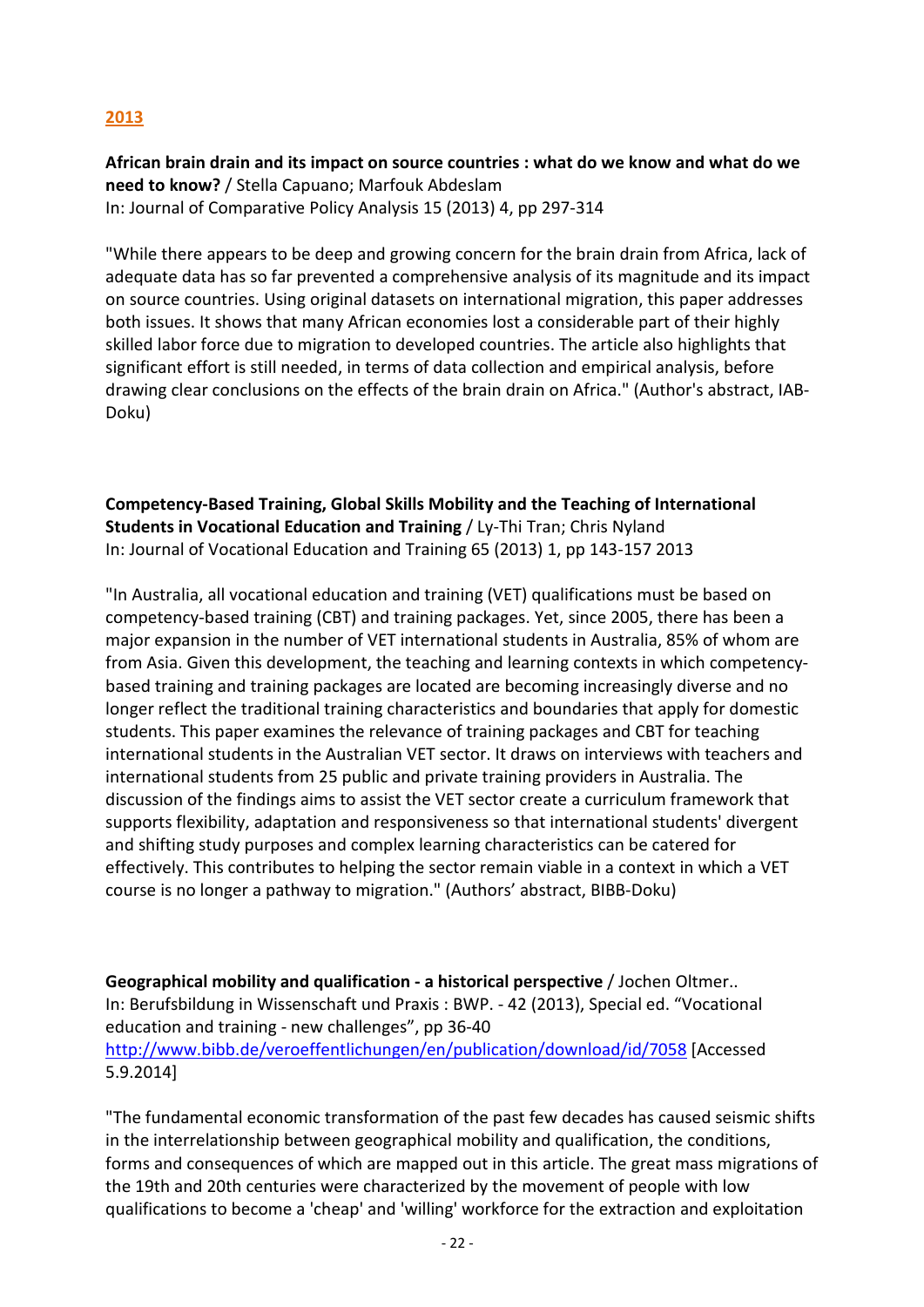of the natural resources specific to their destinations. Although it is a valid observation that migration has commonly been associated with gaining qualifications, in that era knowledge transfer due to the movement of specialists was only ever marginal in scale by comparison to the mass migrations of unqualified workers. In view of the accelerated pace of structural economic change since the Second World War, however, and the increasing level of professionalisation and specialisation in the most diverse fields of work, the acquisition of qualifications has since become a considerably more significant factor." (Authors' abstract, BIBB-Doku)

**Implementation of ECVET: Level of awareness rising specific added value still not identified in many areas : remarks on the status quo, barriers and drivers of the policy process** / Karin Küßner ; Nikolas Schöpf.

In: Implementing ECVET: crediting, recognition and transfer of learning outcomes between European target / Christiane Eberhardt [Ed.]. - Bonn. - (2013), pp 104-115 <http://www.bibb.de/veroeffentlichungen/de/publication/download/id/7156> [Accessed: 5.9.2014]

Stakeholders in Germany and Europe are in agreement on how vocational education and training can be modernised and on how its attractiveness can be increased. Measures particularly include improving transparency, mobility, permeability and the recognition of occupational competences and the promotion of lifelong learning. The EQF and ECVET recommendations and the European Quality Assurance Reference Framework for Vocational Education and Training (EQAVET) now provide standardised concepts and instruments for the practical implementation of these goals. Once trials and testing have taken place from 2012 onwards, the ambitious timeframe at a European level intends "for ECVET to be gradually applied to VET qualifications at all levels of the EQF". This can only succeed if the instruments are known and accepted accordingly. These are conditions that are closely linked with the political implementation of ECVET in Germany. The present article deals with the implementation of ECVET in Germany and will address the following aspects in greater detail. In the first part, we round up practical experiences that have emerged from the ECVET pilot projects. These provide an impression of the implementation of the instrument relating to the aim of improving transnational mobility. Focusing on the barriers and hindrances to implementation, we then summarise the results of a study undertaken in February 2012 by the ECVET National Coordinating Agency (NKS ECVET). The second part of the article looks at the field of continuing training, an area that has thus far played only a subordinate role in the debates surrounding ECVET. The results of an investigation into the ECVET consultation process once again draw attention to the drivers and impediments in the implementation of this instrument. We also sketch out potential fields of application discernible alongside the support provided for mobility. (Authors' abstract, BIBB-Doku)

**Learning abroad: Current status and prospects of cross-border mobility** / Berthold Hübers. In: Berufsbildung in Wissenschaft und Praxis : BWP. - 42 (2013), Special ed. "Vocational education and training - new challenges", pp 41-45 <http://www.bibb.de/veroeffentlichungen/en/publication/download/id/7059> [Accessed 5.9.2014]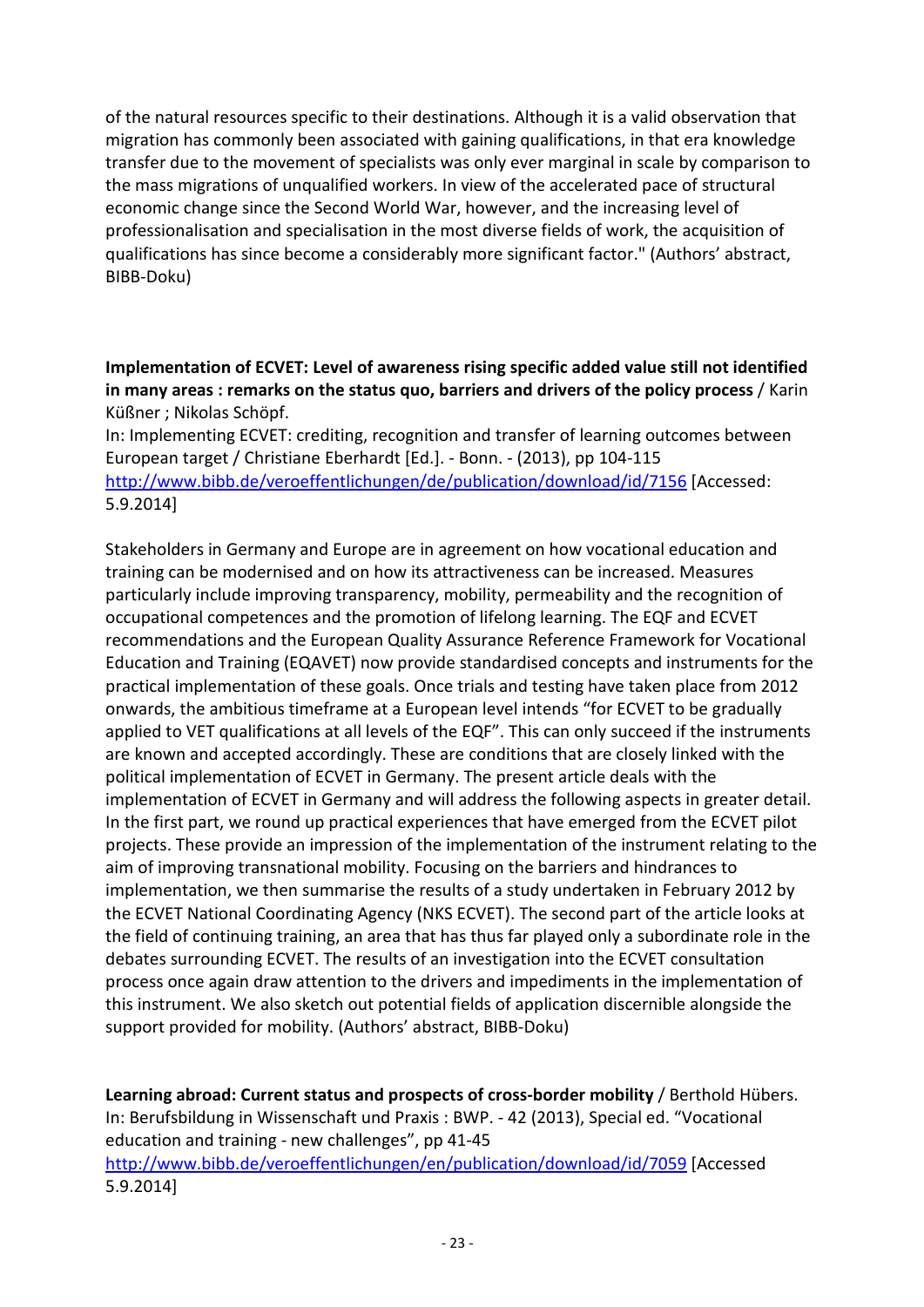"In Germany there is a broad consensus among the partners involved regarding stays abroad during the individual's vocational training. Stays abroad are considered the ideal way to acquire the international occupational competence which is needed for many jobs today. Despite the importance attached to stays abroad, it had not how ever been known to date how many persons undergoing initial vocational training complete a phase of their learning in another country per year. A study conducted on behalf of the Education for Europe - National Agency (NA) at BIBB examined this question. The following article presents key findings from this study. It also examines what action would have to be taken so that the widely accepted practice of completing a phase of learning in a foreign country can be incorporated into the vocational education and training field as a normal, integrated learning segment." (Authors' abstract, BIBB-Doku)

**Learning mobility and non-formal learning in European contexts : policies, approaches and examples** / Günter J. Friesenhahn (Ed.) [et al.]. - Strasbourg : Council of Europe, 2013. 209 p. - ISBN 978-92-871-7636-3

[http://pjp-eu.coe.int/documents/1017981/1667851/YKB17\\_Text.pdf/84ae531b-fbc8-440e-](http://pjp-eu.coe.int/documents/1017981/1667851/YKB17_Text.pdf/84ae531b-fbc8-440e-95bf-082d585420bf)[95bf-082d585420bf](http://pjp-eu.coe.int/documents/1017981/1667851/YKB17_Text.pdf/84ae531b-fbc8-440e-95bf-082d585420bf) [Accessed 5.9.2014]

"Mobility is considered to be important for the personal development and employability of young people, as well as for intercultural dialogue, participation and active citizenship. Learning mobility in the youth field focuses on non-formal learning as a relevant part of youth work, with links to informal learning as well as to formal education. Different stakeholders at European level, particularly the Council of Europe and the European Commission, but also individual member states, foster programmes and strategies to enhance the mobility of young people, and particularly the learning dimension in mobility schemes. This book on learning mobility is a joint Council of Europe and European Commission publication, and provides texts of an academic, scientific, political and practical nature for all stakeholders in the youth field youth leaders and youth workers, policy makers, researchers and so on. It should contribute to dialogue and co-operation between relevant players and to discussion on the further development and purpose of youth mobility schemes and their outcomes for young people." (Publisher)

**Vietnamese international student mobility: past and current trends** / Chi Hong Nguyen In: Asian Education and Development Studies 2 (2013) 2, pp 127-148 <http://www.emeraldinsight.com/doi/pdfplus/10.1108/20463161311321411> [Accessed 5.9.2014]

"This paper provides an overall picture of Vietnamese international student mobility which remains silent in Vietnamese international education and migration research. It traces the evolvement of Vietnamese student outflows in a historical approach by analyzing official documents published by governmental agencies, public media and international education and migration literatures. While the early Vietnamese student movements from the early 20th century to the 1986 Open Door period were mostly shaped by political purposes, the current trend is influenced by social and political transformations in Vietnam and host countries and by changes in the practices of higher education internationalization policies in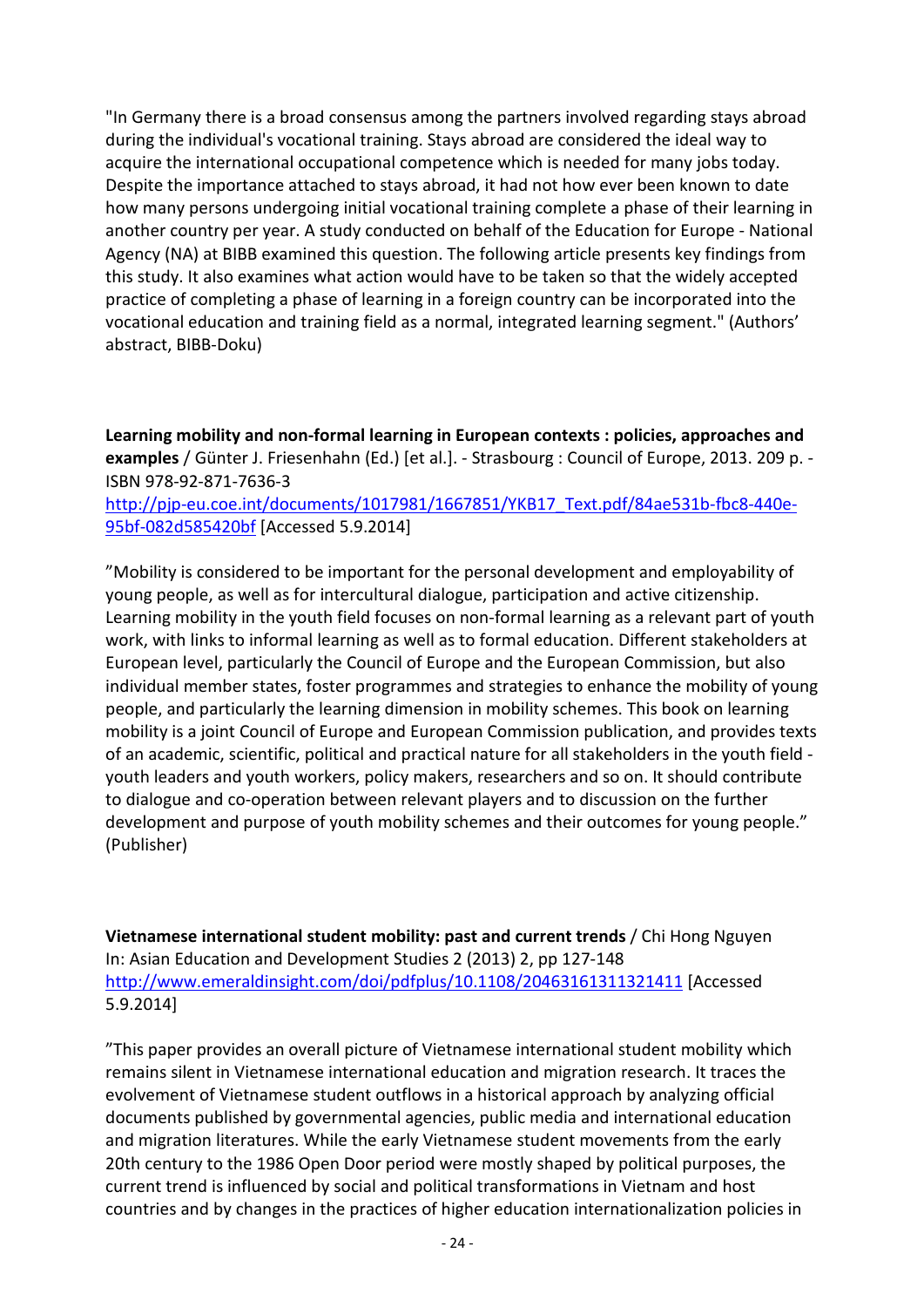host countries. It also argues that the present movement of Vietnamese students becomes politicized as human capital is recognized as the focal force for the country's development and global integration. By analyzing the factors behind Vietnamese international student mobility, the paper hopes to contribute an understanding of the international student movements and professional migration in Vietnam which are still under-researched." (Authors' abstract)

## **2012**

**ECVET as a vehicle for better mobility? Moving from recommendation to practice : experiences and results gained from the pilot projects SME Master Plus, AEROVET, CREDCHEM unf VaLOGReg (2009-2012)** / Christiane Eberhardt [Ed.]. - Bonn : Bundesinstitut für Berufsbildung, 2012. - 57 p. - (Wissenschaftliche Diskussionspapiere ; 134) ISBN 978-3-88555-926-9 <http://www.bibb.de/veroeffentlichungen/de/publication/show/id/6889> [Accessed 5.9.2014]

"The Copenhagen Declaration of 2002 initiated a multitude of activities aimed at fostering the mobility of individual persons and at increasing the transparency of qualifications. One of these initiatives encompasses the development of the European Credit System for Vocational Education and Training, or ECVET. The aim of ECVET is to establish a procedure which permits the transfer and reciprocal recognition of learning outcomes achieved in different educational systems and within various contexts of initial and continuing vocational education and training. One major stage of development is marked by the 'Proposal for the establishment of a European Credit System for Vocational Education and Training (ECVET)', which was adopted by the European Parliament in December 2008. Following a test phase suggested by a majority of the member states, the European Commission published an open call for tenders on the 'Testing and Development of the European Credit System for Vocational Education and Training - ECVET in May 2008. Eleven projects were selected to pilot ECVET across the whole of Europe during the period from 2009 to 2012. The present publication addresses the experiences and results gained from the pilot projects SME Master Plus, AEROVET, CREDCHEM and VaLOGReg with the objective of debating the opportunities for and limitations of applying ECVET within the context of the promotion of European mobility with representatives from practice and policymaking." (BIBB-Doku)

**Study on Mobility Developments in School Education, Vocational Education and Training, Adult Education and Youth Exchanges** / European Commission (Ed.). Brussels, 2012. - 418 p. [http://www.europemobility.eu/download/TC/funding\\_schemes/Mobility\\_Study\\_Final\\_Repor](http://www.europemobility.eu/download/TC/funding_schemes/Mobility_Study_Final_Report.pdf) [t.pdf](http://www.europemobility.eu/download/TC/funding_schemes/Mobility_Study_Final_Report.pdf) [Accessed 5.9.2014]

"Despite looming large on the horizon in European policy discussions on education, training and youth, transnational mobility undertaken for learning purposes remains in many ways a curiously under-researched phenomenon, both from a pedagogical and a sociological angle. What is the actual scope of the activities – how many people in Europe (young and old) go abroad for a period of time to acquire new skills, competences and knowledge; in what contexts does this take place; and how is this financed (and by whom)? And what is the precise rationale for these activities, how are they organized and outcomes recognized, and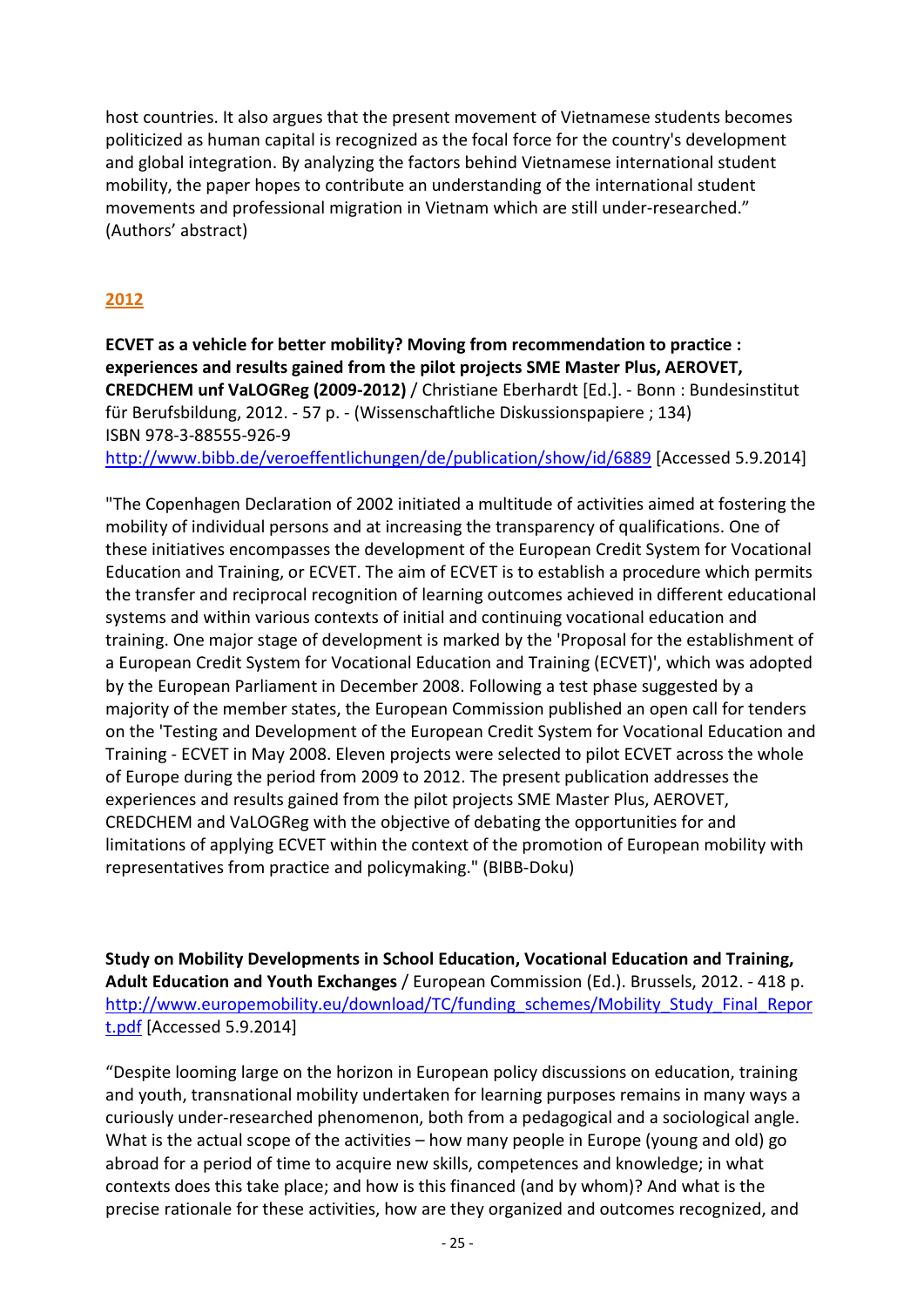what is the nature of the interplay between the various programmes, schemes and initiatives? These are the questions that this study seeks to answer. It focuses on learning mobility in mobility schemes outside the European action programmes (the Comenius, Grundtvig and Leonardo da Vinci-strands of the Lifelong Learning Programme and the Youth in Action Programme), and it complements a similar study on mobility in higher education." (Editor)

### **2011**

**Employment related mobility and migration, and vocational education and training.** - Luxembourg : Publications Office of the European Union, 2011. - 36 p. - (Cedefop working paper ; 09). - ISBN 978-92-896-0681-3 [http://www.cedefop.europa.eu/EN/Files/6109\\_en.pdf](http://www.cedefop.europa.eu/EN/Files/6109_en.pdf) [Accessed 5.9.2014]

In the European labour market, worker mobility can help address regional imbalances. This report focuses on the difficulties migrant workers face in making their way in the destination country labour market. It reviews ReferNet research reports from several European countries on the problems migrant workers face, and examines whether these workers could benefit from vocational training. The answer is a tentative 'yes'. Difficulties in the labour market can often be due to a lack of social capital, i.e. the network of contacts that help individuals to move proficiently within a social environment. Training institutions which involve social partners and local communities can effectively fill this gap for migrant workers. (BIBB-Doku)

**Global Skills and Mobility Challenges and Possibilities for VET : A Crossborder Cross-Sectoral Case Study** / Roslyn Cameron; Teryy O'Hanlon-Rose In: International Journal of Training Research 9 (2011) 1-2, pp 134-151

**"**The complex interplay of technological advances, global demographic trends and macroeconomic forces has seen the emergence of global markets, economies, supply chains and labour markets. The use of skilled migration policy and initiatives for many countries feeling the effects of aging populations and skill shortages adds another dimension to this complex environment. These macro trends are impacting upon the provision of technical vocational education and training (TVET) and created a growing need for TVET educators, curriculum and ultimately TVET graduates to have global perspectives and competencies and international mobility skill sets. Another trend impacting on TVET is the increasing internationalisation of tertiary education. In response to the trade of skilled workers, nations such as the Philippines are adapting the delivery of higher education courses to include crossborder qualifications to produce a globally-ready workforce. The paper presents a case study of a cross-border, cross-sectoral alliance between Australia and the Philippines to highlight some of the possibilities. The paper will explore an array of issues and the challenges and possibilities these present for a globally responsive and sustainable TVET system." (Authors' abstract)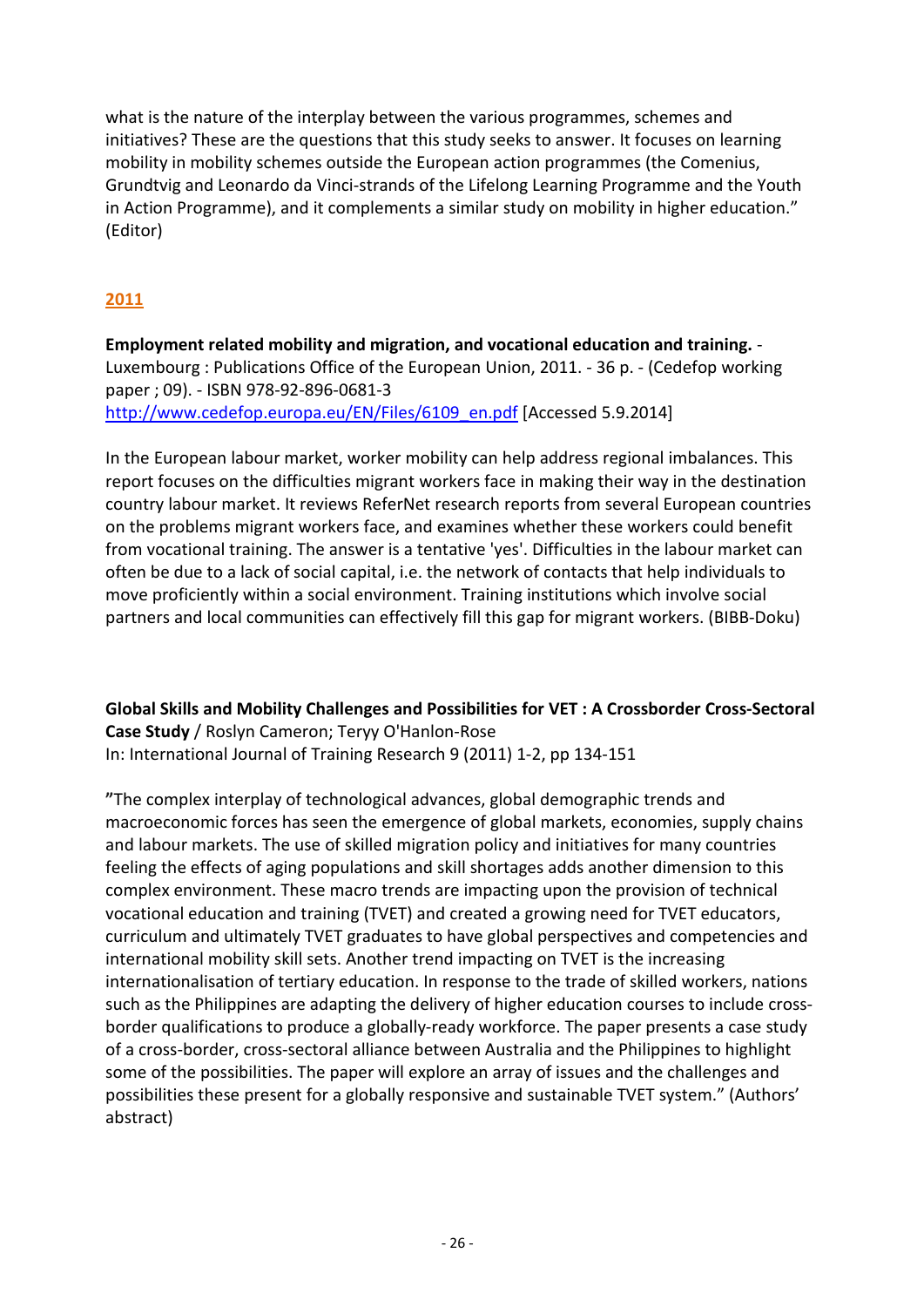**Knowledge, skills and competence in the European labour market : What's in a vocational qualification?** / Michaela Brockmann ; Linda Clarke ; Christopher Winch. - Abingdon, Oxon : Routledge, 2011. - 204 p. - ISBN 978-0-415-55690-3

"Establishing transparency and comparability of qualifications across member states is vital for the free movement of labour across the European Union. This book examines how qualifications, knowledge, skills and competences are understood in different national contexts and trans-nationally and reveals a complex picture of differences and similarities both within and between countries. Against the background of EU policy initiatives, and in particular the European Qualifications Framework, an important focus is on the prospects and difficulties of establishing cross-national recognition of qualifications. Drawing on case studies of particular sectors and occupations in England, France, Germany and the Netherlands, this insightful book, written by leading academics in the field, will be a vital resource for students and researchers involved with vocational education and training, continuing professional development, human resource management and European Union policy. Drawing on case studies of particular sectors and occupations in England, France, Germany and the Netherlands, this insightful book, written by leading academics in the field, will be a vital resource for students and researchers involved with vocational education and training, continuing professional development, human resource management and European Union policy." (Publisher, BIBB-Doku)

**Transparency and recognition of learning outcomes from transnational placements** / Karin Küßner ; Sibilla Drews.

In: Berufsbildung in Wissenschaft und Praxis : BWP. - 40 (2011) 4, pp 29-32 <http://www.bibb.de/en/58278.htm> [Accessed 5.9.2014]

"Placements abroad during initial vocational education and training (IVET) are no longer a marginal phenomenon: according to a study commissioned by Germany's National Agency, every year around 23,500 young people in dual-system or full-time school-based IVET programmes undertake phases of transnational mobility. These transnational training phases are not solely for the purpose of foreign language learning and the acquisition of intercultural competence; with the lengthening duration of transnational phases and the growing focus on specialist competence, transnational placements are also expected to meet increasingly high quality requirements. Until now, however, there has been a lack of uniform criteria for the description and assessment of learning outcomes and for the definition of units of learning outcomes. Referring to examples from the Leonardo da Vinci programme, the article shows how the orientation to learning outcomes and the systematic use of European transparency instruments can help to align phases of transnational mobility more precisely to the structures and specialist requirements of IVET in Germany." (Authors' abstract, BIBB-Doku)

#### **TVET Initiatives in Southeast Asian Countries in Response to Increasing Labour Mobility within the Region and beyond** / Paryono

In: International Journal of Training Research 9 (2011) 1-2, pp 123-133

"The International Labour Organisation (ILO) report (2007) highlights that labour productivity,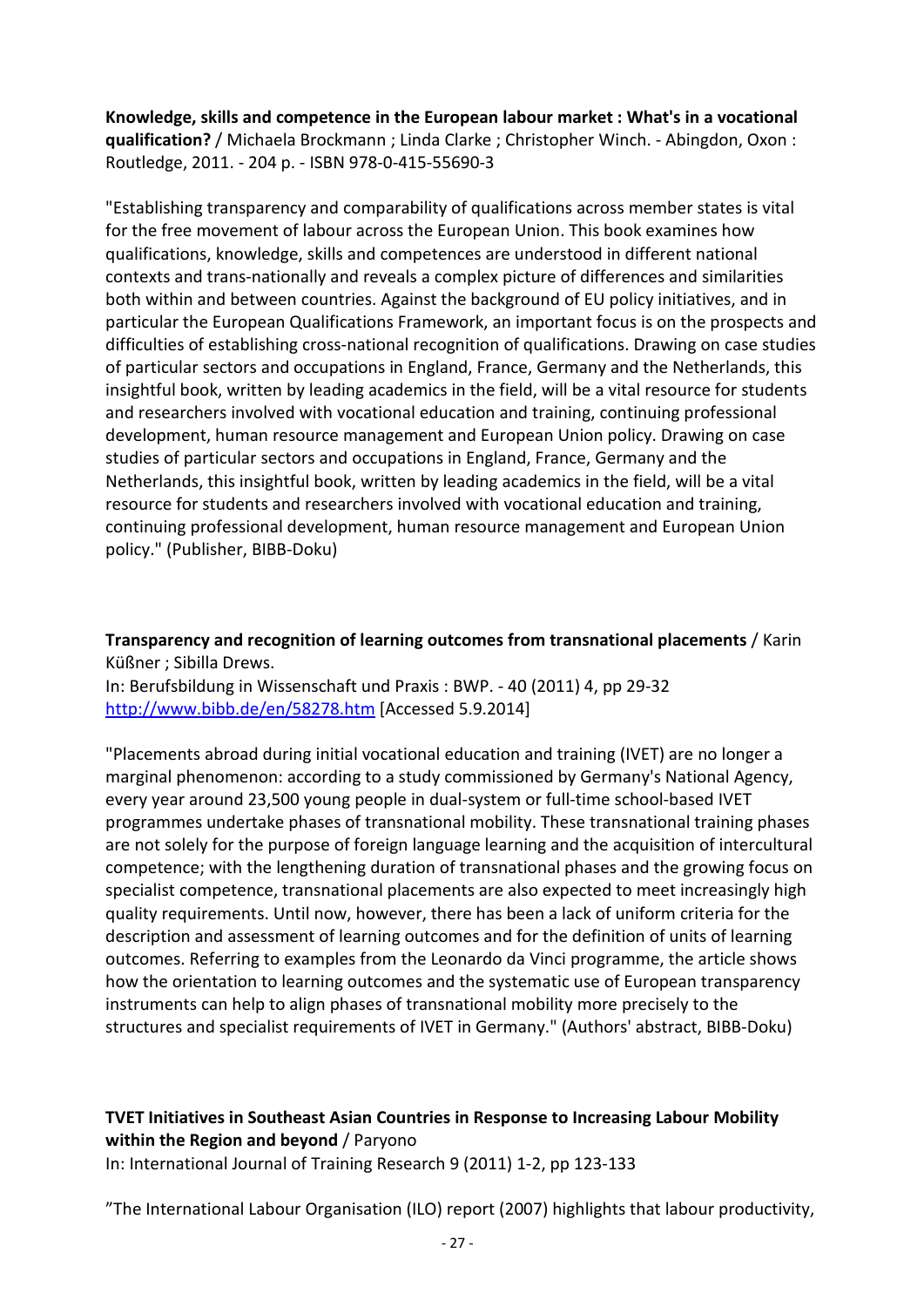education and migration play important roles in shaping competitiveness, growth and development in Southeast Asia. The statistics also reveal interesting aspects of labour mobility. Thirteen and a half million migrants originate from countries in the Association of Southeast Asian Nations (ASEAN) and this number is continuously increasing. Using primary and secondary data, this paper describes the trend in labour mobility and relevant TVET initiatives in response to the trend at the regional, national and school levels. Some of the ongoing initiatives at the regional and national levels include Regional Skills Recognition and mutual agreements, the progress on the National Qualifications Framework, quality assurance in TVET, and bilateral and multi-lateral agreements. In addition, this paper describes some salient initiatives at the school level in response to labour mobility, such as improvement of programmes and school curriculum, teaching-learning processes, and providing timely job information for graduates of TVET. " (Authors' abstract)

**Learning abroad: Current status and prospects of cross-border mobility** / Berthold Hübers. In: Berufsbildung in Wissenschaft und Praxis : BWP. - 40 (2011), H. 4, pp. 15-19 <http://www.bibb.de/en/58332.htm> [Accessed 5.9.2014]

"In Germany there is a broad consensus among the partners involved regarding stays abroad during the individual's vocational training. Stays abroad are considered the ideal way to acquire the international occupational competence which is needed for many jobs today. Despite the importance attached to stays abroad, it had not however been known to date how many persons undergoing initial vocational training complete a phase of their learning in another country per year. A study conducted on behalf of the Education for Europe - National Agency (NA) at BIBB examined this question. The following article presents key findings from this study. It also examines what action would have to be taken so that the widely-accepted practice of completing a phase of learning in a foreign country can be incorporated into the vocational education and training field as a normal, integrated learning segment." (Authors' abstract, BIBB-Doku)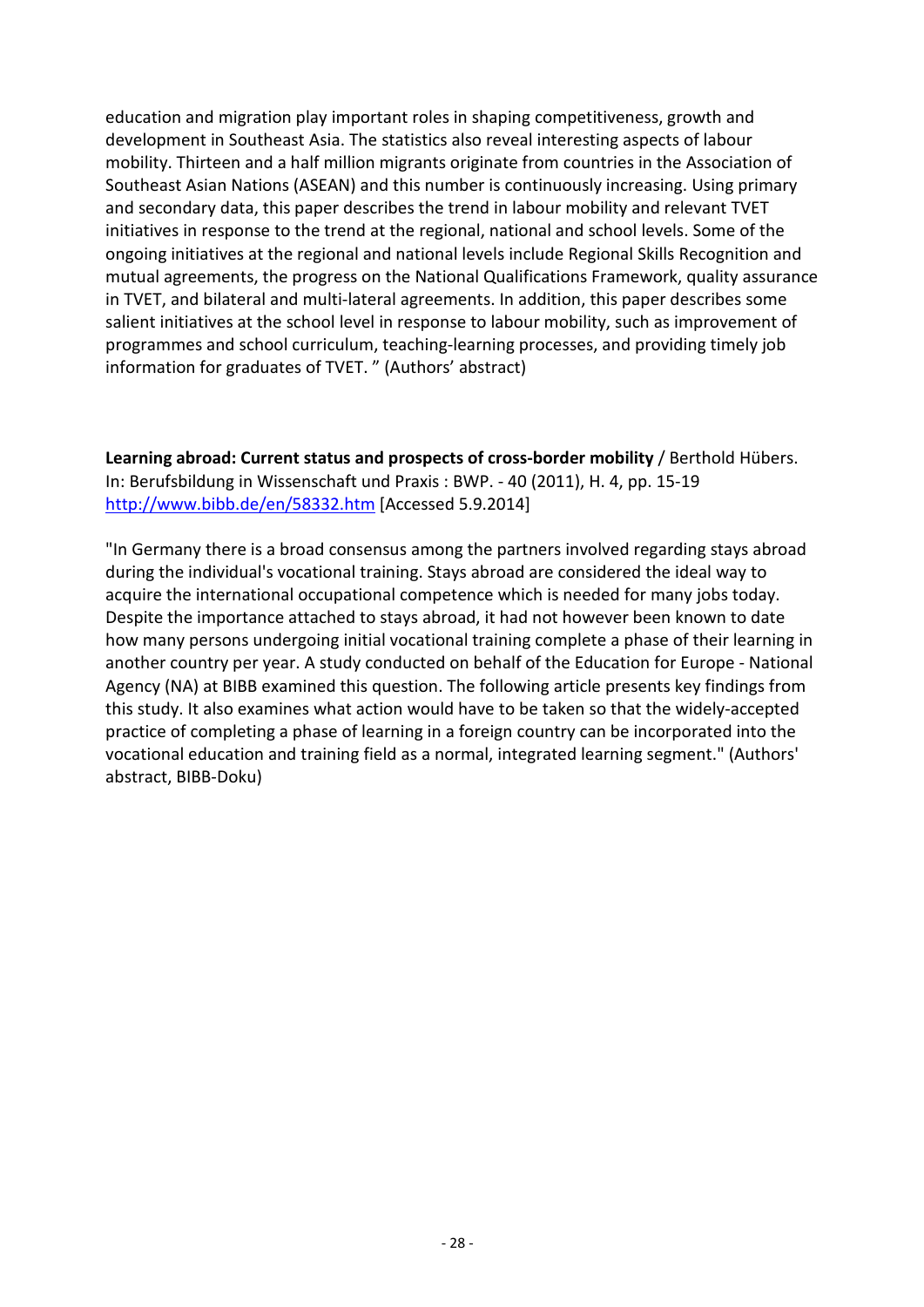# <span id="page-30-0"></span>**School-to-work transitions**

#### **"Skills beyond school" - the OECD review of postsecondary vocational education and training**

With this policy review of postsecondary vocational education and training, OECD will look at the preparation of younger people and adults for technical and professional jobs. Key policy challenges include responsiveness to labour market needs, alongside inclusion, access, career guidance, finance, governance, teaching quality, integration with workplace learning, articulation with other sectors of education, and qualifications and assessment. It will build on the success of Learning for Jobs – which examined vocational education and training policy through 17 country reviews and a comparative report - and forms part of the horizontal OECD Skills Strategy linked to PIAAC and other initiatives across the OECD. For more information and individual country policy reviews see

[http://www.oecd.org/edu/skills-beyond-school/skillsbeyondschool.htm.](http://www.oecd.org/edu/skills-beyond-school/skillsbeyondschool.htm)

Further country reports on different topics, prepared or commissioned by the "Directorate for Education and Skills" of the OECD, can be found here:

<http://www.oecd.org/edu/bycountry/>

#### **2014**

#### **Explaining national differences in education-work transitions : twenty years of research on transition systems** / David Raffe.

In: European societies : the official journal of the ESA. - 16 (2014) 2, pp 175-193

"In the 1980s and 1990s the study of education-work transitions took a comparative turn. Researchers sought to identify national differences in transition processes and outcomes and explain them in terms of institutional characteristics of national 'transition systems'. This was an ambitious aim because it required the study of transitions to develop as a field of 'macro' social-science research, while continuing also to use theories, techniques of analysis and data associated with 'micro' research. This paper reviews the progress of transition-system research over the past 20 years. It describes the development of the research field and how it has been shaped by its theoretical origins, the political context, the availability of data and the organisation of research. The research has made significant if uneven progress towards explaining national differences in transitions; its achievements appear more significant when viewed from a perspective which emphasises the case-oriented rather than variables-oriented aims of comparative research." (Authors' abstract, BIBB-Doku)

**Informal employment among youth: Evidence from 20 school-to-work transition surveys** / Erin Shehu and Björn Nilsson. - Geneva: International Labour Office, 2014. - 89 p. - (Work4Youth Publication Series No. 8) [http://www.ilo.org/wcmsp5/groups/public/---dgreports/--](http://www.ilo.org/wcmsp5/groups/public/---dgreports/---dcomm/documents/publication/wcms_234911.pdf) [dcomm/documents/publication/wcms\\_234911.pdf](http://www.ilo.org/wcmsp5/groups/public/---dgreports/---dcomm/documents/publication/wcms_234911.pdf) [Accessed: 5.9.2014]

"This report provides empirical evidence to confirm that informal employment, a category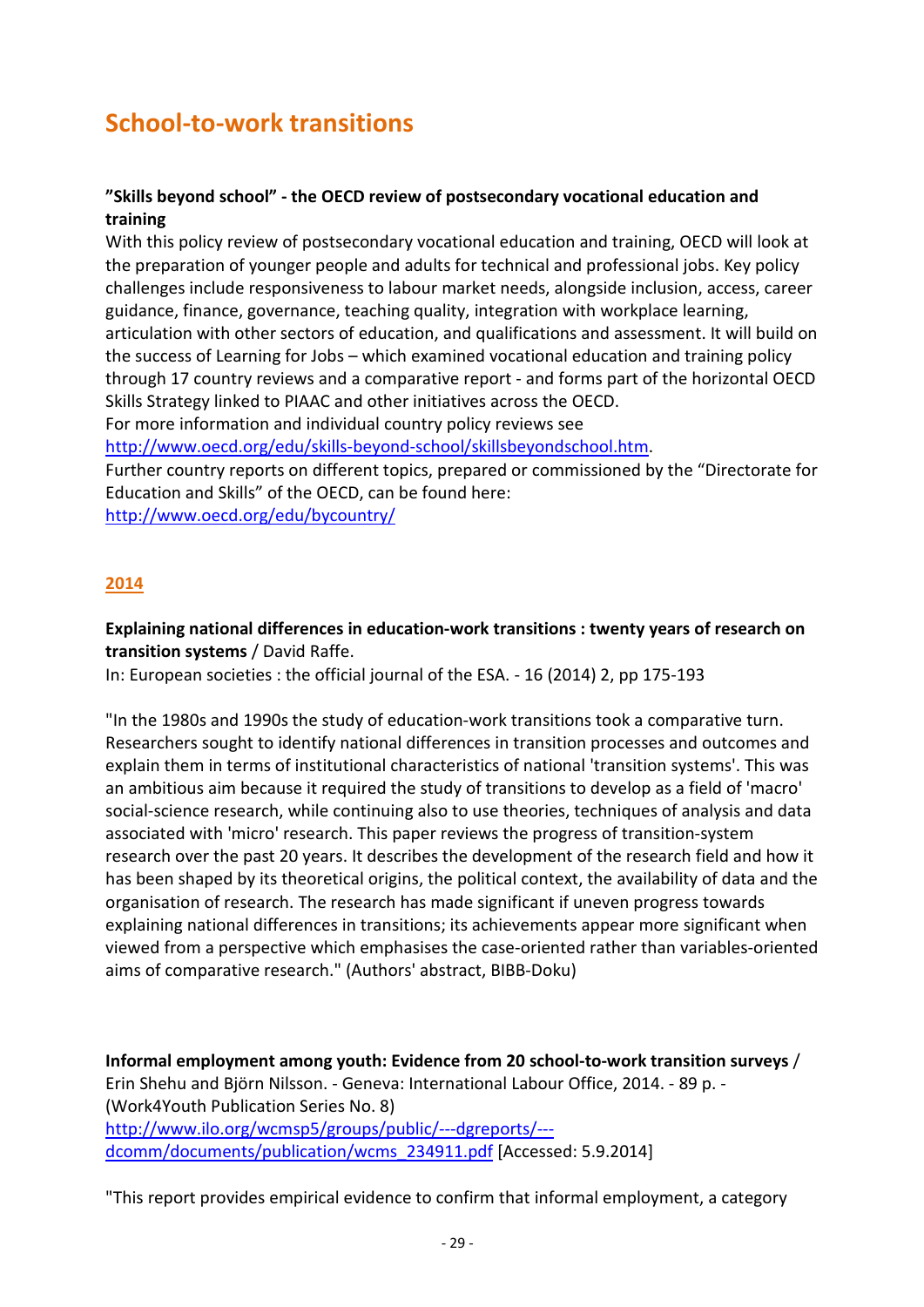considered as 'non-standard' in traditional literature, is in fact 'standard' among young workers in developing economies. Based on the school-to-work transitions surveys (SWTS) run in 2012-2013, the report finds that three-quarters of young workers aged 15-29 (at the aggregate level) are currently engaged in informal employment." (Editor)

**[Investing in Youth](http://www.oecd-ilibrary.org/social-issues-migration-health/investing-in-youth-brazil_9789264208988-en) : Brazil** / Paris: OECD Publishing. - 180 p. [http://www.oecd](http://www.oecd-ilibrary.org/docserver/download/8114071e.pdf?expires=1409318639&id=id&accname=oid018224&checksum=61D5B250EB178A705C954372C950EA93)[ilibrary.org/docserver/download/8114071e.pdf?expires=1409318639&id=id&accname=oid01](http://www.oecd-ilibrary.org/docserver/download/8114071e.pdf?expires=1409318639&id=id&accname=oid018224&checksum=61D5B250EB178A705C954372C950EA93) [8224&checksum=61D5B250EB178A705C954372C950EA93](http://www.oecd-ilibrary.org/docserver/download/8114071e.pdf?expires=1409318639&id=id&accname=oid018224&checksum=61D5B250EB178A705C954372C950EA93) [Accessed 5.9.2014]

"This book provides an overview of how youth are faring in the labour market in Brazil, using key labour market indicators and an analysis of school-to-work transitions, and compares the situation of Brazilian youth to that of young people in OECD countries and some emerging economies." (Editor)

**Labour market transitions of young women and men in sub-Saharan Africa /** Sara Elder; Koko Siaka Koné. - Geneva: ILO, 2014. - 90 p. - (Work4Youth Publication Series No. 9) [http://www.ilo.org/wcmsp5/groups/public/--](http://www.ilo.org/wcmsp5/groups/public/---ed_emp/documents/publication/wcms_235754.pdf) [ed\\_emp/documents/publication/wcms\\_235754.pdf](http://www.ilo.org/wcmsp5/groups/public/---ed_emp/documents/publication/wcms_235754.pdf) [Accessed 5.9.2014]

"This report presents the results of the School-to-work transition surveys (SWTS) implemented in eight sub-Saharan African countries – Benin, Liberia, Madagascar, Malawi, the United Republic of Tanzania, Togo, Uganda and Zambia – in 2012 or 2013. Results show that unemployment of young people remains a matter of concern, but that issues relating to the quality of available work are of even greater relevance to the design and implementation of policy interventions." (Editor)

**Mapping youth transitions in Europe** / Massimiliano Mascherini; Anna Ludwinek; Carlos Vacas; Anja Meierkord; Michael Gebel. - Eurofound [Ed.]. - Luxembourg: Publications Office of the European Union, 2014. - 112 p. - ISBN 978-92-897-1141-8 [http://www.eurofound.europa.eu/publications/htmlfiles/ef1392.htm?utm\\_source=website\\_i](http://www.eurofound.europa.eu/publications/htmlfiles/ef1392.htm?utm_source=website_item1&utm_medium=website&utm_campaign=YouthTransitions20140725) [tem1&utm\\_medium=website&utm\\_campaign=YouthTransitions20140725](http://www.eurofound.europa.eu/publications/htmlfiles/ef1392.htm?utm_source=website_item1&utm_medium=website&utm_campaign=YouthTransitions20140725) [Accessed 5.9.2014]

"Young people in Europe continue to experience great difficulties in entering the labour market. Although the youth unemployment rate in a few Member States has started to fall, overall 23% of young European job-seekers aged 15–24 could not find a job in January 2014. In 2012, 14.6 million young people across Europe were not in employment, education or training (NEETs), accounting for 15.9% of the entire population of those aged 15–29. This report analyses the labour market situation of young people in Europe, focusing in particular on their school-to-work transition, while also monitoring their more general transition to adulthood. It also investigates the ability of young people to remain in employment against the odds during the crisis and charts their transitions from temporary to permanent contracts. The report concludes with a discussion on the strengths and weaknesses of selected policy measures." (Editor)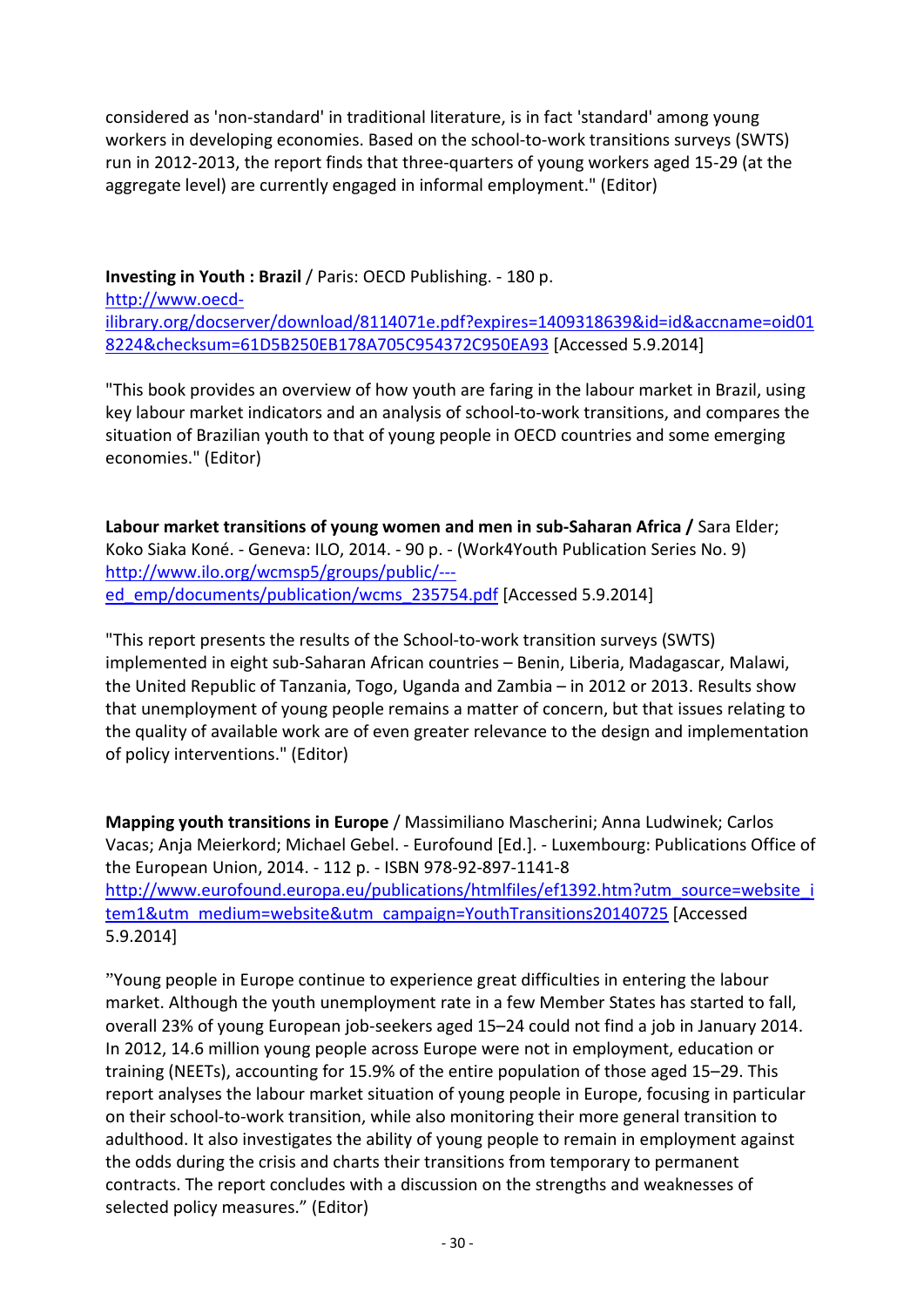#### **The measurement of school-to-work transitions as processes : about events and sequences** / Christian Brzinsky-Fay

In: European societies : the official journal of the ESA. - 16 (2014) 2, pp 213-232

"Measuring individual transitions means capturing a process with a specific time dimension. The established analysis of school-to-work transitions focuses on single status changes, such as those between education and unemployment. As longitudinal datasets became increasingly available, the periodical character of transitions has deserved attention, mostly in terms of studies that used event history models. But even these kinds of studies continued to focus on single status changes, which are not determined by theory but by the respective research question, or by data availability. Hence, the analysis of micro-level transitions remains selective, because there is no common idea how to explore them. As a result, schoolto-work transition research is in danger to overlook important aspects of this life-course trajectory. This paper argues that the reason is the missing theoretical definition of a transition. Given the growing complexity of school-to-work transitions, the status change concept becomes inappropriate for their analysis. Recent methodological developments regarding the explorative analysis of longitudinal processes, namely sequence analysis, offer the possibility to cope with the complexity of school-to-work transitions. The paper aims at comparing the advantages and drawbacks of two methods in analysing transitions, and advocates a combined research design between explorative and hypothesis-testing methods." (Authors' abstract, BIBB-Doku)

**Navigating difficult waters : learning for career and labour market transitions** / European Centre for the Development of Vocational Training [Ed.]. - Luxembourg : Publications Office of the European Union, 2014. - 122 p. - (Research Paper ; 42). - ISBN 978-92-896-1628-7 [http://www.cedefop.europa.eu/EN/Files/5542\\_en.pdf](http://www.cedefop.europa.eu/EN/Files/5542_en.pdf) [Accessed 5.9.2014]

"Work by Cedefop has shown that participation in training has a positive effect on the probability of finding a job. This study adds to such results by showing that learning can support labour market transitions of adult workers by increasing their adaptability to a changing environment. The study offers a colourful mosaic of life and career patterns, and intends to increase awareness of the importance of the various policies – guidance, counselling, and participation in education and training – that can effectively support adults in making better career decisions." (Editor, BIBB-Doku)

**Same Same but Different: School-to-work Transitions in Emerging and Advanced Economies** / Glenda Quintini, Sébastien Martin. - OECD, 2014. - 58 p [http://www.keepeek.com/Digital-Asset-Management/oecd/social-issues-migration](http://www.keepeek.com/Digital-Asset-Management/oecd/social-issues-migration-health/same-but-different-school-to-work-transitions-in-emerging-and-advanced-economies_5jzbb2t1rcwc-en)[health/same-but-different-school-to-work-transitions-in-emerging-and-advanced](http://www.keepeek.com/Digital-Asset-Management/oecd/social-issues-migration-health/same-but-different-school-to-work-transitions-in-emerging-and-advanced-economies_5jzbb2t1rcwc-en)[economies\\_5jzbb2t1rcwc-en](http://www.keepeek.com/Digital-Asset-Management/oecd/social-issues-migration-health/same-but-different-school-to-work-transitions-in-emerging-and-advanced-economies_5jzbb2t1rcwc-en) [Accessed 5.9.2014]

Improving school-to-work transitions and ensuring better career opportunities for youth after labour market entrance are common goals in emerging and advanced economies as they can contribute to raising the productive potential of the economy and to increasing social cohesion. However, the challenges faced in achieving these objectives and the policies

.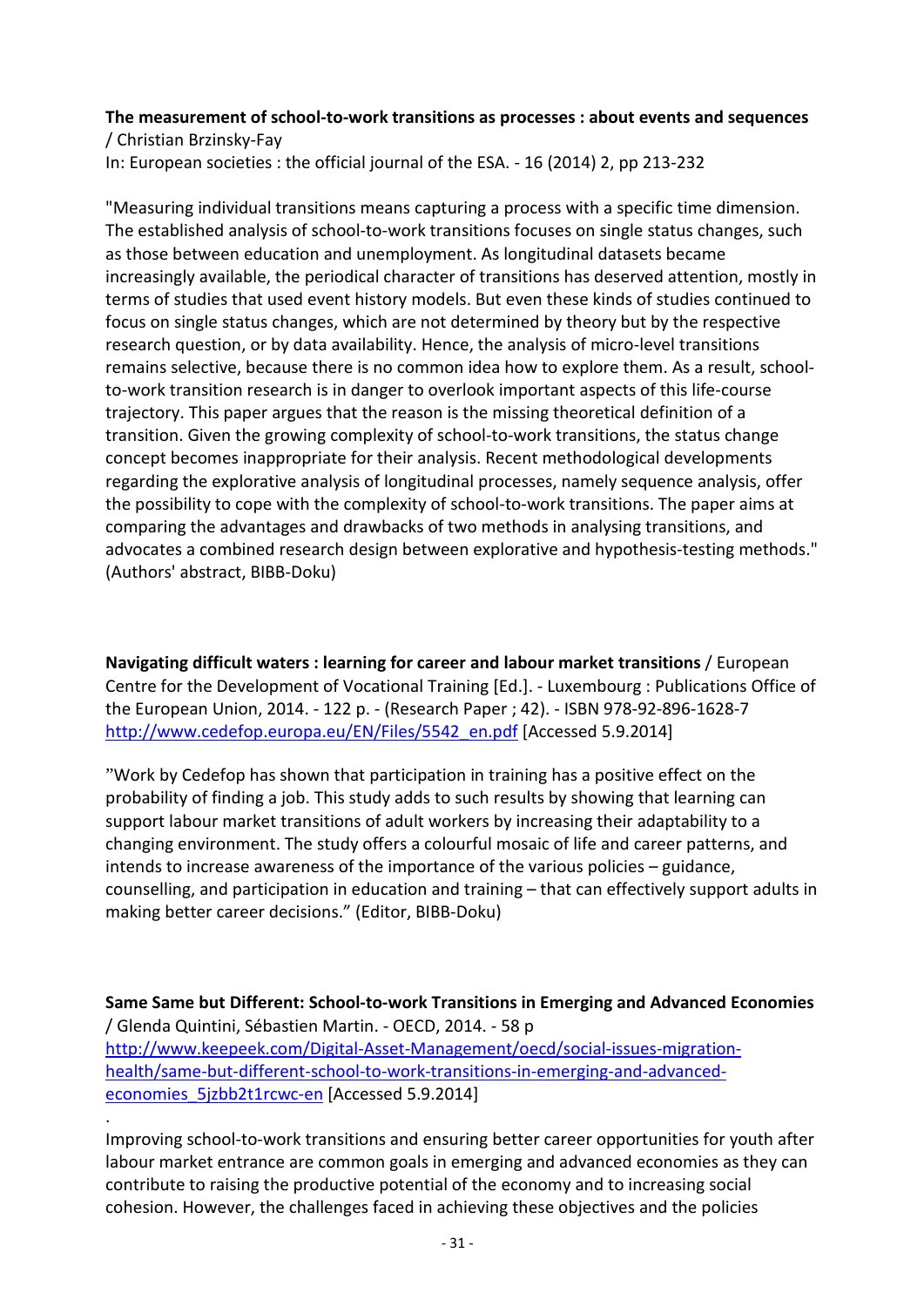required vary between emerging and advanced economies. This paper analyses youth labour market outcomes in 16 countries: eight emerging countries and eight advanced economies. In light of this analysis, it also discusses differences and similarities in the policy measures countries have at their disposal to tackle the key emerging challenges.

## **2013**

**Apprenticeship in a globalised world : premises, promises and pitfalls** / Salim Akoojee [Ed.] ; Philipp Gonon [Ed.] ; Ursel Hauschildt [Ed.] ; Christine Hofmann [Ed.]. - Munster, 2013. - 254 p. :(Bildung und Arbeitswelt ; 27). - ISBN 978-3-643-90352-5

"In April 2013, the International Network on Innovative Apprenticeship (INAP) hosted its fifth international conference in Johannesburg, South Africa, in cooperation with the International Labour Organisation (ILO). Bringing together researchers, policy makers and practitioners from more than 34 countries, the conference pointed the need for apprenticeships to deliver on its promise of workplace skills and for it to respond to changing economic and social realities. This book is a summary of papers presented and discussed at the Johannesburg Conference split up equally to the five key areas: (1) Introducing Apprenticeship: Backgrounds, changes and difficulties; (2) Enabling learning opportunities in workplaces and informal contexts; (3) Competence assessment and development; (4) Managing transitions from VET into the world of work; (5) Curriculum design, apprenticeships and National Qualification Frameworks." With regard to the conference venue, a particular focus was on topics that refer to the African context. One of the most central issues here is the question, how informal apprenticeship systems can be upgraded. (Authors' abstract, BIBB-Doku)

**Connecting the Forgotten Half: The School-to-Work Transition of Noncollege-Bound Youth** / Thomson J. Ling; Karen M.O'Brien. In: Journal of Career Development 40 (2013) 4, pp 347-367 <http://jcd.sagepub.com/content/40/4/347>

"While previous research has examined the school-to-work transition of noncollege-bound youth, most have considered how a limited set of variables relate to job attainment at a single point in time. This exploratory study extended beyond the identification of constructs associated with obtaining a job to investigate how several factors, collected longitudinally in adolescence, related to employment stability and job quality with a diverse, nationally representative sample of non-college-bound youth. Logistic regression and structural equation modeling were used to determine the predictors of an adaptive school-to-work transition over time. Depression, substance use, adolescent educational attainment, and employment in adolescence were associated positively with obtaining employment. Adolescent educational attainment and employment in adolescence were associated positively with stability of employment. Depression, adolescent educational attainment, employment in adolescence, and income were positively associated with job quality. Substance use and parental education level were negatively associated with job quality." (Authors' abstract)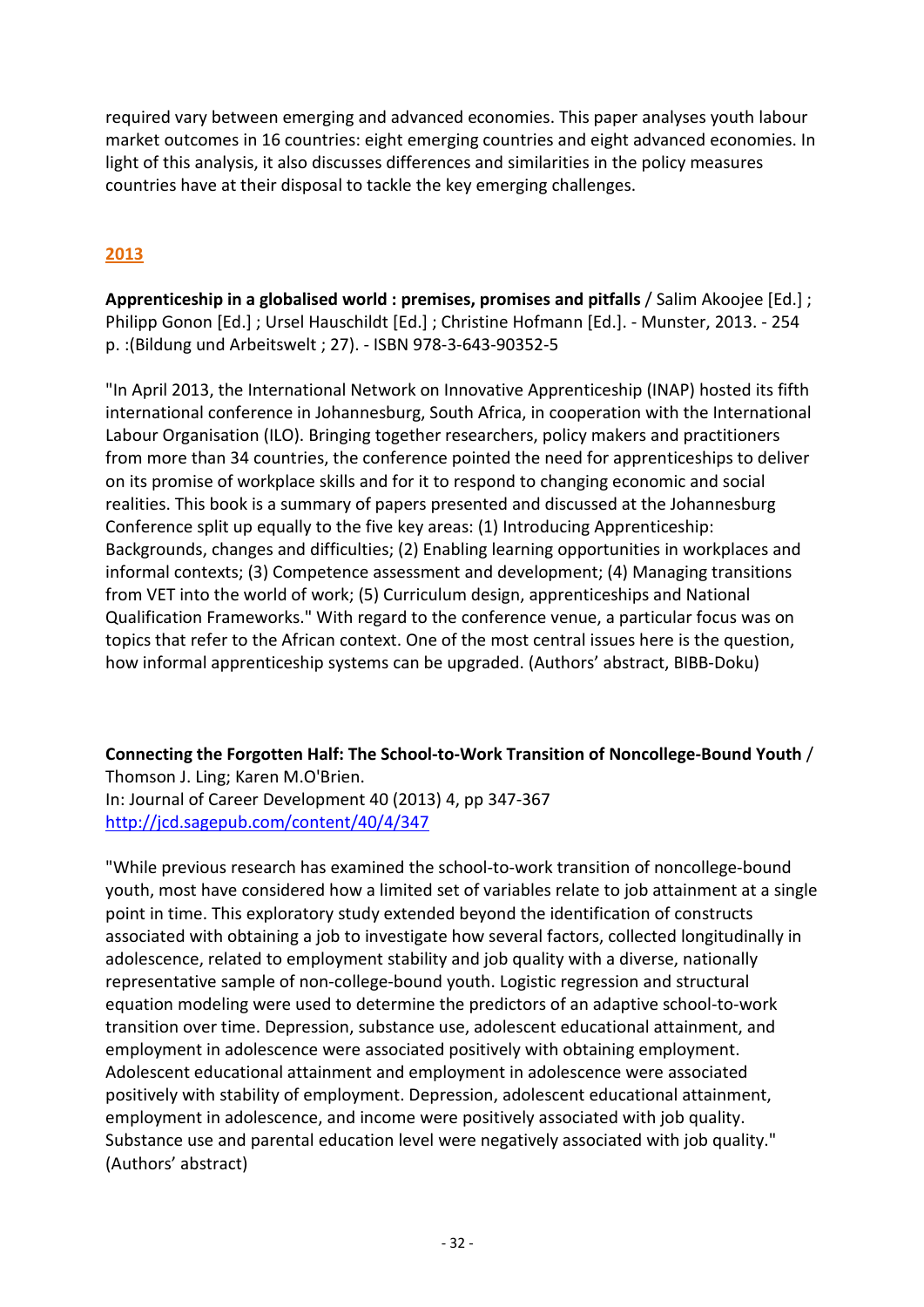**Cultural and social diversity and the transition from education to work** / Guy Tchibozo (ed.). Dordrecht: Springer 2013. 232 p. (Technical and vocational education and training: issues, concerns and prospects ; 17). - ISBN 978-94-007-5107-1

"This edited volume provides multidisciplinary and international insights into the policy, managerial and educational aspects of diverse students' transitions from education to employment. As employers require increasing global competence on the part of those leaving education, this research asks whether increasing multiculturalism in developed societies, often seen as a challenge to their cohesion, is in fact a potential advantage in an evolving employment sector. This is a vital and under-researched field, and this new publication in Springer's Technical and Vocational Education and Training series provides analysis both of theory and empirical data, submitted by researchers from nine nations including the USA, Oman, Malaysia, and countries in the European Union. The papers trace the origins of business demand for diversity in their workforce's skill set, including national, local and institutional contexts. They also consider how social, demographic, cultural, religious and linguistic diversity inform the attitudes of those seeking work—and those seeking workers. With clear suggestions for future research, this work on a topic of rising profile will be read with interest by educators, policy makers, employers and careers advisors." (Publisher)

**Education to employment : getting Europe's youth into work** / Mona Mourshed ; Jigar Patel ; Katrin Suder. - Berlin, 2013. - 118 p. [http://www.mckinsey.de/sites/mck\\_files/files/a4e2e\\_2014.pdf](http://www.mckinsey.de/sites/mck_files/files/a4e2e_2014.pdf) [Accessed 5.9.2014]

"In 2013, the European Union dedicated two summits to youth unemployment, with a third to come in Rome in 2014. One result: the Youth Guarantee, announced in June 2013, promises to provide a job or training to all young people in Europe no more than four months after finishing their education. In addition to existing funding, the European Union has allocated a further €8 billion between 2014-20, the bulk of it to be spent in the next 2 years, to tackle the problem. In our 2012 report Education to Employment: Designing a System that Works, we sought to understand how people move from the classroom to the workforce. To do so, we surveyed over 8,000 young people, education providers, and employers around the world. We examined how and why skills mismatches occur, and what can be done to fill them. In this report, we take a similar approach to youth unemployment in Europe. We concentrated on four broad questions: Is the scale of youth unemployment problem in Europe a result of lack of jobs, lack of skills, or lack of coordination? What are the obstacles that youth face on their journey from education to employment? Which groups of youth and employers in Europe are struggling the most? What can be done to address the problem? To answer these questions, we focused on eight countries that are home to three-quarters of Europe's 5.6 million unemployed youth: France, Germany, Greece, Italy, Portugal, Spain, Sweden, and the UK. To do so, we built a unique fact base along the full journey from education to employment to inform future decision making, through a survey of more than 5,300 young people, 2,600 employers, and 700 education providers. We also examined more than 100 programmes in 25 countries to provide insight into education-to-employment (E2E) solutions that may be relevant to Europe." (Excerpt from text; BIBB-Doku)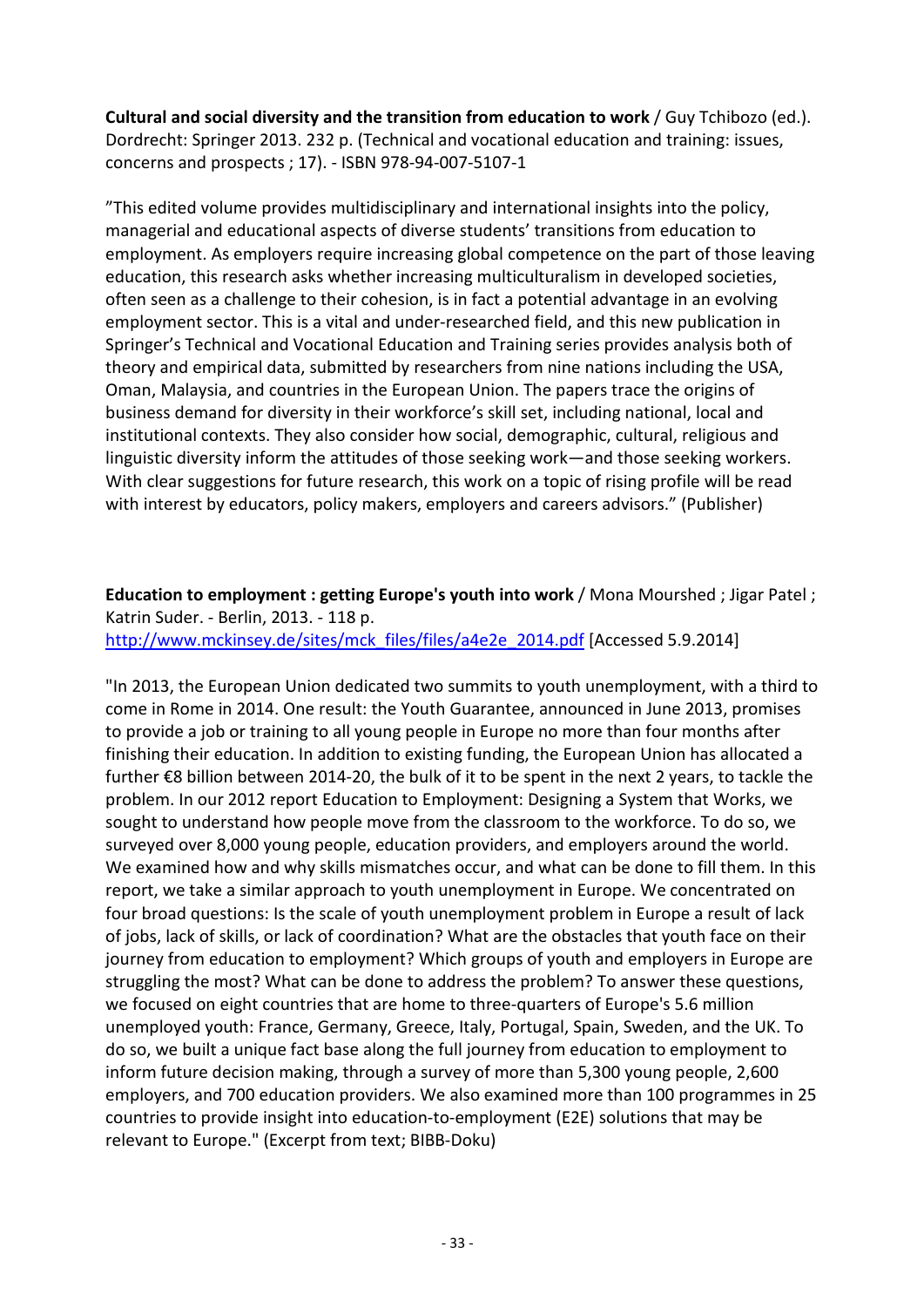#### **Indonesian rural youth transitions: employment, mobility and the future of agriculture /** Ben White

In: Land, Livelihood, The Economy and Environment in Indonesia / Anne Booth and Chris Manning (Eds). - Jakarta: Yayasan Pustaka Obor Indonesia, 2012, pp 243-263 [http://repub.eur.nl/pub/50538/Metis\\_195004.pdf](http://repub.eur.nl/pub/50538/Metis_195004.pdf) [Accessed 5.9.2014]

**"**This chapter reflects on the dynamics of Indonesian rural youth transitions. As in other countries, Indonesian rural youth's transition to adulthood is being prolonged as they remain longer enrolled in education, their average age at first marriage rises, and their entry into the labour force is postponed. Each new generation of rural young men and women has grown up better educated than their parents. This however has not been matched with expansion of employment to opportunities for educated youth, and one-third of Indonesians aged 15-24 in rural areas are openly unemployed. In such situations the young may be forced to improvise their own survival strategies. It is not surprising then to see increasing emphasis on promotion of 'entrepreneurial' skills in national youth policy, education policy, and World Bank and [International Labour Organisation] ILO policy discourse. There is little evidence that these policies increase employment prospects or earnings." (Authors' abstract)

**Inspiring impact : the journey to employment. A guide to understanding and measuring what matters for young people** / John Copps; Dawn Plimmer. - London: New Philanthropy Capital (NPC), 2013. - 74 p.

[http://www.thinknpc.org/publications/the-journey-to-employment/inspiring-employability](javascript:open_window()[final-for-web/?post-parent=7805](javascript:open_window() [Accessed 5.9.2014]

This paper seeks greater understanding of the impact young people have on the journey to employment. "Based on evidence from the literature and insights from consultation with experts, seven groups of factors that contribute to successful job outcomes have been identified. These are: (1) personal circumstances; (2) emotional capabilities; (3) attitudes to work; (4) employability skills; (5) qualifications, education and training; (6) experience and involvement; and (7) career management skills." (Excerpt from text)

**Iraq: workforce development** / World Bank (Ed.). - Washington: World Bank, 2013. - 35p [http://wbgfiles.worldbank.org/documents/hdn/ed/saber/supporting\\_doc/CountryReports/W](http://wbgfiles.worldbank.org/documents/hdn/ed/saber/supporting_doc/CountryReports/WFD/SABER_WfD_Iraq_CR_Final_2013.pdf) [FD/SABER\\_WfD\\_Iraq\\_CR\\_Final\\_2013.pdf](http://wbgfiles.worldbank.org/documents/hdn/ed/saber/supporting_doc/CountryReports/WFD/SABER_WfD_Iraq_CR_Final_2013.pdf) [Accessed 5.9.2014]

**"**There is a widespread feeling of urgency in Iraq, across the public and private sectors, to improve workforce development (WfD) and the links between education and the workplace. However, the country has no clear strategy or plan of action for WfD. The necessary linkages across technical and vocational education and training (TVET) programs and other types of education or the workplace are limited. As a result, Iraq was rated at a Latent stage for all three dimensions on the Systems Approach for Better Education Results (SABER) WfD assessment: Strategic Framework, System Oversight, and Service Delivery. Iraq participated in the SABER WfD initiative, a new World Bank tool that provides systematic documentation and assessment of the policy and institutional factors that influence the performance of education and training systems, in order to improve WfD policies and practices."(Excerpt from text)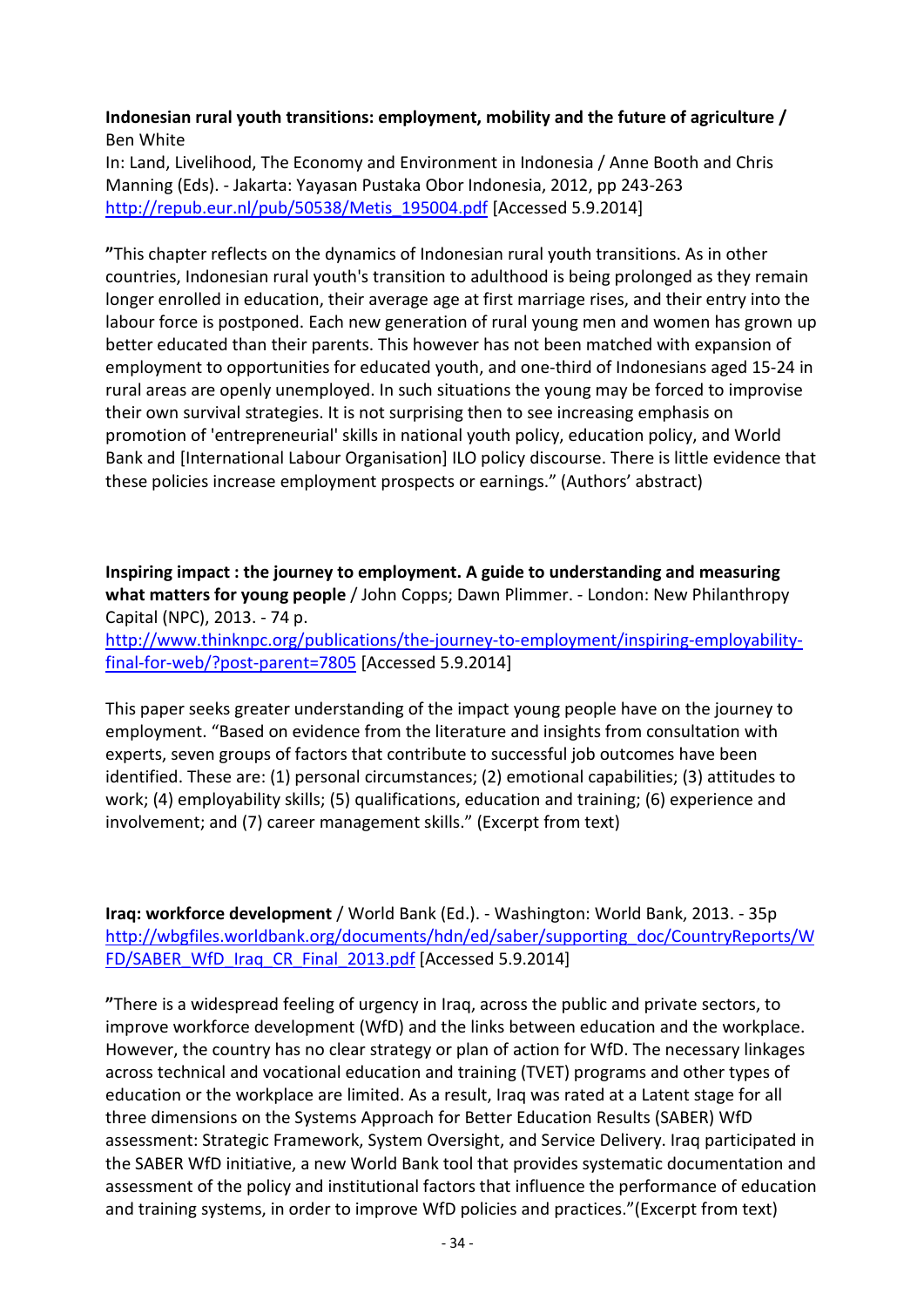**Participation of young people in education and the labour market**. Luxembourg : Eurostat, 2013. - 7 p.

[http://epp.eurostat.ec.europa.eu/statistics\\_explained/extensions/EurostatPDFGenerator/get](http://epp.eurostat.ec.europa.eu/statistics_explained/extensions/EurostatPDFGenerator/getfile.php?file=77.87.228.66_1408973666_0.pdf) [file.php?file=77.87.228.66\\_1408973666\\_0.pdf](http://epp.eurostat.ec.europa.eu/statistics_explained/extensions/EurostatPDFGenerator/getfile.php?file=77.87.228.66_1408973666_0.pdf) [Accessed 5.9.2014]

"This article focuses on the complex interplay between education and labour market participation in the European Union (EU) and its Member States, supplementing a companion article on youth unemployment. In the case of young people, participation in education and in the labour market interact in complex ways going beyond a straightforward one-way transition from school to work. In some countries, young people start working much earlier than in others, e.g. in the form of summer jobs or jobs for students. It is also possible to be in education and on the labour market at the same time, leading to an overlap. It is important to be aware of these issues when interpreting and assessing youth unemployment rates." (Editor)

**Post-Basic Education and Training in Rwanda : Skills Development for Dynamic Economic Growth /** Worldbank (Ed.). - Washington, 2013. - 148 p <https://openknowledge.worldbank.org/handle/10986/16452> [Accessed 5.9.2014]

"Improved access to and quality of upper secondary schools, teacher training colleges, Higher Learning Institutions (HLIs), and demand-driven Technical and Vocational Education and Training (TVET) courses to supply the demand for the higher-level skills and competencies relevant to labor market needs remains a central priority for the ministry of education in Rwanda. Since the original analysis and drafting of this report took place there have been a number of changes within the Post Basic Education and Training (PBET) sector and progress has been made on various areas of policy implementation discussed in the report. Most significantly, the government of Rwanda announced in 2010 that all students will be entitled to access fee-free education until the end of upper secondary school (or equivalent). This policy move addresses some of the concerns raised in the report to ensure that increasing numbers of basic education graduates can move on to PBET. This report provides a description of key aspects of the education sector as a whole with particular emphasis on quality improvement in basic education. The present report takes the perspective that Rwanda's PBET system is the country's principle mechanism for generating the skilled labor force needed to become a middle-income, knowledge- and expert-based economy." (Editor)

**School-to-Work Transition Information Bases** / United Nations Educational, Scientific and Cultural Organization ; UNESCO Bangkok Office. 2013. - 57 p. - (Asia-Pacific Education System Review Series ; 6). - ISBN 978-92-9223-404-1 <http://unesdoc.unesco.org/images/0021/002166/216661e.pdf> [Accessed 5.9.2014]

"This booklet analyses the information system supporting school-to-work transition in selected countries in the Asia-Pacific region. The rationale for the study is underpinned by the importance of accurate and reliable information as the starting point of successful TVET policy. The booklet explores key policy issues and challenges currently confronting governments, and likewise provides a set of recommendations for policy makers to address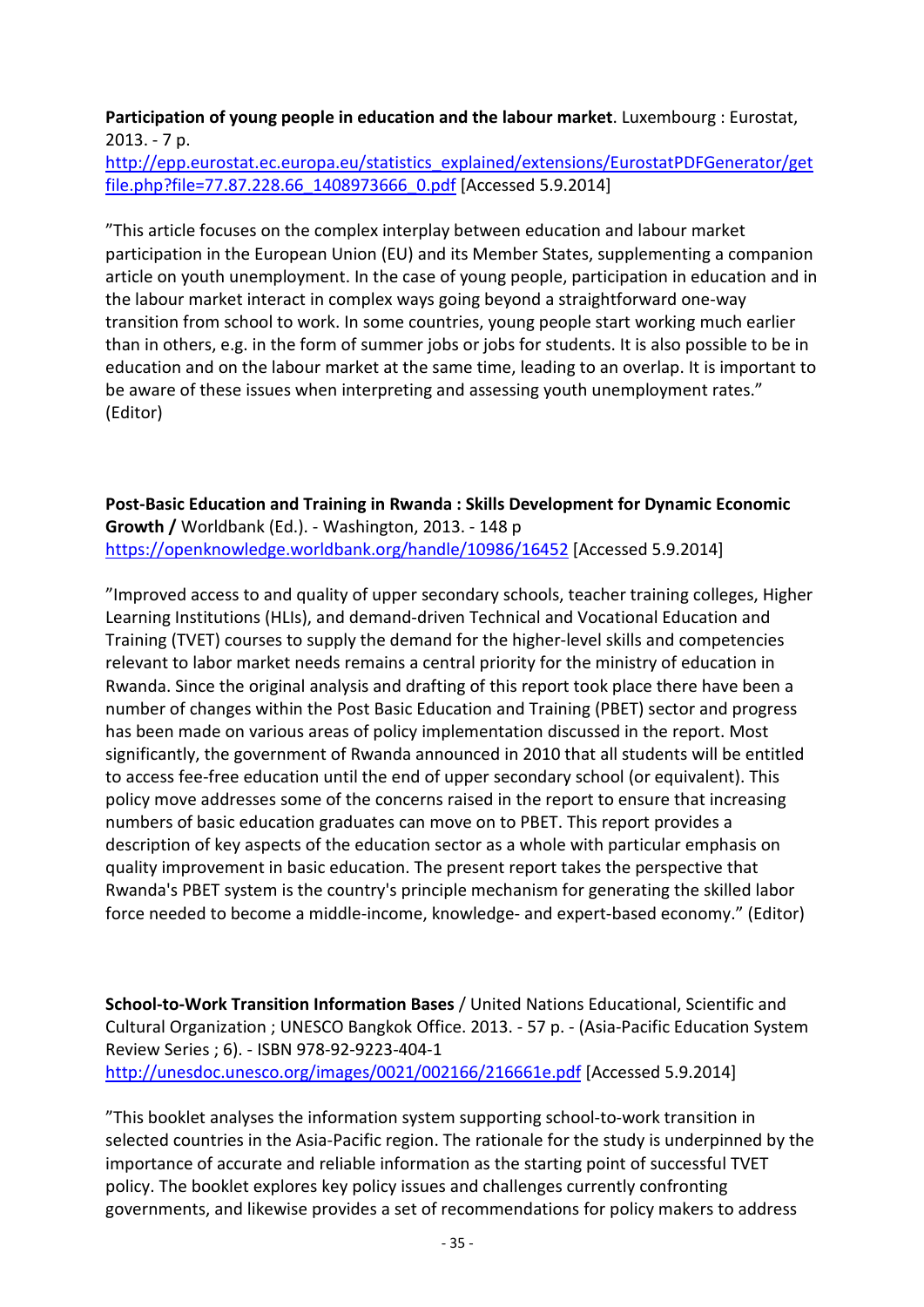these issues, drawing from examples of countries in the region. This publication fills a longstanding need for a clear and comprehensive analysis of a pressing policy issue that has not been sufficiently explored previously. It is hoped then that it will serve as a key resource for policy makers, practitioners and stakeholders and contribute to informed decision making and progress in TVET policy, research and practice. This booklet was prepared within the framework of a regional thematic study conducted by UNESCO Bangkok in collaboration with the UNESCO-UNEVOC International Centre for Technical and Vocational Education and Training." (Editor)

**Transitions in informal apprenticeship : results from ILO research in several African countries** / Christine Hofmann ; Wendy Okolo.

In: Apprenticeship in a globalised world : premises, promises and pitfalls / Salim Akoojee [Ed.] ; Philipp Gonon [Ed.] ; Ursel Hauschildt [Ed.] ; Christine Hofmann [Ed.]. - Münster. - (2013), pp 145-148. - ISBN 978-3-643-90352-5

"Informal apprenticeship is a major route for African youth to gain employable skills and enter the labour market. Transitions in informal apprenticeship are discussed in terms of access to apprenticeships, dropout rates, and transitions to the world of work upon completion. Building on studies conducted in several African countries, this paper concludes that, while each of these countries is diverse in their settings, transitions in informal apprenticeship remain entrenched in local tradition and practices. Transitions to formal sector jobs are possible, but only for a lucky few." (Authors' abstract, BIBB-Doku)

**Transitions in Vocational Education** / Jürgen Seifried [Ed.] ; Eveline Wuttke [Ed.]. - Opladen : Barbara Budrich, 2013. - 330 p. (Research in Vocational Education ; 2). - ISBN 978-3-8474- 0017-2

"This volume focuses on the different passages and transitions in Vocational Education and professional work life. Exploring the personal experiences of coping with the transition from school to vocational education, vocational education to work, and - finally - within work life, the book takes account of the rapidly changing conditions under which these processes take place." The contributions in this book span the range from highly regulated and corporative structured vocational educational systems (e.g. Germany, Switzerland) to largely deregulated systems (Uk, Australia). Despite these differences, young people experience a similar level of difficulty entering the workforce, training programmes or higher education programmes. (Publisher, BIBB-Doku)

**Youth and skills: Putting education to work**. - Paris: UNESCO, 2013. - 480p. <http://unesdoc.unesco.org/images/0021/002180/218003e.pdf> [Accessed 5.9.2014]

**"**Many young people around the world — especially the disadvantaged — are leaving school without the skills they need to thrive in society and find decent jobs. As well as thwarting young people's hopes, these education failures are jeopardizing equitable economic growth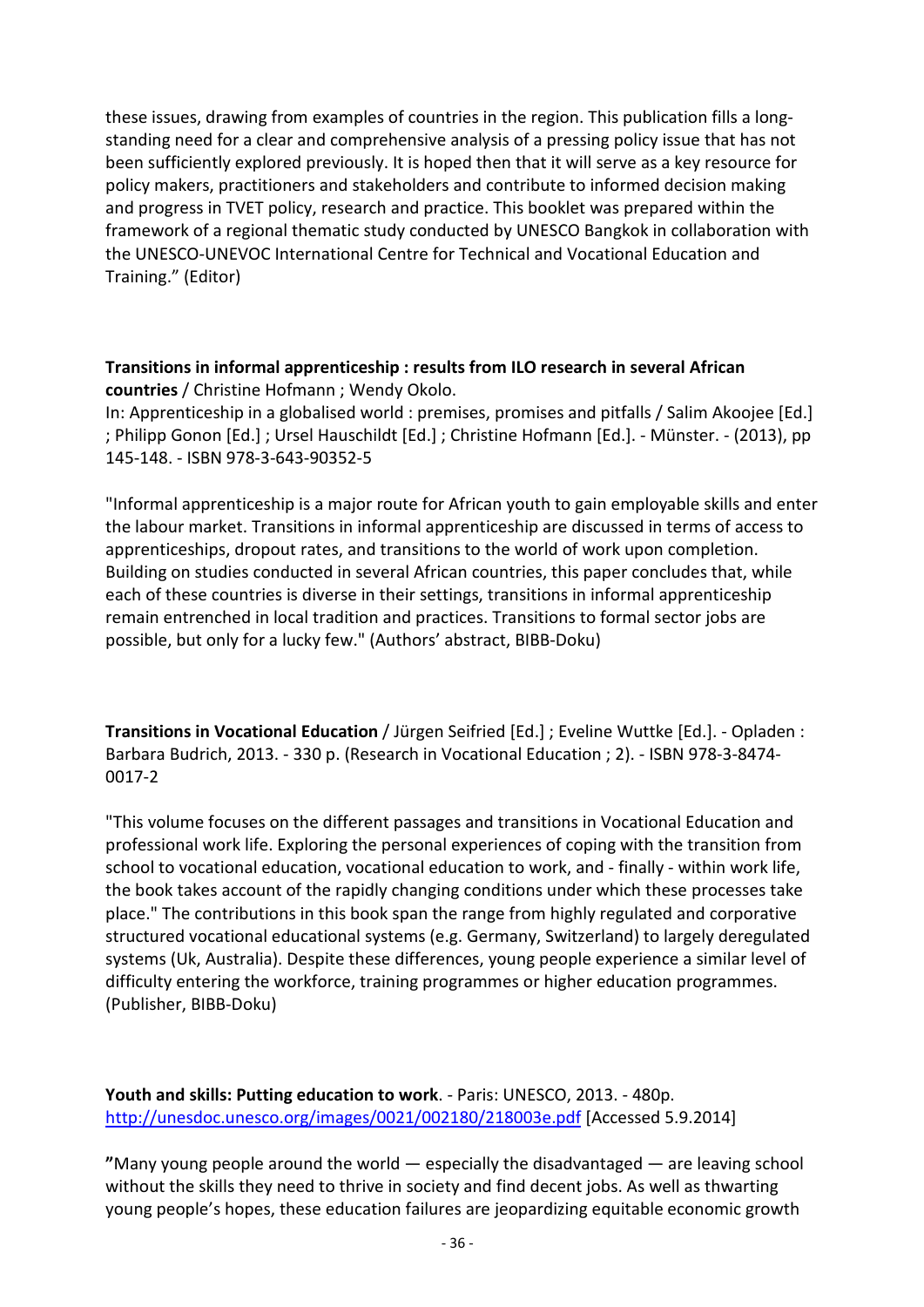and social cohesion, and preventing many countries from reaping the potential benefits of their growing youth populations. The *2012 Education for All Global Monitoring Report* examines how skills development programmes can be improved to boost young people's opportunities for decent jobs and better lives." (Editor)

#### **45 Background Papers prepared for the Education for All Global Monitoring Report 2012 "Youth and skills: Putting education to work":**

[http://www.unesco.org/new/en/education/themes/leading-the-international](http://www.unesco.org/new/en/education/themes/leading-the-international-agenda/efareport/background-papers/2012/)[agenda/efareport/background-papers/2012/](http://www.unesco.org/new/en/education/themes/leading-the-international-agenda/efareport/background-papers/2012/)

## **2012**

**Bumpy rides : school to work transitions in South Africa** / Todd Pugatch. - January 2012. - Bonn, 2012. - 50 p. :- (IZA Discussion paper ; 6305) <http://ftp.iza.org/dp6305.pdf> [Accessed 5.9.2014]

"Re-enrollment in school following a period of dropout is a common feature of the South African school to work transition that has been largely ignored in both the literature on South Africa and the wider literature on sequential schooling choice. In this paper, I quantify the importance of the option to re-enroll in the school to work transition of South African youth. To do so, I estimate a structural model of schooling choice in South Africa using a panel dataset that contains the entire schooling and labor market histories of sampled youth. Estimates of the model's structural parameters confirm the hypothesis that enrollment choices reflect dynamic updating of the relative returns to schooling versus labor market participation. In a policy simulation under which re-enrollment prior to high school completion is completely restricted, the proportion completing 12 years of schooling rises 8 percentage points, as youth who would have dropped out under unrestricted re-enrollment reconsider the long-term consequences of doing so. The results suggest that the option to reenroll is an important component of the incentives South African youth face when making schooling decisions." (Authors' abstract, BIBB-Doku)

**Characterizing Spanish labour pathways of young people with vocational lower-secondary education** / H. Corrales-Herrero ; B. Rodríguez-Prado. In: Applied economics 44 (2012) 29, pp. 3777-3792

"School-to-work transition is no longer considered to take place at one point but it is seen as a sequential process with multiple stages that extend over a relatively long period in which individuals gradually settle down into the labour market. This article constructs and examines the labour pathways followed by Spanish young people who have completed vocational lower secondary education. To do so, we use the Survey on Educational-Training Transition and Labour Integration, a retrospective longitudinal dataset that contains monthly calendar information about the labour states in the 4 years after completing vocational education. A wide range of states is covered: part-time employment, full-time employment, unemployment and several situations of inactivity. To examine young labour pathways we use sequence analysis, an exploratory technique which allows us to obtain a measure of dissimilarity between sequences. Later, a cluster analysis is applied that allow us to identify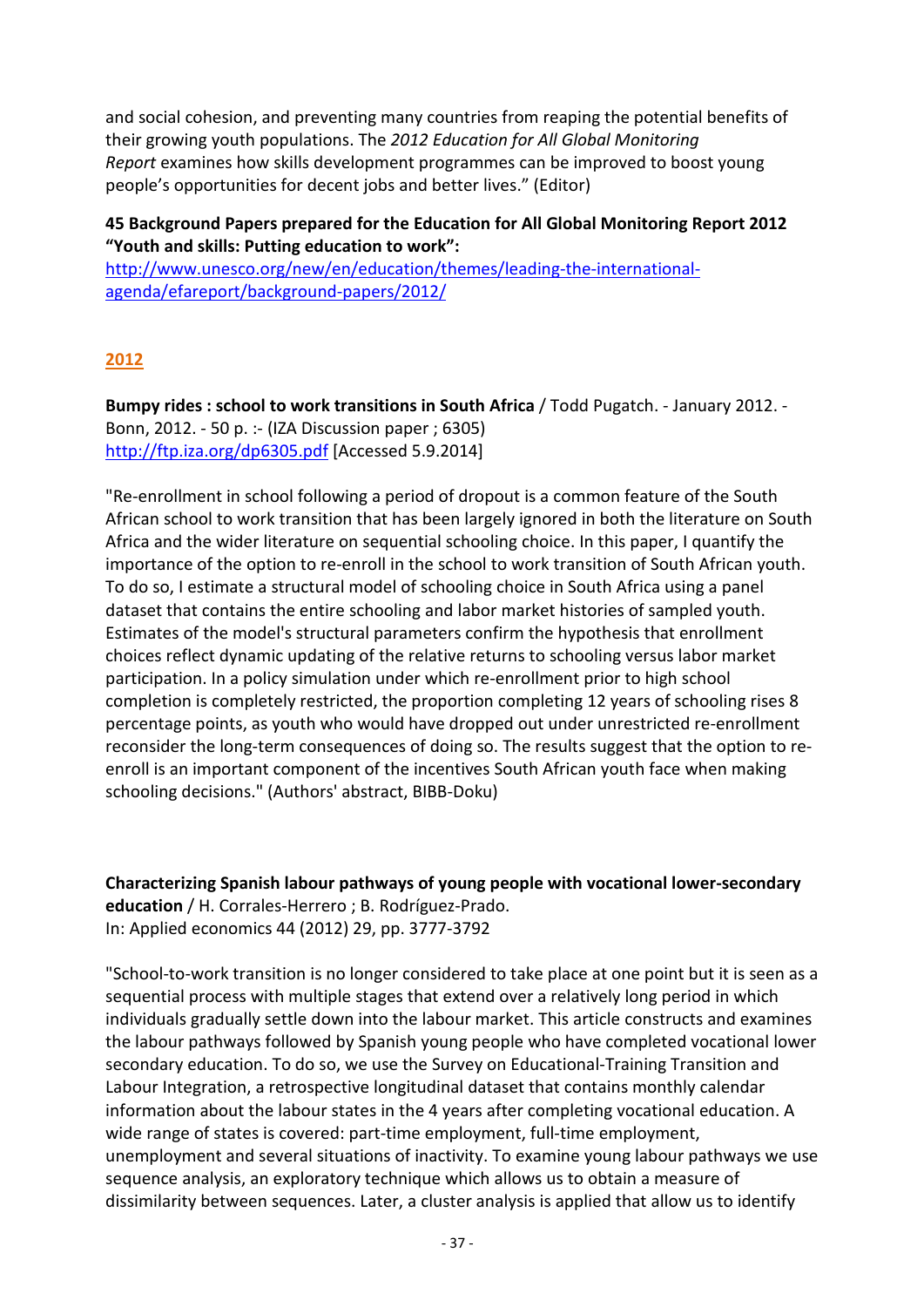seven patterns of transition into the labour market. Nevertheless, most trajectories may be classified as linear, with a successful integration into the labour market. A multinomial logit model confirms that demographic and educational variables are relevant to explain the pathways followed by young people." (Author's abstract)

**Education to employment : Designing a system that works** / Mona Mourshed ; Diana Farrell ; Dominic Barton. - Berlin, 2012. - 105 p. [http://mckinseyonsociety.com/downloads/reports/Education/Education-to-](http://mckinseyonsociety.com/downloads/reports/Education/Education-to-Employment_FINAL.pdf)[Employment\\_FINAL.pdf](http://mckinseyonsociety.com/downloads/reports/Education/Education-to-Employment_FINAL.pdf) [Accessed 5.9.2014]

"Around the world, governments and businesses face a conundrum: high levels of youth unemployment and a shortage of job seekers with critical skills. How can a country successfully move its young people from education to employment? What are the challenges? Which interventions work? How can these be scaled up? These are the crucial questions. In this report, we attempt to answer them. To do so, we developed two unique fact bases. The first is an analysis of more than 100 education-to-employment initiatives from 25 countries, selected on the basis of their innovation and effectiveness. The second is a survey of youth, education providers, and employers in nine countries that are diverse in geography and socioeconomic context: Brazil, Germany, India, Mexico, Morocco, Saudi Arabia, Turkey, the United Kingdom, and the United States. We started this research recognizing the twin crises of a shortage of jobs and a shortage of skills. In the course of it, though, we realized we needed to take into account another key shortage: the lack of hard data. This deficiency makes it difficult to even begin to understand which skills are required for employment, what practices are the most promising in training youth to become productive citizens and employees, and how to identify the programs that do this best." (Editor; BIBB-Doku)

**Effective transitions from school to work : the key role of FE colleges** / Mike Fletcher. - London: 157 Group, 2012. - 24 p.

[http://www.157group.co.uk/sites/default/files/documents/effective\\_transitions\\_from\\_schoo](http://www.157group.co.uk/sites/default/files/documents/effective_transitions_from_school_to_work._policy_paper.pdf) I to work. policy paper.pdf [Accessed 5.9.2014]

This paper is one of a suite of publications that reflects the 157 Group's consistent advocacy of an inclusive and efficient further education sector working in partnership with other organisations to deliver high-quality education and training for those aged 14 to 24. It shows how further education (FE) colleges are actively involved in bringing the vision about, taking advantage of the new freedoms and initiatives recently introduced by the government. (Excerpt from text)

**Experience of school transitions : policies, practice and participants** / Stephen Billett [et al.] (Ed.). - London: Springer 2012, 286 p. - ISBN: 978-9400741973

"Leaving school, whether to move on to training, work or education, is a fundamental rite of passage the world over. This volume draws on a wealth of international sources and studies in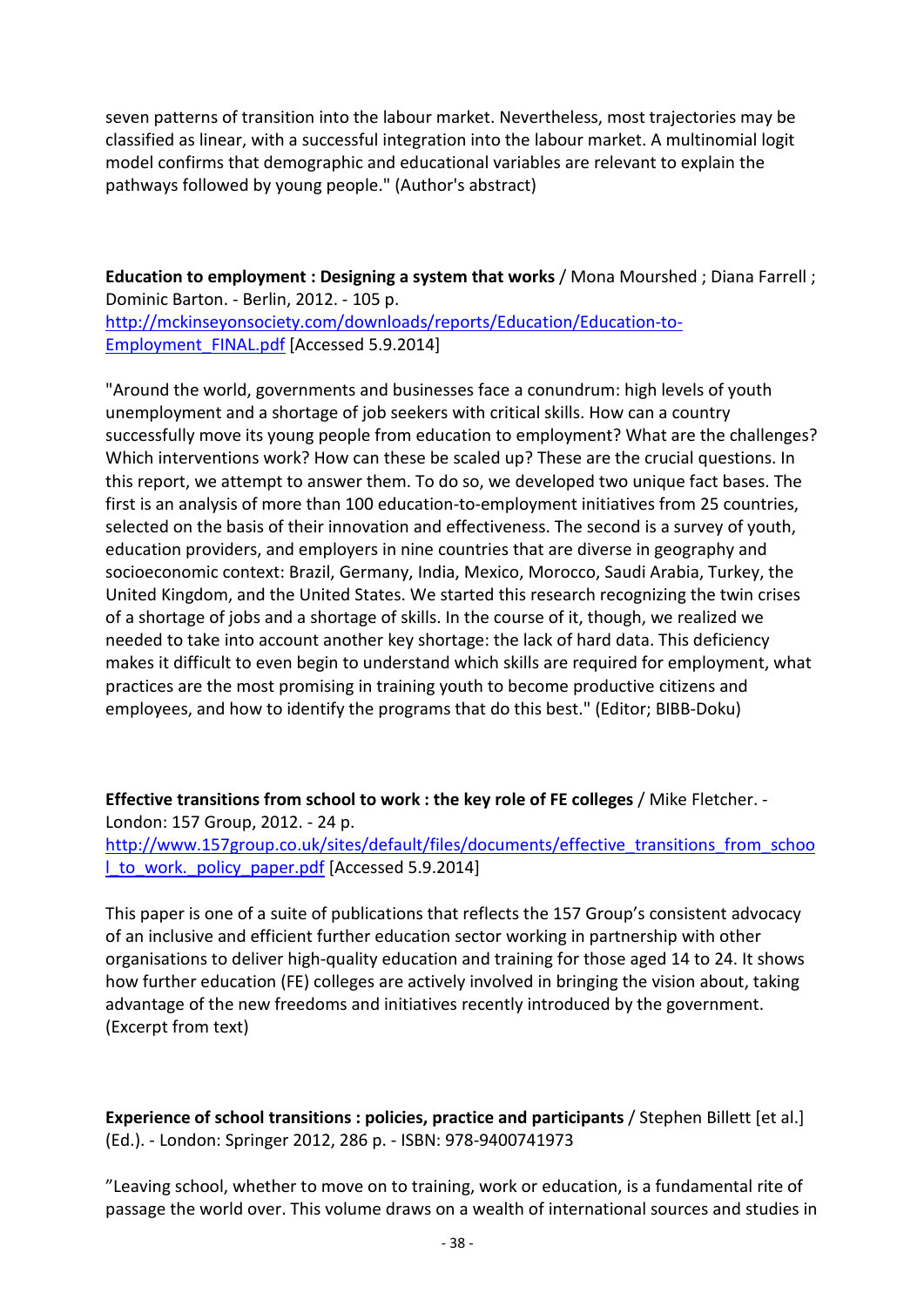its analysis of the 'transitions' young students make as they move on from their secondary schooling. It identifies how these transitions are planned for by policymakers, enacted by school staff and engaged with by students themselves. With data from a range of nations with advanced industrial economies, the book delineates how the policies relating to these transitions need to be conceived and implemented, how the transitions themselves are negotiated by young people, and how they might be shaped to meet the varied needs of the students they are designed to help. The authors argue that the relationship, often complex, between what schools provide in the way of preparation, and the ways in which students take up what is on offer, is the crucial nexus for understanding the experience of transitions by young people, and for enhancing that experience. With a host of case studies of transition policies themselves, as well as evaluative data on how they were received by the school leavers whom they were designed for, this valuable addition to the educational literature deserves to be read by all those with roles in preparing the young for their journey into a complex adult world full of pitfalls as well as opportunity." (Publisher)

**From education to working life : the labour market outcomes of vocational education and training** / European Centre for the Development of Vocational Training [Ed.]. - Luxembourg : Publications Office of the European Union, 2012. - 87 p. (Cedefop Reference series) ISBN 978-92-896-1125-1

[http://www.cedefop.europa.eu/EN/Files/3063\\_en.pdf](http://www.cedefop.europa.eu/EN/Files/3063_en.pdf) [Accessed 5.9.2014]

"While considerable empirical evidence exists concerning the effectiveness of education in general, there has been less emphasis on understanding, from a comparative European perspective, the effect of the type of education on labour market outcomes of young people. Using data from the EU Labour Force Survey 2009 ad hoc module, this report focuses on the labour market outcomes of VET. Comparing levels and orientations of education, it considers employment, occupation or sector differences, the education-to-work transition process, job quality and the effect on wages. The report underlines that initially VET results in positive labour market outcomes, which should be placed in a longer-term context, given the effect that structural changes in European Union labour markets will have on the demand for occupations in different sectors." (Editor, BIBB-Doku)

**Reclaiming their Voice : New Perspectives From Young Women and Men in Upper Egypt** / Worldbank (Ed.). - Washington, 2013. - 111 p. <https://openknowledge.worldbank.org/handle/10986/11908> [Accessed 5.9.2014]

"This study examines the demographic, socioeconomic, and cultural circumstances of young men and young women (aged 15-29) in Upper Egypt. Where appropriate, comparison is made with the rest of the country. It explores the perceptions of young men and women regarding the challenges and opportunities they face as they attempt to gain access to education, employment, services, and civic engagement. More broadly, the study explores their views on the factors that facilitate or limit their inclusion in the society and economy of Upper Egypt. This report focuses on two main transitions of young Upper Egyptians: the transition from school to work, and the transition to active citizenship and civic engagement." (Editor)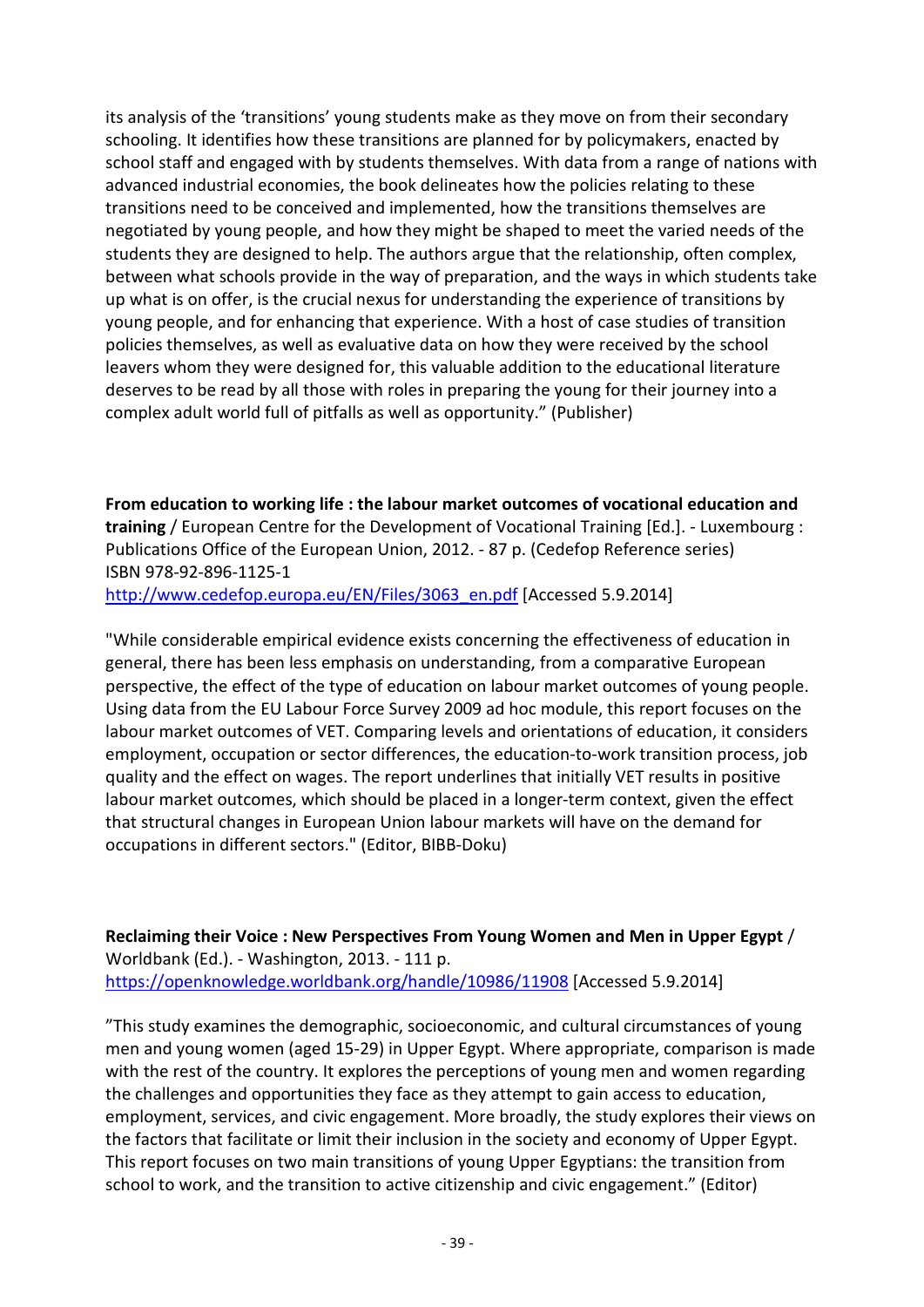**Study on a comprehensive overview on traineeship arrangements in Member States : final synthesis report** / Kari Hadjivassiliou ; Philipp Grollmann ; Tanja Weigel [et al.]. - Luxembourg : Publications Office of the European Union, 2012. - VI, 858 p. - ISBN 978-92-79-23539-9 <http://ec.europa.eu/social/BlobServlet?docId=7754&langId=en> [Accessed 5.9.2014]

"The main objective of this study was to provide an overview of traineeship arrangements in all 27 Member States and to collect the most up-to-date information about different forms of traineeships across the EU. Traineeships are seen as an effective mechanism which allows young people to familiarise themselves with the world of work, thus facilitating their transition from education (or a period of inactivity or unemployment) to employment. However, there are also growing concerns across the EU about the quality and fairness of traineeships as well as their effectiveness as a school-to-work transition mechanism. The availability and quality of information on traineeships is rather uneven across the EU. This study is a response to the need for a comprehensive EU-wide robust traineeship-related evidence base. The study's methodological approach combined a range of qualitative methodologies which included stakeholder interviews at both EU and national levels; a quasisystematic literature review; a comparative mapping exercise based on information collected in each Member State; and case studies." For the purposes of this study the following five types of traineeships were examined: (1) Traineeships which form optional or compulsory part of academic and/or vocational curricula; (2) Traineeships in the open market; (3) Traineeships as part of active labour market policies (ALMPs) for unemployed young people; (4) Traineeships which form part of mandatory professional training, e.g. law, medicine, teaching, architecture, accounting, etc.; and (5) Transnational traineeships. (Excerpt from text, BIBB-Doku)

**Vocational High School or Vocational College? Comparing the Transitions from School to Work** / Cristina Lopez-Mayan ; Catia Nicodemo. - Bonn, 2012- (IZA Discussion paper ; 6309) <http://ftp.iza.org/dp6309.pdf> [Accessed 5.9.2014]

"Using a specific micro-dataset with information on working histories, we analyse the labour market entry of Spanish youths who have completed vocational education. According to the education system, young people can enter the labour market with vocational high school (upper secondary education) or with vocational college (tertiary education). Both present a period of workplace training, although, as they belong two distinct schooling levels, they have different entry requirements. Those who complete vocational college has spent more years in education and we would expect more success in finding a first job. Surprisingly, results do not confirm this hypothesis. We do not find important differences in the estimates of the determinants of transitions across types of vocational education. Apprenticeship has a very important role on increasing the hazard rate to employment and this result holds after controlling for unobserved heterogeneity and previous labour experience." (Authors' abstract)

**Youth unemployment and vocational training** / Constanza Biavaschi ; Werner Eichhorst ; Corrado Giulietti [et al.] - Bonn, 2012. - 106 p. (IZA Discussion paper ; 6890) <http://ftp.iza.org/dp6890.pdf> [Accessed 5.9.2014]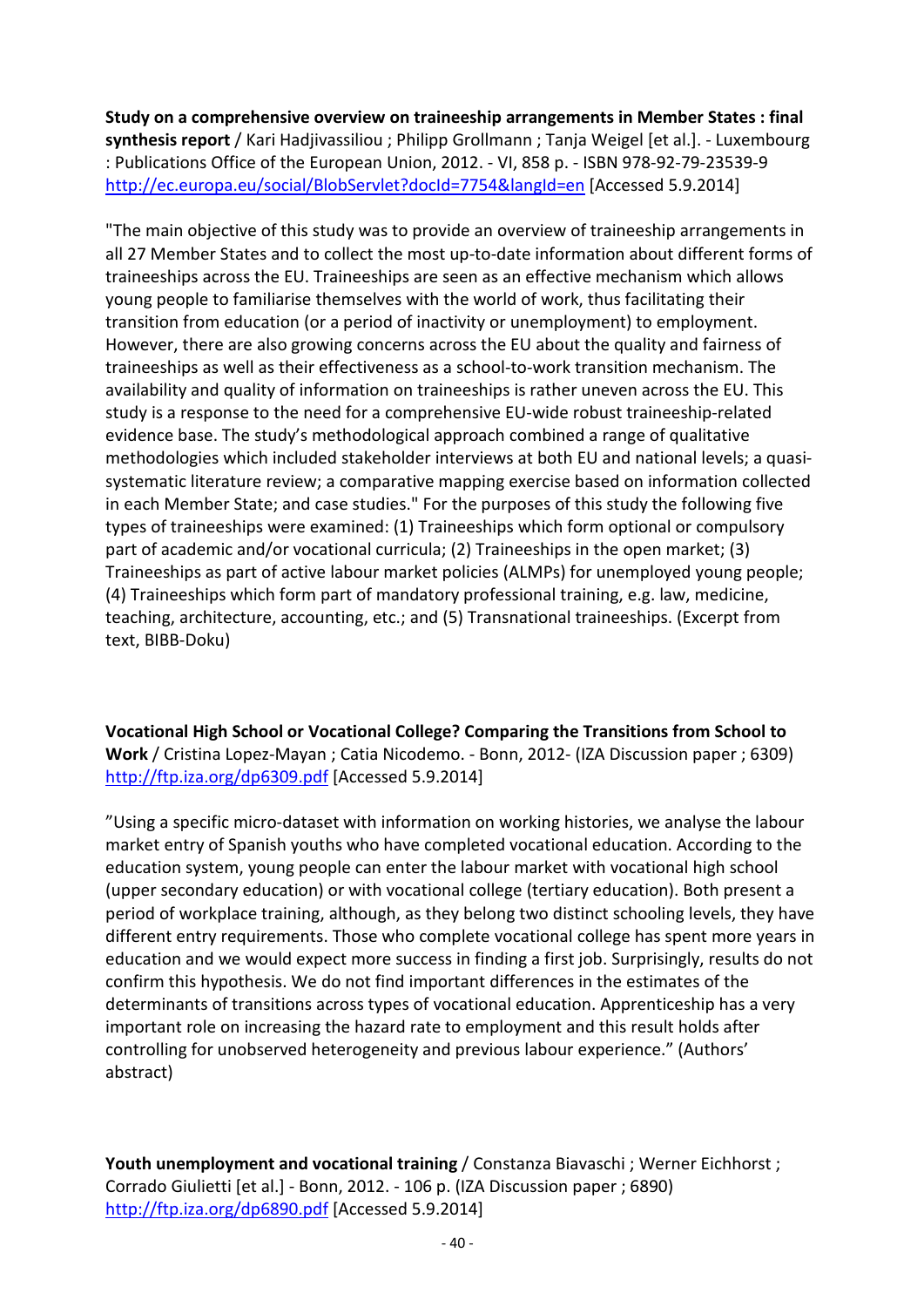"This paper focuses on the determinants of the labor market situation of young people in developed countries and the developing world, with a special emphasis on the role of vocational training and education policies. We highlight the role of demographic factors, economic growth and labor market institutions in explaining young people's transition into work. We then assess differences in the setup and functioning of the vocational education and training policies in major world regions, as an important driver of differential labor market situation of youth. Based on our analysis we argue in favor of vocational education and training systems combining work experience and general education and give some policy recommendations regarding the implementation of education and training systems adapted to a country's economic and institutional context." (Publisher; BIBB-Doku)

#### **2011**

**Challenges and reforms in vocational education : aspects of inclusion and exclusion** / Stefanie Stolz [Ed.] ; Philipp Gonon [Ed.]. - Bern : Lang, 2011. - 327 p. (Studien zur Berufs- und Weiterbildung - Studies in vocational and continuing education ; 11). - ISBN 978-3-0343-1068-  $\Omega$ 

"In this collected edition, globalization and its consequences on vocational education systems are described and, at the same time, combined with the question of whether new phenomena of inclusion but also of exclusion are produced. Inclusion and exclusion are differentiations that predominate in all kinds of (vocational education) systems, regardless of their national background. These terms base on the requirements of the system itself but also on shortages, particularly when supply and demand are dehiscing. Vocational education developed out of the requirement to integrate large parts of society into a broader or more extended education and, consequently, into an economic and social process. Besides the socalled 'social question', gender-, status- and generation-specific characteristics and also the participation in higher education are under discussion. Depending on each country - this volume features contributions of Australia, Canada, China, Germany, Denmark, France, Finland, Japan, Norway, Sweden, Switzerland, and the USA - this debate generates a different development which is described by the authors in their different research areas. Collectively, a multifaceted overall picture arises which illustrates the importance of inclusion and exclusion." (Publisher, BIBB-Doku)

**School-to-work transitions in international comparison** / Christian Brzinsky-Fay. - Tampere : Univ. of Tampere, 2011. - 80 p. (Acta Electronica Universitatis Tamperensis ; 1126) . - Zugl.: Tampere, Univ., Diss., 2011 ISBN 978-951-44-8589-3 <http://tampub.uta.fi/bitstream/handle/10024/66795/978-951-44-8589-3.pdf?sequence=1> [Accessed 5.9.2014]

"The transition from school to work is becoming more and more complex in the last decades, reflecting increasing flexibilisation in labour markets. This trend can be observed in many countries, even though to a different extent. The reasons for these disparities can be found mainly on the level of institutional arrangements. Thus, social science is very much engaged in analysing institutional effects on individual outcomes. The major limitations of this research regarding school-to-work transitions are, first, the neglect of periodical character of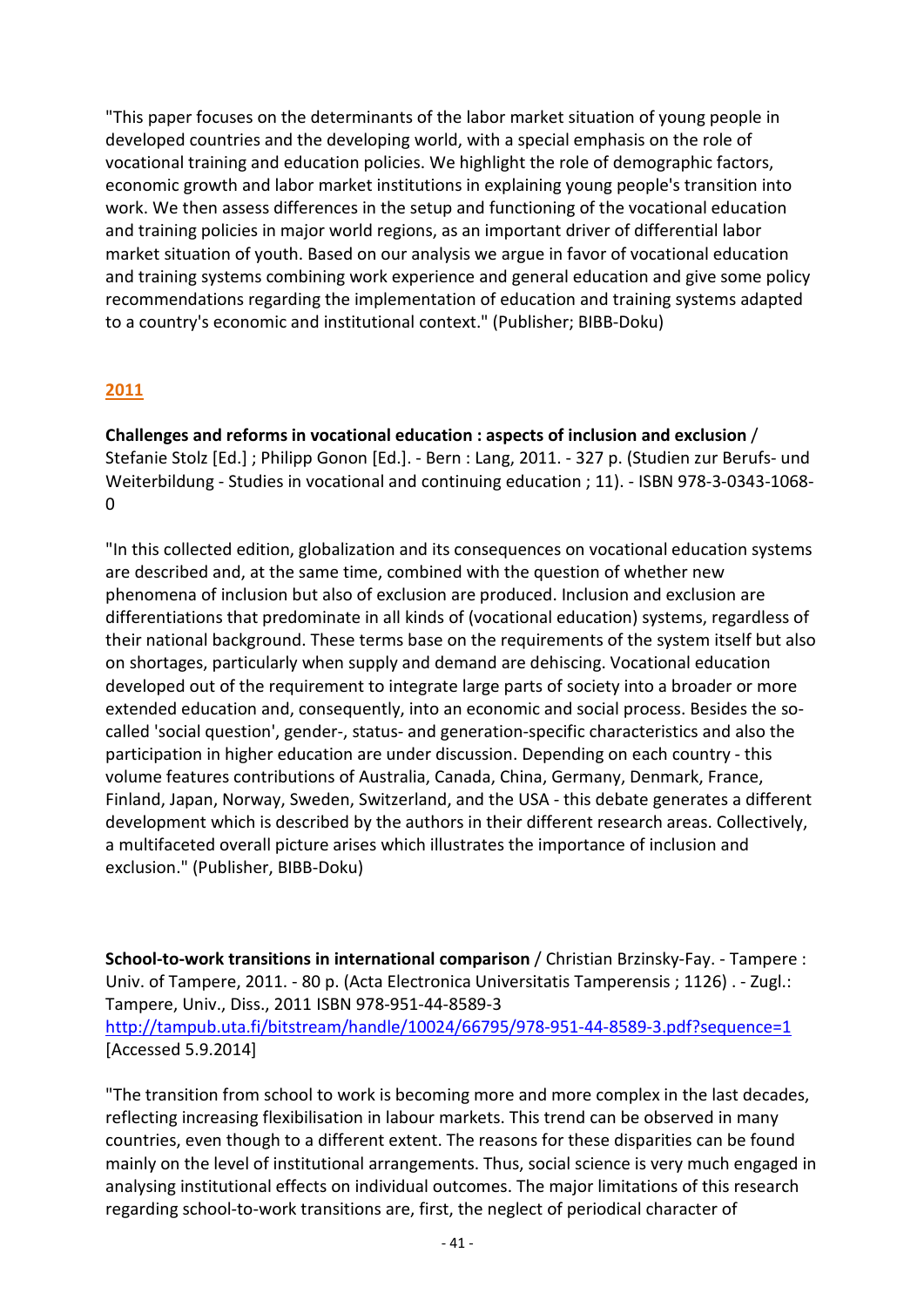transitions processes and, second, the complex causal relationships between institutional arrangements and individual outcomes. The transition from school to work is generally defined as the change from the status 'education' to the status 'employment' or from the status 'unemployment' to 'employment'. But, because of transition processes' increasing complexity this is no longer appropriate. Therefore, a 'sequence analysis' is presented, which is able to explore and reduces this complexity by identifying ideal types of transitions, which provides a basis for further research. Additionally, the analysis of institutional conditions for transition outcomes remains on a very basic level, because researchers only examine net effects of single institutions and not effects of institutions in combination with each other. Here, the application of configurational methods, namely Qualitative Comparative Analysis (QCA), helps to overcome this limitation of analysis. The application of both methods can help to overcome the limitations of contemporary school-to-work transition research." (Author's abstract, BIBB-Doku)

**Youth employment and skills development in The Gambia** / Nathalie Lahire; Richard Johanson; Ryoko Tomita Wilcox. - World Bank, 2013. – 122 p. - (World Bank Working Paper ; 217)

<http://hdl.handle.net/10986/5923> [Accessed 5.9.2014]

"Despite substantial improvements in access to basic education and steady economic growth, The Gambia still faces considerable challenges in respect to reducing poverty. As the result of its narrow economic base and its reduced internal market, the country will continue to rely heavily on the productivity of its citizens to reverse the cycle that keeps families in poverty generation after generation. Nearly 60 percent of the poor in The Gambia are under the age of 20 years. Youth face significant challenges with respect to employment outcomes, such as a very difficult transition from school to work and very low levels of education and training. In terms of education levels, a significant proportion of young people (especially in rural areas) leave school early, in part due to what are perceived to be low returns on education. Many of those who do receive high quality education and training choose to emigrate. More than half of young workers are engaged in agriculture, which predominates in rural areas (82 percent, versus 16 percent in urban areas), and the services sector is the most important source of youth employment in cities and towns, accounting for almost 65 percent of employed youth. Female youth are less likely to be employed or in education, and more likely to be inactive. The study assessed the impact of the following factors on youth's time use: education level, gender, local labor supply and demand, and place of residence. From the analysis, it was noted that the probability of being employed decreases as the level of human capital increases. In fact, uneducated youth display the highest probability of being employed." (Authors' abstract)

## **2010**

**Characterizing the school-to-work transitions of young men and women : Evidence from the ILO School-to-work transition surveys** / Makiko Matsumoto and Sara Elder. - ILO, 2010. - 115 p.

[http://www.ilo.org/public/english/region/eurpro/ankara/areas/youth/1\\_12\\_ilo\\_school\\_to\\_w](http://www.ilo.org/public/english/region/eurpro/ankara/areas/youth/1_12_ilo_school_to_work_transition_surveys.pdf) ork transition surveys.pdf [Accessed 5.9.2014]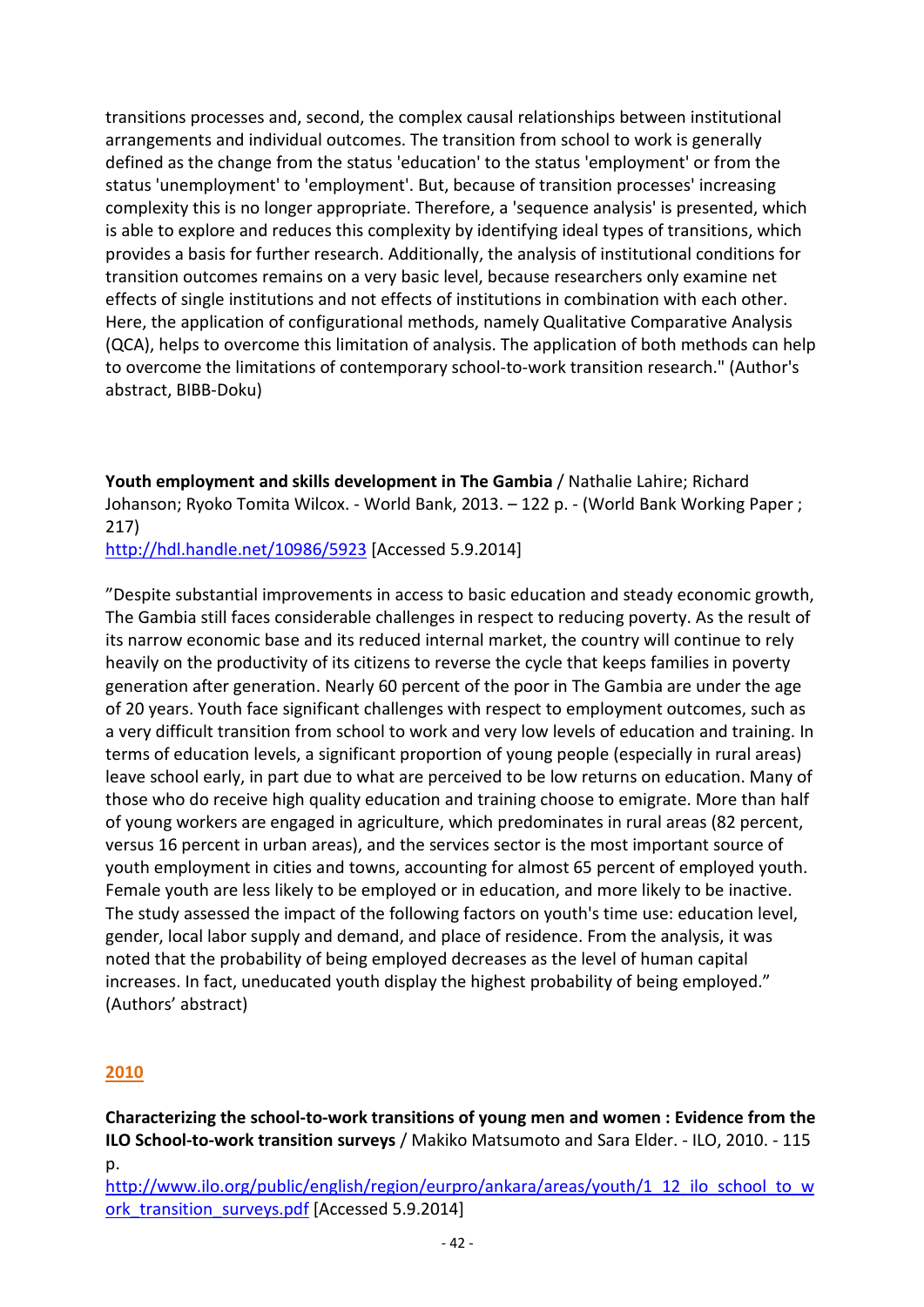The ILO is committed to helping Governments and social partners in identifying main employment issues and in designing and implementing integrated policy responses. To assist member States in building a know ledge base on youth employment that helps better and informed policy-making, the ILO has designed a methodology referred to as a "school-to-work transition survey" (SWTS).The SWTS was developed to quantify the relative ease or difficulty faced by young people in "transiting" to a job that meets the basic criteria of "decency", namely a job that provides the worker with a sense of permanency, security and personal satisfaction. The current thematic synthesis is based on the transition surveys that were conducted in eight countries in Asia, CIS and the Middle East between 2004 and 2006. The report explores how well young men and women are doing in the labour market in terms of security and satisfaction and explores in some depth particular topics such as job search and recruitment methods and the earnings of young workers. The conclusions at the end of the report point to some harsh realities facing youth in developing countries; the transitions from school to work for the vast majority of youth are proving to be an extremely lengthy and disheartening process. (ILO; BIBB-Doku)

**Innovative Apprenticeships : promoting successful school-to-work transitions** / Felix Rauner [Ed.] ; Erica Smith [Ed.] ; Ursel Hauschildt [Ed.] ; [et al.]. - 2nd ed. - Münster : Lit-Verlag, 2010. - 265 p. - ISBN 978-3-643-10367-3

"The transition from school to vocational education is of different quality and performance in the diverse national VET systems and heavily determined by the different structures of governance in the national education and VET systems. In September 2009, the International Network on Innovative Apprenticeship (INAP) hosted its third international conference in Turin bringing together leading researchers in the area of international TVET research. This book summarises all topics discussed within the frame of the Turin conference and overviews current research and analysis in the following fields: Managing successful transitions from school to work; Building vocational identity; Competence evaluation and development in VET; Levels of governance and the role of stakeholders in apprenticeships." (Publisher, BIBB-Doku)